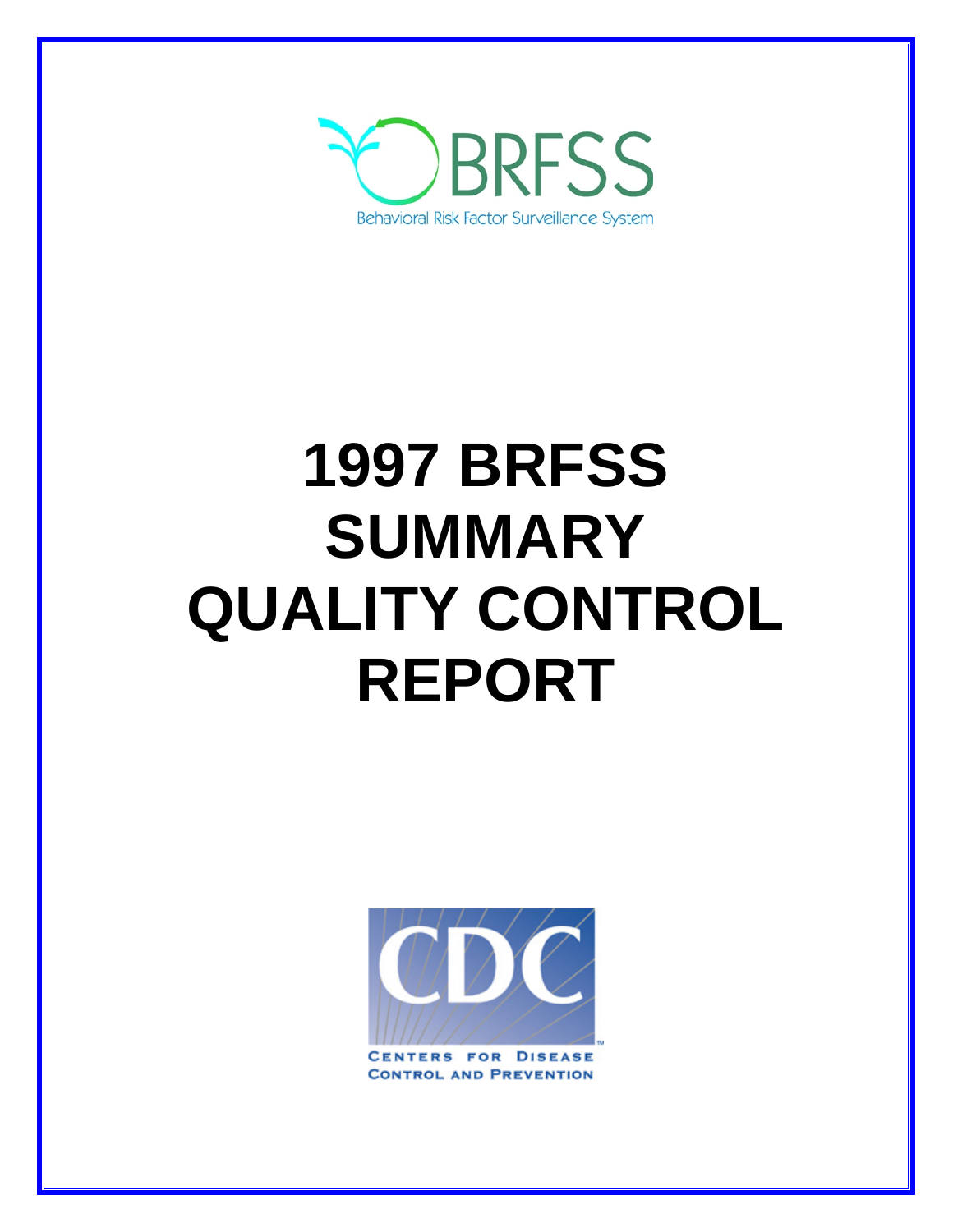#### **BEHAVIORAL RISK FACTOR SURVEILLANCE SYSTEM QUALITY CONTROL DOCUMENTATION**

This report provides selected statistical indicators which are monitored in the Behavioral Risk Factor Surveillance System (BRFSS) to detect changes in the quality of the data collection procedures used in states. The value of these indicators is primarily for individual states to identify changes that may occur in their data collection process over time. When the indicators are below the objectives, it is appropriate to review data collection procedures and determine whether the procedures are optimal. When there are no evident procedural deficiencies and the quality indicators are stable, not meeting an objective is not an indication of poor quality. Similarly, it is useful to look at how the indicators differ between states to assess whether data collection procedures are optimal in all states. However, quality indicators that rank lower in one state than in another do not necessarily mean the quality of the data collection effort is also lower.

Additional tables of quality control indicators include those in Section 2 comparing demographic characteristics of BRFSS sample data with that of the population for each state, and Section 3 tables showing non-response rates for selected items from the core and module sections.

#### **RESPONSE RATES**

The response rate measures the extent to which interviews were completed from among the telephone numbers selected for the sample. The higher the response rate, the lower the potential will be for bias in the data.

No definitive formula for response rate estimates exists. The two estimates that are used for BRFSS provide a combination of monitoring information that is useful for program management. The formulas for each, translated into BRFSS call disposition codes (see page 8), are as follows:

CASRO: This response rate formula, developed by the Council of American Survey Research Organizations (CASRO), apportions dispositions with unknown eligibility status (ring-no-answer and busy) to dispositions representing eligible respondents in the same proportion as exists among all calls of known status (all other BRFSS call dispositions). The resulting estimate reflects telephone sampling efficiency as well as the degree of cooperation among eligibles contacted.

| $(01+02+07+09) +$ | $(01+02+07+09)$                      | $x(04+10)$ |  |
|-------------------|--------------------------------------|------------|--|
|                   | $(01+02+07+09)$ + $(03+05+06+08+11)$ |            |  |

Upper Bound: The most liberal of response rate formulas, the upper bound calculation includes only refusals, terminations, and completed interviews. The resulting estimate reflects the cooperation of eligibles contacted and is not affected by differences in telephone sampling efficiency.

| 01         |  |
|------------|--|
| $01+02+09$ |  |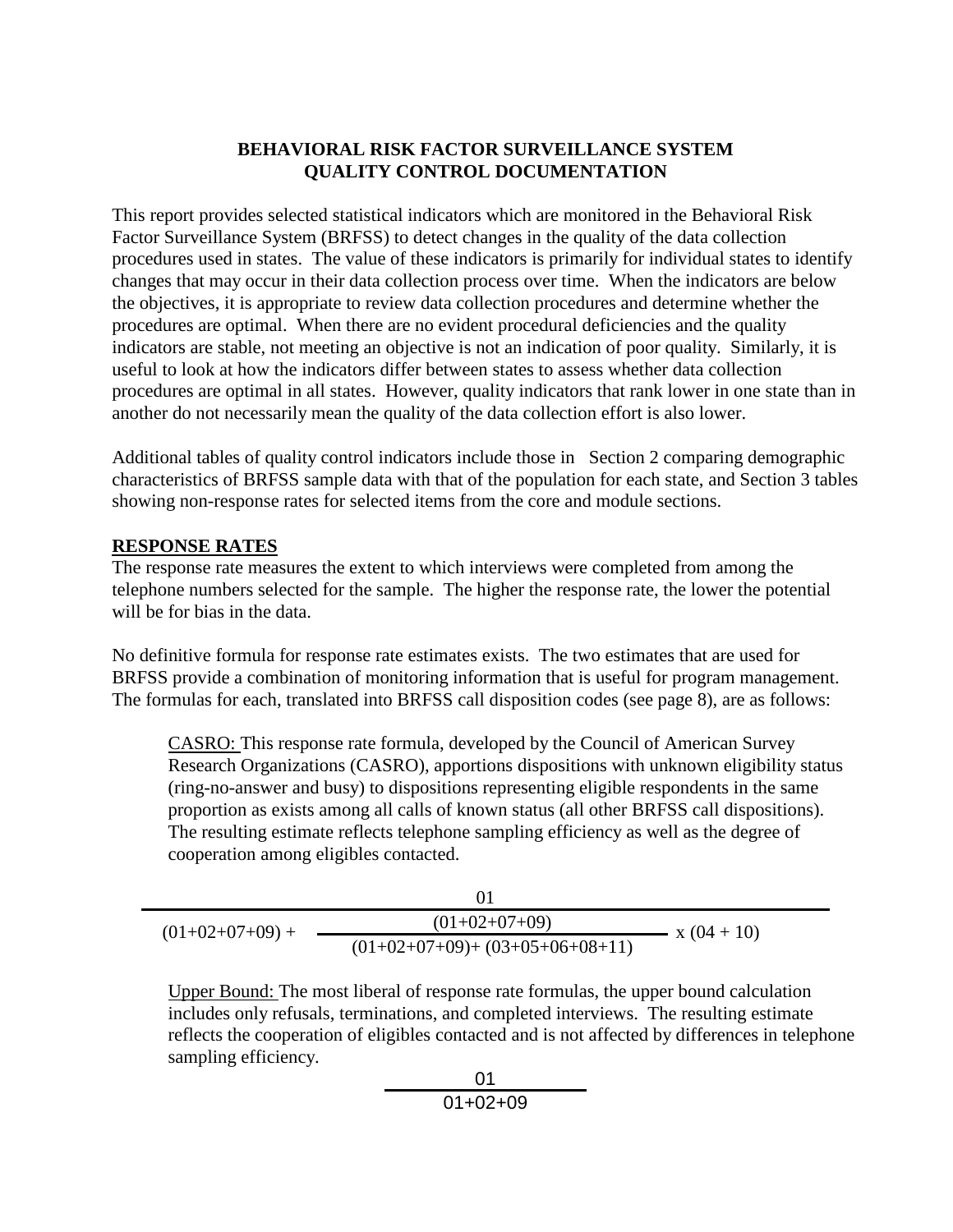Because the call-back rules are disregarded during wind-down interviewing (see page 3), total response rates for an interviewing period will not accurately reflect performance under the call-back rules during regular mode interviewing. Therefore, the response rate estimates included in this report have been calculated using only the records dispositioned during regular mode interviewing.

#### **OTHER IMPORTANT QUALITY CONTROL INDICATORS**

Survey Efficiency: The efficiency rate used for BRFSS is the percentage of all numbers called (excluding numbers rejected during Waksberg prescreening) that resulted in completed interviews. This indicator is directly related to the percent of telephone numbers in the survey area that are assigned to households. The degree to which interviewers adhere to survey procedures and gain respondent cooperation also affects efficiency. This percentage should remain static unless there is a change in the phone companies' assignment of phone numbers in the survey area, a change in sampling design, or a substantial change in interviewer performance.

> 01 Total Telephone Numbers Used

Wind-Down: In order to terminate data collection activities within the allotted time period each month, wind-down procedures (i.e., suspension of the call-back rules) may be necessary with Waksberg sampling. Wind-down is permitted once 95% of the sample has been completed. Each interview completed in the wind-down mode should be coded as such. Generally, if the percentage of wind-down interviews is greater than five percent, the survey supervisor is going into wind-down too early. The greater the proportion of interviews completed in wind-down mode, the greater the potential for bias in the survey results. This is because data collected during wind-down are reflective only of those respondents who are easiest to reach. Respondents who are more difficult to reach may differ significantly from those who are easier to reach.

Refused Interview: The percentage of refusals of total numbers called in a given interviewing period is an indicator of both interviewer performance and degree of potential bias in the survey data. Ten percent<sup>1</sup> refusals or less is a generally accepted standard.

Ring-No-Answer: The percentage of ring-no-answers reflects how many attempts are made and with what time variation on unanswered phone numbers. The objective for ring-no-answers is  $10\%$ <sup>1</sup> or less of total numbers called. States that exceed this percentage may not be following prescribed call-back procedures or may be using this disposition inappropriately as a final disposition for a selected respondent who was not interviewed.

Selected Respondent Not Available During the Interviewing Period: This disposition is used most often in wind-down and therefore reflects the proportion of calling done during wind-down. It also reflects the diligence of efforts to contact selected respondents whose availability is limited. The objective for this disposition is  $3\%$ <sup>1</sup> or less of total numbers called. Those states that exceed this percentage may need to extend the number of days they interview during the month.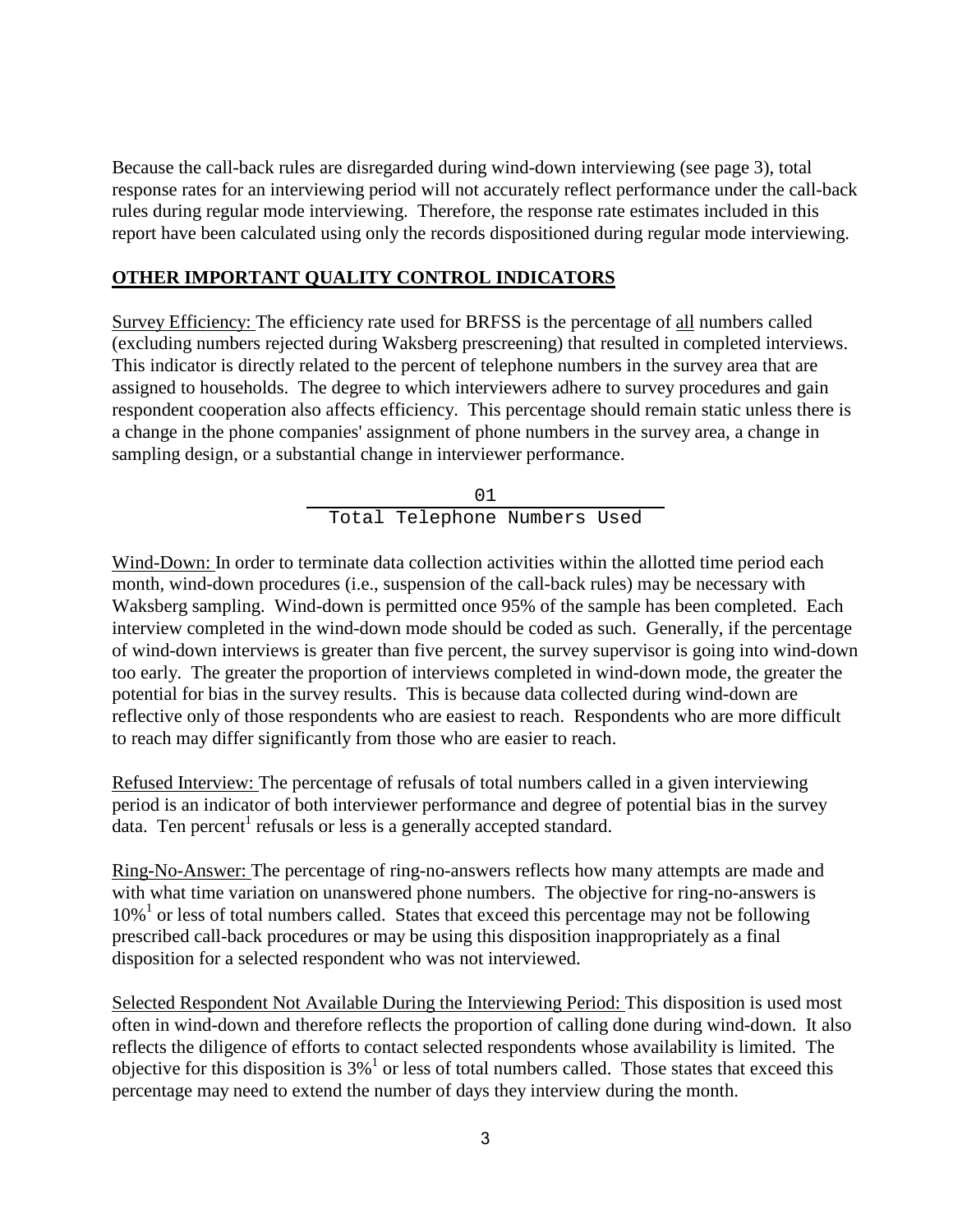Line Busy: This disposition should be infrequent. The objective is  $0.3\%$ <sup>1</sup> or less. A higher percentage than 0.3 may indicate that call-back procedures are not being carefully followed or that this disposition is being used inappropriately as a final disposition for a selected respondent who was not interviewed.

<sup>1</sup>Because this percentage is affected by the efficiency of the sampling methodology (i.e., by the number of nonworking and nonresidential dispositions in the denominator), comparisons between surveys with different sampling methods may not be meaningful. However, for a particular survey, month-to-month and year-to-year changes in this percentage are important to monitor.

Variation in Cluster Size: Variation in size of clusters in Waksberg-Mitofsky designs is an indirect indicator of how the sampling design was implemented. Percentages of records with a cluster size of three are shown for states using Waksberg-Mitofsky designs.

Monitoring Capability: BRFSS protocol specifies that systematic, unobtrusive electronic monitoring be a routine and integral part of monthly survey procedures for all interviewers. Monitoring is considered a valuable tool for training and achieving uniform questionnaire administration, resulting in less bias in the data set. Monitoring of interviewers can provide quick information on features of the respondent recruitment and questioning process that needs improvement. Monitoring capability information is shown for all states as of December,1997.

## **OTHER DATA QUALITY MEASURES**

BRFSS is developing a quality profile, which is a compendia of all known information about the quality of the data, including aspects of sampling error, coverage, nonresponse, and other indicators of quality. Tables in Section 2 present information on the discrepancy between sample data and population estimates for gender, race, and age. In these tables, the sample data percentage is based upon data weighted by the variable WT1, composed of number of telephones, size of household, and geographic and density stratification. The rationale for using the weighted data is that the factors which go into it are deliberate features of the sample design. Thus, any differences between the raw and WT1 percentages are not considered as bias.

Respondent Sex Distribution: Survey samples with a respondent sex distribution that differs substantially from the population distribution in the survey area may produce biased estimates of risk factor prevalences. A distribution substantially skewed toward females relative to the population surveyed (after adjusting for probability of selection due to number of telephone and number of adults in households) suggests that interviewers may not be interviewing randomly selected respondents.

Respondent Race Distribution: Survey samples with a respondent race distribution that differs substantially from the population distribution in the survey area may produce biased estimates of risk factor prevalences. The discrepancy between the percentage Non-white in the sample and the percentage Non-White in the population is an indicator of racial bias of the sample. The percentage Non-White in the sample is, however, affected by large interstate differences in the protocol for coding the race of Hispanics. For example, Texas and Idaho coded Hispanics as Other race unless they identified themselves as belonging to one of the standard categorical races the first time they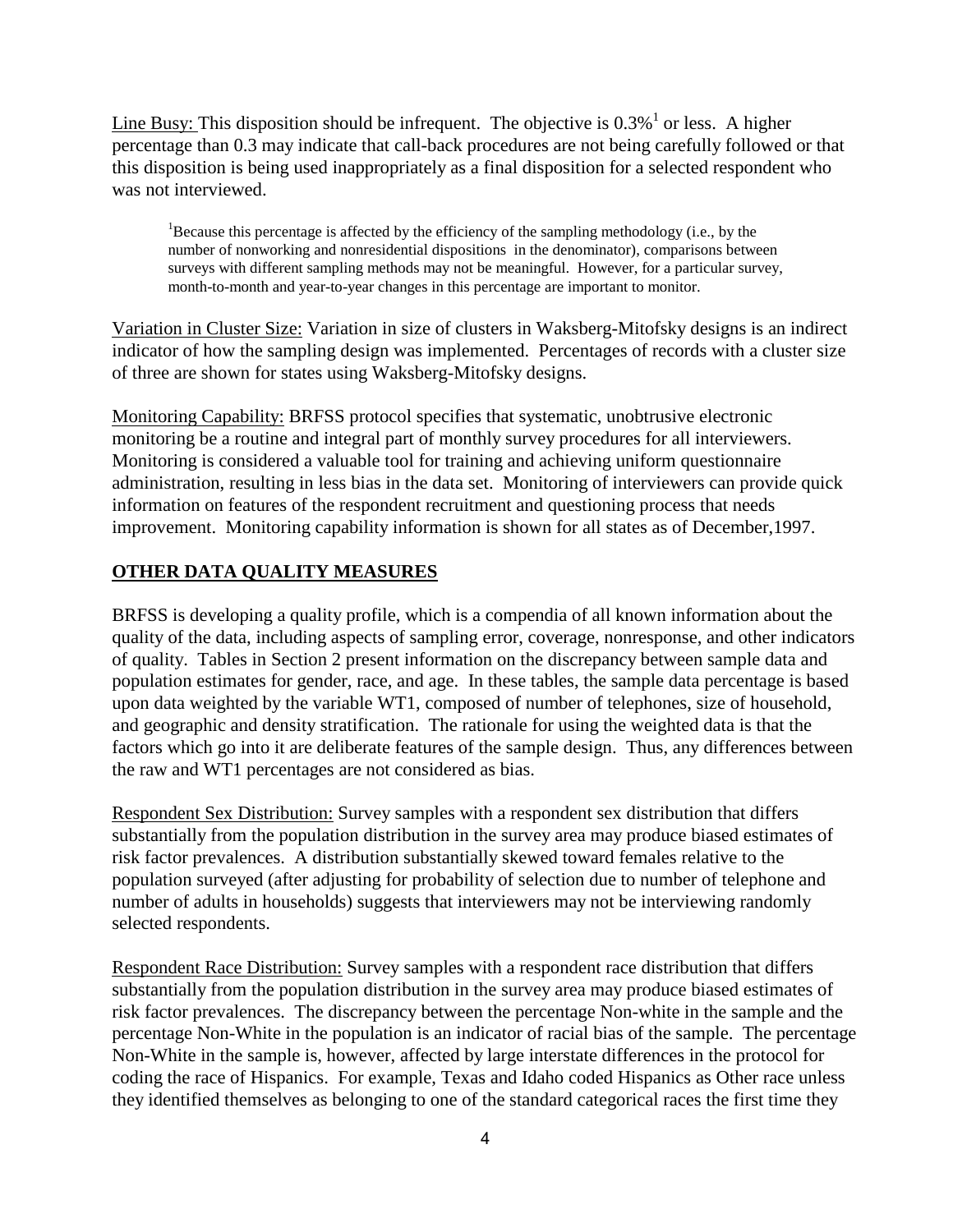were asked the question. New Mexico, by contrast, probed for one of the standard race categories. Finally, California coded the race of Hispanics as White unless they identified themselves as belonging to one of the other standard races the first time they were asked the question. These differences in protocol significantly affect the percentage Non-white in states with large Hispanic populations and can introduce substantial bias in the race-specific risk factor prevalences for these areas.

Respondent Age Distribution: The discrepancy between the percentage in specific age groups in the sample and the corresponding percentage in the population is an indicator of the age bias of the sample. An age distribution that differs substantially from the population distribution in the survey area may produce biased estimates of risk factor prevalences, particularly since many characteristics of individuals are substantially affected by age. For example, younger persons tend to be healthier than those who are older. Such a discrepancy also suggests that interviewers may not be interviewing randomly selected respondents.

Item Nonresponse: Item non-response rates from completed interviews for selected items from the core questions have been calculated by state, and are shown in Section 3. The assumption is that these measures are an indication of overall interviewing and/or coding quality. The percentages shown are based upon the number of responses coded as missing or refused. On the questionnaire, the code 9 is generally listed as refused, but this code may capture some responses that were supposed to be answered, but for some reason were not, and appeared as a blank or other missing value symbol. These cases have been coded as 9 in order to meet the constraints of processing CATI and editing programs. It is important to note that any survey will have natural variation over sample sites; therefore, some variation between states is to be expected. In evaluating possible measurement error stemming from variation in item missing data rates across states, the goal is to identify outliers in the distribution of the indicators.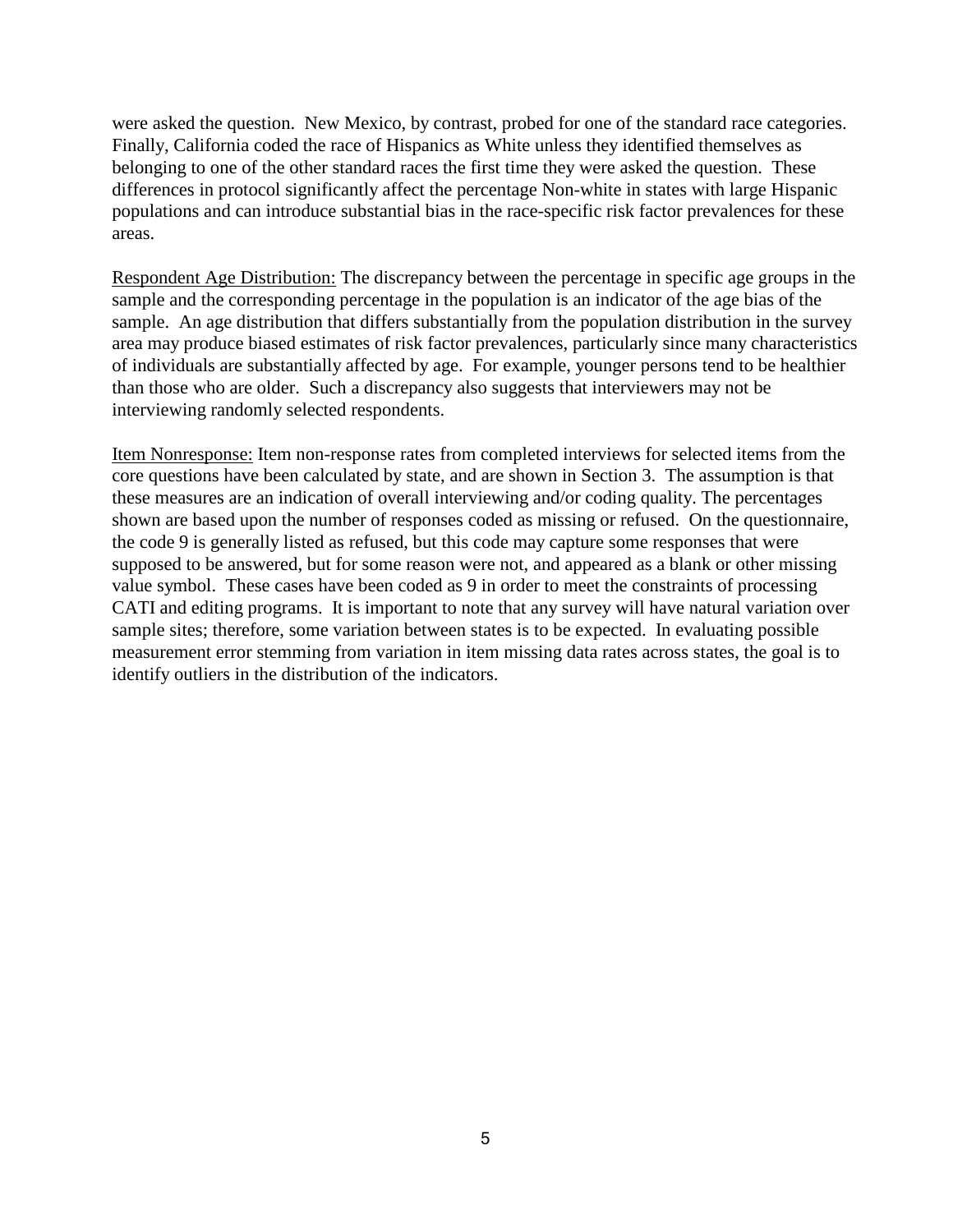# **BRFSS CALL DISPOSITION CODES**

- Completed interview
- Refused interview
- Nonworking number
- Ring-no-answer
- Not a private residence
- No eligible respondent at this number
- Selected respondent not available during the interviewing period
- Language barrier
- Interview terminated within questionnaire
- Line Busy
- Respondent unable to communicate due to physical or mental impairment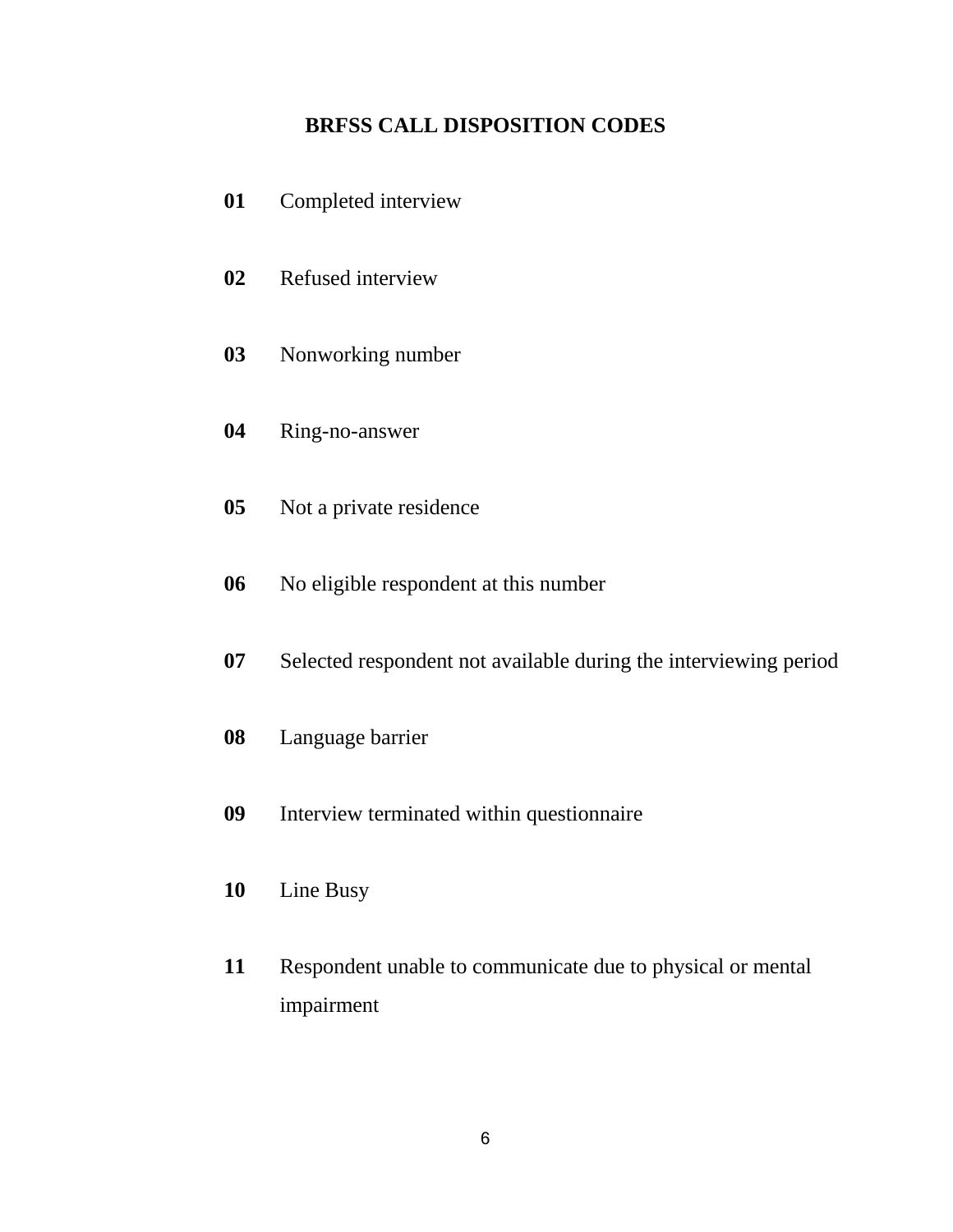#### BRFSS CALL DISPOSITIONS FREQUENCY DISTRIBUTION BY STATE, 1997

|                        | 1            |                                     | $\mathbf 2$ |            | 3            |                  | $\boldsymbol{4}$ |             | 5           |              |                 | 6          | $\overline{7}$ |            | ${\bf 8}$      |            | 9                   |            |                | 10         | 11       |            | <b>TOTAL</b>  |
|------------------------|--------------|-------------------------------------|-------------|------------|--------------|------------------|------------------|-------------|-------------|--------------|-----------------|------------|----------------|------------|----------------|------------|---------------------|------------|----------------|------------|----------|------------|---------------|
| <b>State</b>           | No           | $\%$                                | No          | $\%$       | No           | $\mathcal{O}'_0$ | No               | $\%$        | No          | $\%$         | N <sub>0</sub>  | $\%$       | No             | $\%$       | No             | $\%$       | N <sub>0</sub>      | $\%$       | No             | $\%$       | No.      | $\%$       | No            |
| AК                     | 1545         | 23.3                                | 573         | 8.6        | 2013         | 30.4             | 823              | 12.4        | 1036        | 15.6         | 14              | 0.2        | 367            | 5.5        | 42             | 0.6        | 10                  | 0.2        | 171            | 2.6        | 31       | 0.5        | 6625          |
| AL                     | 2176         | 28.8                                | 700         | 9.3        | 1906         | 25.3             | 1096             | 14.5        | 891         | 11.8         | 28              | 0.4        | 468            | 6.2        | 10             | 0.1        | 34                  | 0.5        | 112            | 1.5        | 127      | 1.7        | 7548          |
| AR                     | 1800         | 20.0                                | 487         | 5.4        | 4223         | 47.0             | 738              | 8.2         | 1004        | 11.2         | 349             | 3.9        | 216            | 2.4        | 12             | 0.1        | $\overline{0}$      | 0.0        | 16             | 0.2        | 143      | 1.6        | 8988          |
| AZ                     | 1904         | 32.1                                | 144         | 2.4        | 1773         | 29.9             | 976              | 16.5        | 831         | 14.0         | 22              | 0.4        | 201            | 3.4        | 17             | 0.3        | $\overline{c}$      | 0.0        | 50             | 0.8        | 9        | 0.2        | 5929          |
| CA                     | 4063         | 30.5                                | 2195        | 16.5       | 1717         | 12.9             | 1380             | 10.4        | 1585        | 11.9         | 640             | 4.8        | 1245           | 9.4        | 252            | 1.9        | 28                  | 0.2        | 28             | 0.2        | 172      | 1.3        | 13305         |
| $_{\rm CO}$            | 1813         | 29.3                                | 547         | 8.8        | 1964         | 31.7             | 594              | 9.6         | 926         | 14.9         | 22              | 0.4        | 239            | 3.9        | 10             | 0.2        | 19                  | 0.3        | 13             | 0.2        | 48       | 0.8        | 6195          |
| <b>CT</b>              | 2250         | 20.2                                | 769         | 6.9        | 4616         | 41.5             | 848              | 7.6         | 1992        | 17.9         | 39              | 0.4        | 390            | 3.5        | 125            | 1.1        | $\overline{0}$      | 0.0        | 46             | 0.4        | 45       | 0.4        | 11120         |
| DC                     | 1505         | 22.6                                | 347         | 5.2        | 2241         | 33.7             | 1000             | 15.0        | 1104        | 16.6         | -6              | 0.1        | 218            | 3.3        | 79             | 1.2        | 6                   | 0.1        | 30             | 0.5        | 119      | 1.8        | 6655          |
| DE                     | 2556         | 29.5                                | 619         | 7.1        | 1574         | 18.2             | 1937             | 22.4        | 1366        | 15.8         | 100             | 1.2        | 317            | 3.7        | 34             | 0.4        | $\tau$              | 0.1        | 53             | 0.6        | 100      | 1.2        | 8663          |
| FL                     | 3495         | 23.5                                | 1999        | 13.4       | 2936         | 19.7             | 2475             | 16.6        | 2445        | 16.4         | 218             | 1.5        | 879            | 5.9        | 103            | 0.7        | 45                  | 0.3        | 59             | 0.4        | 224      | 1.5        | 14878         |
| GA                     | 2308         | 40.5                                | 337         | 5.9        | 1494         | 26.2             | 572              | 10.0        | 742         | 13.0         | 9               | 0.2        | 137            | 2.4        | 28             | 0.5        | 15                  | 0.3        | 24             | 0.4        | 35       | 0.6        | 5701          |
| H <sub>I</sub>         | 2169         | 32.4                                | 730         | 10.9       | 458          | 6.8              | 1797             | 26.9        | 111         | 1.7          | 65              | 1.0        | 850            | 12.7       | 253            | 3.8        | $\bf{0}$            | 0.0        | 119            | 1.8        | 137      | 2.0        | 6689          |
| IA                     | 3600         | 38.8                                | 532         | 5.7        | 2270         | 24.5             | 576              | 6.2         | 1258        | 13.6         | $7\phantom{.0}$ | 0.1        | 762            | 8.2        | 37             | 0.4        | 9                   | 0.1        | 15             | 0.2        | 206      | 2.2        | 9272          |
| ID                     | 4923         | 24.5                                | 2003        | 9.9        | 7412         | 36.8             | 1335             | 6.6         | 3061        | 15.2         | 67              | 0.3        | 710            | 3.5        | 113            | 0.6        | 129                 | 0.6        | 62             | 0.3        | 316      | 1.6        | 20131         |
| Ш                      | 2886         | 21.2                                | 1675        | 12.3       | 3108         | 22.8             | 2104             | 15.4        | 2189        | 16.0         | 73              | 0.5        | 1227           | 9.0        | 172            | 1.3        | 20                  | 0.1        | $\overline{0}$ | 0.0        | 186      | 1.4        | 13640         |
| IN                     | 2372         | 26.4                                | 830         | 9.2        | 2852         | 31.8             | 1134             | 12.6        | 1099        | 12.2         | 17              | 0.2        | 465            | 5.2        | 24             | 0.3        | 13                  | 0.1        | 121            | 1.3        | 49       | 0.5        | 8976          |
| KS                     | 2004         | 59.7                                | 164         | 4.9        | 270          | 8.0              | 464              | 13.8        | 245         | 7.3          | 25              | 0.7        | 125            | 3.7        | 23             | 0.7        | 5                   | 0.1        | 3              | 0.1        | 29       | 0.9        | 3357          |
| ΚY                     | 3613         | 33.1                                | 573         | 5.2        | 3568         | 32.7             | 1019             | 9.3         | 1149        | 10.5         | 33              | 0.3        | 723            | 6.6        | 9              | 0.1        | $\overline{7}$      | 0.1        | 52             | 0.5        | 173      | 1.6        | 10919         |
| LA                     | 1656         | 27.6                                | 546         | 9.1        | 1586         | 26.5             | 1017             | 17.0        | 678         | 11.3         | 164             | 2.7        | 171            | 2.9        | 31             | 0.5        | $\overline{4}$      | 0.1        | 47             | 0.8        | 95       | 1.6        | 5995          |
| MA                     | 1770         | 17.4                                | 869         | 8.5        | 3421         | 33.6             | 1083             | 10.7        | 2234        | 22.0         | 34              | 0.3        | 468            | 4.6        | 167            | 1.6        | $\overline{c}$      | 0.0        | 82             | 0.8        | 39       | 0.4        | 10169         |
| $\mathbf{M}\mathbf{D}$ | 4576         | 25.3                                | 2421        | 13.4       | 4032         | 22.3             | 3151             | 17.4        | 3392        | 18.7         | 75              | 0.4        | 204            | 1.1        | 95             | 0.5        | $\mathbf{0}$        | 0.0        | 99             | 0.5        | 66       | 0.4        | 18111         |
| ME                     | 1699         | 32.3                                | 353         | 6.7        | 1561         | 29.7             | 388              | 7.4         | 604         | 11.5         | 99              | 1.9        | 467            | 8.9        | 5              | 0.1        | 19                  | 0.4        | 29             | 0.6        | 36       | 0.7        | 5260          |
| MI                     | 2567         | 17.9                                | 1548        | 10.8       | 6291         | 43.8             | 699              | 4.9         | 2192        | 15.3         | 105             | 0.7        | 802            | 5.6        | 64             | 0.4        | $\overline{4}$      | 0.0        | -6             | 0.0        | 94       | 0.7        | 14372         |
| $\mathbf{MN}$          | 4818         | 34.7                                | 407         | 2.9        | 4577         | 33.0             | 1669             | 12.0        | 1717        | 12.4         | 50              | 0.4        | 363            | 2.6        | 62             | 0.4        | 14                  | 0.1        | 129            | 0.9        | 82       | 0.6        | 13888         |
| MO                     | 1849         | 23.5                                | 392         | 5.0        | 1799         | 22.9             | 1418             | 18.0        | 1257        | 16.0         | 43              | 0.5        | 894            | 11.4       | 24             | 0.3        | 39                  | 0.5        | 45             | 0.6        | 109      | 1.4        | 7869          |
| MS                     | 1599         | 35.9                                | 396         | 8.9        | 1011         | 22.7             | 504              | 11.3        | 573         | 12.9         | 13              | 0.3        | 196            | 4.4        | $\overline{2}$ | 0.0        | 29                  | 0.7        | 46             | 1.0        | 85       | 1.9        | 4454          |
| МT                     | 1803         | 31.0                                | 272         | 4.7        | 2007         | 34.5             | 518              | 8.9         | 778         | 13.4         | 43              | 0.7        | 257            | 4.4        | 5              | 0.1        | 9                   | 0.2        | 50             | 0.9        | 82       | 1.4        | 5824          |
| $_{\rm NC}$            | 3633         | 27.7                                | 1049        | 8.0        | 3548         | 27.1             | 1978             | 15.1        | 1749        | 13.3         | 187             | 1.4        | 647            | 4.9        | 31             | 0.2        | 16                  | 0.1        | 177            | 1.4        | 95       | 0.7        | 13110         |
| ND                     | 1802<br>2704 | 38.4                                | 153         | 3.3        | 1526         | 32.5             | 433              | 9.2         | 508         | 10.8         | 29              | 0.6        | 196<br>495     | 4.2        | $\overline{7}$ | 0.1        | $\overline{c}$      | 0.0<br>0.0 | 10             | 0.2<br>1.2 | 24       | 0.5        | 4690          |
| $\bf NE$<br>NH         | 1514         | 19.1<br>24.0                        | 779<br>515  | 5.5<br>8.2 | 6859<br>1383 | 48.5<br>22.0     | 1144<br>1096     | 8.1<br>17.4 | 1838<br>987 | 13.0<br>15.7 | 29<br>74        | 0.2<br>1.2 | 589            | 3.5<br>9.3 | 68<br>23       | 0.5<br>0.4 | 3<br>$\overline{4}$ | 0.1        | 168<br>55      | 0.9        | 61<br>60 | 0.4<br>1.0 | 14148<br>6300 |
| NJ                     | 2667         | 19.5                                | 938         | 6.8        | 3952         | 28.8             | 1815             | 13.2        | 2970        | 21.7         | 66              | 0.5        | 886            | 6.5        | 266            | 1.9        | $\overline{4}$      | 0.0        | 105            | 0.8        | 42       | 0.3        | 13711         |
| NM                     | 1813         | 29.3                                | 547         | 8.8        | 1964         | 31.7             | 594              | 9.6         | 926         | 14.9         | 22              | 0.4        | 239            | 3.9        | 10             | 0.2        | 19                  | 0.3        | 13             | 0.2        | 48       | 0.8        | 6195          |
| NV                     | 2507         | 24.9                                | 406         | 4.0        | 4211         | 41.8             | 818              | 8.1         | 1251        | 12.4         | 227             | 2.3        | 261            | 2.6        | 215            | 2.1        | $\bf{0}$            | 0.0        | 96             | 1.0        | 89       | 0.9        | 10081         |
| NY                     | 3403         | 22.7                                | 1643        | 11.0       | 3245         | 21.6             | 2397             | 16.0        | 2395        | 16.0         | $7\phantom{.0}$ | 0.0        | 824            | 5.5        | 640            | 4.3        | 82                  | 0.5        | 154            | 1.0        | 213      | 1.4        | 15003         |
| OН                     | 3166         | 25.8                                | 1161        | 9.5        | 3385         | 27.6             | 1796             | 14.6        | 1854        | 15.1         | 12              | 0.1        | 709            | 5.8        | 22             | 0.2        | 10                  | 0.1        | 90             | 0.7        | 61       | 0.5        | 12266         |
| OK                     | 1885         | 32.4                                | 505         | 8.7        | 1347         | 23.2             | 1006             | 17.3        | 711         | 12.2         | 85              | 1.5        | 188            | 3.2        | 10             | 0.2        | 17                  | 0.3        | 52             | 0.9        | 11       | 0.2        | 5817          |
| OR                     | 3321         | 19.8                                | 1782        | 10.6       | 5487         | 32.7             | 1230             | 7.3         | 3835        | 22.9         | 31              | 0.2        | 580            | 3.5        | 140            | 0.8        | 79                  | 0.5        | 76             | 0.5        | 202      | 1.2        | 16763         |
| PA                     | 3603         | 22.6                                | 1302        | 8.1        | 6018         | 37.7             | 1312             | 8.2         | 2740        | 17.1         | 44              | 0.3        | 740            | 4.6        | 70             | 0.4        | $\overline{c}$      | 0.0        | 83             | 0.5        | 63       | 0.4        | 15977         |
| PR                     | 2261         | 52.2                                | 159         | 3.7        | 1091         | 25.2             | 166              | 3.8         | 547         | 12.6         | 16              | 0.4        | 8              | 0.2        | 9              | 0.2        | 19                  | 0.4        | $\bf{0}$       | 0.0        | 54       | 1.2        | 4330          |
| RI                     | 1842         | 21.9                                | 766         | 9.1        | 3107         | 36.9             | 686              | 8.2         | 1327        | 15.8         | 21              | 0.2        | 465            | 5.5        | 106            | 1.3        | $\overline{c}$      | $0.0\,$    | 51             | 0.6        | 39       | 0.5        | 8412          |
| SC                     | 2158         | 21.7                                | 354         | 3.6        | 2531         | 25.5             | 2245             | 22.6        | 1661        | 16.7         | 167             | 1.7        | 296            | 3.0        | $\overline{7}$ | 0.1        | $\overline{c}$      | $0.0\,$    | 386            | 3.9        | 130      | 1.3        | 9937          |
| SD                     | 2200         | 33.5                                | 542         | 8.2        | 2311         | 35.1             | 660              | 10.0        | 545         | 8.3          | 15              | 0.2        | 230            | 3.5        | $\overline{4}$ | 0.1        | 11                  | 0.2        | 32             | 0.5        | 26       | 0.4        | 6576          |
| TN                     | 2983         | 24.7                                | 1249        | 10.3       | 3941         | 32.7             | 2262             | 18.7        | 1117        | 9.3          | 57              | 0.5        | 206            | 1.7        | 21             | 0.2        | 10                  | 0.1        | 113            | 0.9        | 109      | 0.9        | 12068         |
| TX                     | 2504         | 25.5                                | 1213        | 12.4       | 1728         | 17.6             | 2065             | 21.0        | 1403        | 14.3         | 68              | 0.7        | 536            | 5.5        | 19             | 0.2        | $\overline{c}$      | 0.0        | 124            | 1.3        | 148      | 1.5        | 9810          |
| UT                     | 2865         | 31.3                                | 459         | 5.0        | 2754         | 30.1             | 1314             | 14.4        | 996         | 10.9         | 29              | 0.3        | 409            | 4.5        | 61             | 0.7        | 14                  | 0.2        | 187            | 2.0        | 61       | 0.7        | 9149          |
| VA                     | 3524         | 20.1                                | 1124        | 6.4        | 7201         | 41.1             | 1338             | 7.6         | 2861        | 16.3         | 128             | 0.7        | 808            | 4.6        | 178            | 1.0        | $\mathbf{1}$        | 0.0        | $\overline{0}$ | 0.0        | 340      | 1.9        | 17503         |
| VT                     | 3193         | 21.1                                | 482         | 3.2        | 7879         | 52.2             | 1042             | 6.9         | 1832        | 12.1         | 89              | 0.6        | 465            | 3.1        | 23             | 0.2        | 5                   | 0.0        | 45             | 0.3        | 50       | 0.3        | 15105         |
| WA                     | 3604         | 24.4                                | 1768        | 12.0       | 3560         | 24.1             | 1054             | 7.1         | 2985        | 20.2         | 325             | 2.2        | 796            | 5.4        | 184            | 1.2        | 126                 | 0.9        | 215            | 1.5        | 174      | 1.2        | 14791         |
| WI                     | 2245         | 23.1                                | 785         | 8.1        | 4560         | 47.0             | 215              | 2.2         | 1605        | 16.5         | 124             | 1.3        | 73             | $0.8\,$    | $\overline{0}$ | 0.0        | 38                  | 0.4        | 21             | 0.2        | 44       | $0.5\,$    | 9710          |
| WV                     | 2438         | 35.9                                | 721         | 10.6       | 1395         | 20.6             | 786              | 11.6        | 833         | 12.3         | 27              | 0.4        | 410            | 6.0        | 5              | 0.1        | 5                   | 0.1        | 53             | 0.8        | 113      | 1.7        | 6786          |
| WY                     | 2414         | 24.9                                | 764         | 7.9        | 3926         | 40.5             | 638              | 6.6         | 1417        | 14.6         | 24              | 0.2        | 325            | 3.3        | 35             | 0.4        | 47                  | 0.5        | 16             | 0.2        | 98       | 1.0        | 9704          |
| <b>CUM</b>             | 135568       | 25.9                                | 43594       | 8.3        | 161589       | 30.9             | 61405            | 11.8        | 77352       | 14.8         | 4263            | 0.8        | 24742          | 4.7        | 3952           | 0.8        | 989                 | 0.2        | 3829           | 0.7        | 5192     | 1.0        | 522475        |
| MED                    | 2393         | 25.4<br>$\sim$ $\sim$ $\sim$ $\sim$ | *****       | 8.1        | *****        | 30.0             | *****            | 11.0        | *****       | 14.2         | *****           | 0.4        | $*****$        | 4.4        | *****          | 0.4        | *****               | 0.1        | $*****$        | $0.6\,$    | *****    | 0.9        | $******$      |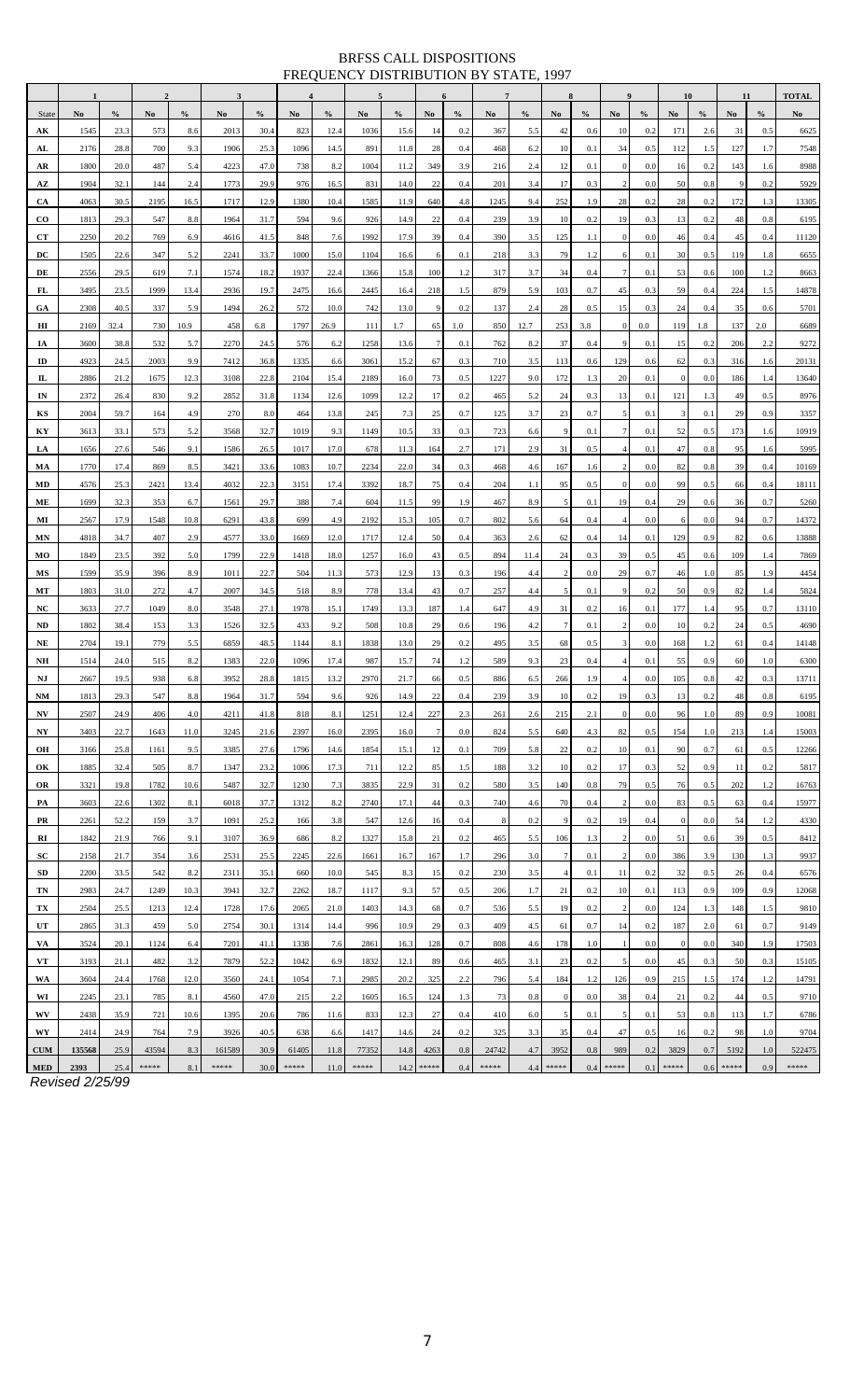| Rate<br><b>State</b><br>Rate<br>Rate<br>Rate<br>Rate<br>75.1<br>68.4<br>62.9<br>59.5<br>AK<br>74.6<br>91.1<br>71.0<br>68.3<br>69.1<br>59.6<br>AL<br>69.7<br>65.7<br>62.5<br>65.9<br>AR<br>71.9<br>AΖ<br>64.2<br>63.5<br>65.1<br>67.1<br>72.5<br>CA<br>52.3<br>63.5<br>61.4<br>47.9<br>48.2<br>CO<br>75.8<br>74.8<br>77.4<br>74.4<br>62.5<br>CT<br>65.1<br>75.9<br>65.1<br>60.4<br>60.7<br>DC<br>79.1<br>NA<br>67.8<br>76.1<br>64.1<br>59.8<br>73.6<br>63.5<br>DE<br>69.7<br>68.3<br>49.4<br>FL<br>66.0<br>66.7<br>54.6<br>55.8<br>63.3<br>62.5<br>77.6<br>GA<br>87.1<br>76.8<br>61.9<br>NA<br>H <sub>I</sub><br>59.6<br>48.6<br>41.3<br>IA<br>78.4<br>75.3<br>73.3<br>74.9<br>69.4<br>ID<br>73.6<br>66.2<br>59.6<br>59.0<br>66.8<br>IL<br>71.3<br>61.6<br>45.6<br>71.5<br>44.2<br>IN<br>80.1<br>77.1<br>78.9<br>73.2<br>62.8<br><b>KS</b><br>81.2<br>77.9<br>73.6<br>77.5<br>75.1<br>KY<br>73.8<br>73.6<br>72.6<br>69.6<br>65.5<br>LA<br>64.1<br>67.3<br>67.3<br>62.7<br>63.8<br>62.8<br>65.4<br>56.6<br>MA<br>60.4<br>50.4<br>58.2<br>54.6<br>54.9<br><b>MD</b><br>58.6<br>60.9<br>73.2<br>66.0<br>66.1<br><b>ME</b><br>73.6<br>70.2<br>50.6<br>42.6<br>56.0<br>54.6<br>49.6<br>MI<br><b>MN</b><br>74.9<br>73.6<br>77.9<br>73.3<br>78.1<br>62.5<br>59.1<br>59.5<br>54.2<br>MO<br>63.3<br>MS<br>73.6<br>73.1<br>75.4<br>71.3<br>67.4<br>75.8<br>74.7<br>77.5<br>76.5<br>72.6<br>МT<br>NC<br>69.4<br>68.3<br>69.2<br>59.3<br>64.4<br>85.3<br>79.3<br>ND<br>86.8<br>84.5<br>85.6<br>75.9<br><b>NE</b><br>70.2<br>67.5<br>68.0<br>61.6<br>59.5<br>59.3<br>51.4<br><b>NH</b><br>65.4<br>62.0<br>NJ<br>65.5<br>52.4<br>51.0<br>67.5<br>66.9<br>53.3<br>52.5<br>61.2<br>62.5<br><b>NM</b><br>53.7<br>$N\overline{V}$<br>77.5<br>76.0<br>77.4<br>75.9<br>71.8 |      |
|--------------------------------------------------------------------------------------------------------------------------------------------------------------------------------------------------------------------------------------------------------------------------------------------------------------------------------------------------------------------------------------------------------------------------------------------------------------------------------------------------------------------------------------------------------------------------------------------------------------------------------------------------------------------------------------------------------------------------------------------------------------------------------------------------------------------------------------------------------------------------------------------------------------------------------------------------------------------------------------------------------------------------------------------------------------------------------------------------------------------------------------------------------------------------------------------------------------------------------------------------------------------------------------------------------------------------------------------------------------------------------------------------------------------------------------------------------------------------------------------------------------------------------------------------------------------------------------------------------------------------------------------------------------------------------------------------------------------------------------------------------|------|
|                                                                                                                                                                                                                                                                                                                                                                                                                                                                                                                                                                                                                                                                                                                                                                                                                                                                                                                                                                                                                                                                                                                                                                                                                                                                                                                                                                                                                                                                                                                                                                                                                                                                                                                                                        |      |
|                                                                                                                                                                                                                                                                                                                                                                                                                                                                                                                                                                                                                                                                                                                                                                                                                                                                                                                                                                                                                                                                                                                                                                                                                                                                                                                                                                                                                                                                                                                                                                                                                                                                                                                                                        |      |
|                                                                                                                                                                                                                                                                                                                                                                                                                                                                                                                                                                                                                                                                                                                                                                                                                                                                                                                                                                                                                                                                                                                                                                                                                                                                                                                                                                                                                                                                                                                                                                                                                                                                                                                                                        |      |
|                                                                                                                                                                                                                                                                                                                                                                                                                                                                                                                                                                                                                                                                                                                                                                                                                                                                                                                                                                                                                                                                                                                                                                                                                                                                                                                                                                                                                                                                                                                                                                                                                                                                                                                                                        |      |
|                                                                                                                                                                                                                                                                                                                                                                                                                                                                                                                                                                                                                                                                                                                                                                                                                                                                                                                                                                                                                                                                                                                                                                                                                                                                                                                                                                                                                                                                                                                                                                                                                                                                                                                                                        |      |
|                                                                                                                                                                                                                                                                                                                                                                                                                                                                                                                                                                                                                                                                                                                                                                                                                                                                                                                                                                                                                                                                                                                                                                                                                                                                                                                                                                                                                                                                                                                                                                                                                                                                                                                                                        |      |
|                                                                                                                                                                                                                                                                                                                                                                                                                                                                                                                                                                                                                                                                                                                                                                                                                                                                                                                                                                                                                                                                                                                                                                                                                                                                                                                                                                                                                                                                                                                                                                                                                                                                                                                                                        |      |
|                                                                                                                                                                                                                                                                                                                                                                                                                                                                                                                                                                                                                                                                                                                                                                                                                                                                                                                                                                                                                                                                                                                                                                                                                                                                                                                                                                                                                                                                                                                                                                                                                                                                                                                                                        |      |
|                                                                                                                                                                                                                                                                                                                                                                                                                                                                                                                                                                                                                                                                                                                                                                                                                                                                                                                                                                                                                                                                                                                                                                                                                                                                                                                                                                                                                                                                                                                                                                                                                                                                                                                                                        |      |
|                                                                                                                                                                                                                                                                                                                                                                                                                                                                                                                                                                                                                                                                                                                                                                                                                                                                                                                                                                                                                                                                                                                                                                                                                                                                                                                                                                                                                                                                                                                                                                                                                                                                                                                                                        |      |
|                                                                                                                                                                                                                                                                                                                                                                                                                                                                                                                                                                                                                                                                                                                                                                                                                                                                                                                                                                                                                                                                                                                                                                                                                                                                                                                                                                                                                                                                                                                                                                                                                                                                                                                                                        |      |
|                                                                                                                                                                                                                                                                                                                                                                                                                                                                                                                                                                                                                                                                                                                                                                                                                                                                                                                                                                                                                                                                                                                                                                                                                                                                                                                                                                                                                                                                                                                                                                                                                                                                                                                                                        |      |
|                                                                                                                                                                                                                                                                                                                                                                                                                                                                                                                                                                                                                                                                                                                                                                                                                                                                                                                                                                                                                                                                                                                                                                                                                                                                                                                                                                                                                                                                                                                                                                                                                                                                                                                                                        |      |
|                                                                                                                                                                                                                                                                                                                                                                                                                                                                                                                                                                                                                                                                                                                                                                                                                                                                                                                                                                                                                                                                                                                                                                                                                                                                                                                                                                                                                                                                                                                                                                                                                                                                                                                                                        |      |
|                                                                                                                                                                                                                                                                                                                                                                                                                                                                                                                                                                                                                                                                                                                                                                                                                                                                                                                                                                                                                                                                                                                                                                                                                                                                                                                                                                                                                                                                                                                                                                                                                                                                                                                                                        |      |
|                                                                                                                                                                                                                                                                                                                                                                                                                                                                                                                                                                                                                                                                                                                                                                                                                                                                                                                                                                                                                                                                                                                                                                                                                                                                                                                                                                                                                                                                                                                                                                                                                                                                                                                                                        |      |
|                                                                                                                                                                                                                                                                                                                                                                                                                                                                                                                                                                                                                                                                                                                                                                                                                                                                                                                                                                                                                                                                                                                                                                                                                                                                                                                                                                                                                                                                                                                                                                                                                                                                                                                                                        |      |
|                                                                                                                                                                                                                                                                                                                                                                                                                                                                                                                                                                                                                                                                                                                                                                                                                                                                                                                                                                                                                                                                                                                                                                                                                                                                                                                                                                                                                                                                                                                                                                                                                                                                                                                                                        |      |
|                                                                                                                                                                                                                                                                                                                                                                                                                                                                                                                                                                                                                                                                                                                                                                                                                                                                                                                                                                                                                                                                                                                                                                                                                                                                                                                                                                                                                                                                                                                                                                                                                                                                                                                                                        |      |
|                                                                                                                                                                                                                                                                                                                                                                                                                                                                                                                                                                                                                                                                                                                                                                                                                                                                                                                                                                                                                                                                                                                                                                                                                                                                                                                                                                                                                                                                                                                                                                                                                                                                                                                                                        |      |
|                                                                                                                                                                                                                                                                                                                                                                                                                                                                                                                                                                                                                                                                                                                                                                                                                                                                                                                                                                                                                                                                                                                                                                                                                                                                                                                                                                                                                                                                                                                                                                                                                                                                                                                                                        |      |
|                                                                                                                                                                                                                                                                                                                                                                                                                                                                                                                                                                                                                                                                                                                                                                                                                                                                                                                                                                                                                                                                                                                                                                                                                                                                                                                                                                                                                                                                                                                                                                                                                                                                                                                                                        |      |
|                                                                                                                                                                                                                                                                                                                                                                                                                                                                                                                                                                                                                                                                                                                                                                                                                                                                                                                                                                                                                                                                                                                                                                                                                                                                                                                                                                                                                                                                                                                                                                                                                                                                                                                                                        |      |
|                                                                                                                                                                                                                                                                                                                                                                                                                                                                                                                                                                                                                                                                                                                                                                                                                                                                                                                                                                                                                                                                                                                                                                                                                                                                                                                                                                                                                                                                                                                                                                                                                                                                                                                                                        |      |
|                                                                                                                                                                                                                                                                                                                                                                                                                                                                                                                                                                                                                                                                                                                                                                                                                                                                                                                                                                                                                                                                                                                                                                                                                                                                                                                                                                                                                                                                                                                                                                                                                                                                                                                                                        |      |
|                                                                                                                                                                                                                                                                                                                                                                                                                                                                                                                                                                                                                                                                                                                                                                                                                                                                                                                                                                                                                                                                                                                                                                                                                                                                                                                                                                                                                                                                                                                                                                                                                                                                                                                                                        |      |
|                                                                                                                                                                                                                                                                                                                                                                                                                                                                                                                                                                                                                                                                                                                                                                                                                                                                                                                                                                                                                                                                                                                                                                                                                                                                                                                                                                                                                                                                                                                                                                                                                                                                                                                                                        |      |
|                                                                                                                                                                                                                                                                                                                                                                                                                                                                                                                                                                                                                                                                                                                                                                                                                                                                                                                                                                                                                                                                                                                                                                                                                                                                                                                                                                                                                                                                                                                                                                                                                                                                                                                                                        |      |
|                                                                                                                                                                                                                                                                                                                                                                                                                                                                                                                                                                                                                                                                                                                                                                                                                                                                                                                                                                                                                                                                                                                                                                                                                                                                                                                                                                                                                                                                                                                                                                                                                                                                                                                                                        |      |
|                                                                                                                                                                                                                                                                                                                                                                                                                                                                                                                                                                                                                                                                                                                                                                                                                                                                                                                                                                                                                                                                                                                                                                                                                                                                                                                                                                                                                                                                                                                                                                                                                                                                                                                                                        |      |
|                                                                                                                                                                                                                                                                                                                                                                                                                                                                                                                                                                                                                                                                                                                                                                                                                                                                                                                                                                                                                                                                                                                                                                                                                                                                                                                                                                                                                                                                                                                                                                                                                                                                                                                                                        |      |
|                                                                                                                                                                                                                                                                                                                                                                                                                                                                                                                                                                                                                                                                                                                                                                                                                                                                                                                                                                                                                                                                                                                                                                                                                                                                                                                                                                                                                                                                                                                                                                                                                                                                                                                                                        |      |
|                                                                                                                                                                                                                                                                                                                                                                                                                                                                                                                                                                                                                                                                                                                                                                                                                                                                                                                                                                                                                                                                                                                                                                                                                                                                                                                                                                                                                                                                                                                                                                                                                                                                                                                                                        |      |
|                                                                                                                                                                                                                                                                                                                                                                                                                                                                                                                                                                                                                                                                                                                                                                                                                                                                                                                                                                                                                                                                                                                                                                                                                                                                                                                                                                                                                                                                                                                                                                                                                                                                                                                                                        |      |
|                                                                                                                                                                                                                                                                                                                                                                                                                                                                                                                                                                                                                                                                                                                                                                                                                                                                                                                                                                                                                                                                                                                                                                                                                                                                                                                                                                                                                                                                                                                                                                                                                                                                                                                                                        |      |
|                                                                                                                                                                                                                                                                                                                                                                                                                                                                                                                                                                                                                                                                                                                                                                                                                                                                                                                                                                                                                                                                                                                                                                                                                                                                                                                                                                                                                                                                                                                                                                                                                                                                                                                                                        |      |
| ${\rm NY}$<br>65.4<br>60.6<br>60.2<br>50.6                                                                                                                                                                                                                                                                                                                                                                                                                                                                                                                                                                                                                                                                                                                                                                                                                                                                                                                                                                                                                                                                                                                                                                                                                                                                                                                                                                                                                                                                                                                                                                                                                                                                                                             | 51.6 |
| $\overline{59.4}$<br>74.4<br><b>OH</b><br>66.2<br>69.5<br>61.7                                                                                                                                                                                                                                                                                                                                                                                                                                                                                                                                                                                                                                                                                                                                                                                                                                                                                                                                                                                                                                                                                                                                                                                                                                                                                                                                                                                                                                                                                                                                                                                                                                                                                         |      |
| OK<br>82.2<br>76.2<br>72.8<br>72.3<br>71.2                                                                                                                                                                                                                                                                                                                                                                                                                                                                                                                                                                                                                                                                                                                                                                                                                                                                                                                                                                                                                                                                                                                                                                                                                                                                                                                                                                                                                                                                                                                                                                                                                                                                                                             |      |
| 65.3<br>56.9<br>55.4<br>53.1<br>OR<br>65.6                                                                                                                                                                                                                                                                                                                                                                                                                                                                                                                                                                                                                                                                                                                                                                                                                                                                                                                                                                                                                                                                                                                                                                                                                                                                                                                                                                                                                                                                                                                                                                                                                                                                                                             |      |
| PA<br>66.5<br>66.0<br>64.1<br>61.8<br>58.2                                                                                                                                                                                                                                                                                                                                                                                                                                                                                                                                                                                                                                                                                                                                                                                                                                                                                                                                                                                                                                                                                                                                                                                                                                                                                                                                                                                                                                                                                                                                                                                                                                                                                                             |      |
| PR<br>NA<br>NA.<br>NA.<br><b>NA</b><br>88.9                                                                                                                                                                                                                                                                                                                                                                                                                                                                                                                                                                                                                                                                                                                                                                                                                                                                                                                                                                                                                                                                                                                                                                                                                                                                                                                                                                                                                                                                                                                                                                                                                                                                                                            |      |
| NA<br>68.7<br>59.4<br>54.7<br>RI<br>73.1                                                                                                                                                                                                                                                                                                                                                                                                                                                                                                                                                                                                                                                                                                                                                                                                                                                                                                                                                                                                                                                                                                                                                                                                                                                                                                                                                                                                                                                                                                                                                                                                                                                                                                               |      |
| <b>SC</b><br>76.8<br>74.5<br>66.0<br>60.9<br>58.8                                                                                                                                                                                                                                                                                                                                                                                                                                                                                                                                                                                                                                                                                                                                                                                                                                                                                                                                                                                                                                                                                                                                                                                                                                                                                                                                                                                                                                                                                                                                                                                                                                                                                                      |      |
| 79.4<br>SD<br>81.7<br>81.2<br>76.8<br>70.0                                                                                                                                                                                                                                                                                                                                                                                                                                                                                                                                                                                                                                                                                                                                                                                                                                                                                                                                                                                                                                                                                                                                                                                                                                                                                                                                                                                                                                                                                                                                                                                                                                                                                                             |      |
| 68.2<br>65.4<br>68.7<br>62.5<br>TN<br>60.1                                                                                                                                                                                                                                                                                                                                                                                                                                                                                                                                                                                                                                                                                                                                                                                                                                                                                                                                                                                                                                                                                                                                                                                                                                                                                                                                                                                                                                                                                                                                                                                                                                                                                                             |      |
| 60.2<br>52.8<br>TX<br>54.6<br>57.7<br>45.7                                                                                                                                                                                                                                                                                                                                                                                                                                                                                                                                                                                                                                                                                                                                                                                                                                                                                                                                                                                                                                                                                                                                                                                                                                                                                                                                                                                                                                                                                                                                                                                                                                                                                                             |      |
| 76.1<br>79.4<br>78.5<br>77.6<br>71.9<br>UT                                                                                                                                                                                                                                                                                                                                                                                                                                                                                                                                                                                                                                                                                                                                                                                                                                                                                                                                                                                                                                                                                                                                                                                                                                                                                                                                                                                                                                                                                                                                                                                                                                                                                                             |      |
| VA<br>72.7<br>60.9<br>62.3<br>61.2<br>59.6                                                                                                                                                                                                                                                                                                                                                                                                                                                                                                                                                                                                                                                                                                                                                                                                                                                                                                                                                                                                                                                                                                                                                                                                                                                                                                                                                                                                                                                                                                                                                                                                                                                                                                             |      |
| <b>VT</b><br>72.3<br>71.5<br>74.5<br>71.6<br>71.5                                                                                                                                                                                                                                                                                                                                                                                                                                                                                                                                                                                                                                                                                                                                                                                                                                                                                                                                                                                                                                                                                                                                                                                                                                                                                                                                                                                                                                                                                                                                                                                                                                                                                                      |      |
| 53.7<br>WA<br>62.6<br>64.8<br>61.4<br>52.3                                                                                                                                                                                                                                                                                                                                                                                                                                                                                                                                                                                                                                                                                                                                                                                                                                                                                                                                                                                                                                                                                                                                                                                                                                                                                                                                                                                                                                                                                                                                                                                                                                                                                                             |      |
| 74.7<br>71.9<br>69.6<br>WI<br>76.7<br>69.7                                                                                                                                                                                                                                                                                                                                                                                                                                                                                                                                                                                                                                                                                                                                                                                                                                                                                                                                                                                                                                                                                                                                                                                                                                                                                                                                                                                                                                                                                                                                                                                                                                                                                                             |      |
| 77.5<br>WV<br>77.7<br>77.5<br>71.8<br>65.9                                                                                                                                                                                                                                                                                                                                                                                                                                                                                                                                                                                                                                                                                                                                                                                                                                                                                                                                                                                                                                                                                                                                                                                                                                                                                                                                                                                                                                                                                                                                                                                                                                                                                                             |      |
| WY<br>NA<br>66.9<br>69.2<br>67.7<br>63.4                                                                                                                                                                                                                                                                                                                                                                                                                                                                                                                                                                                                                                                                                                                                                                                                                                                                                                                                                                                                                                                                                                                                                                                                                                                                                                                                                                                                                                                                                                                                                                                                                                                                                                               |      |
| 70.0<br>63.2<br>62.1<br><b>MEDIAN</b><br>71.4<br>68.4                                                                                                                                                                                                                                                                                                                                                                                                                                                                                                                                                                                                                                                                                                                                                                                                                                                                                                                                                                                                                                                                                                                                                                                                                                                                                                                                                                                                                                                                                                                                                                                                                                                                                                  |      |
| <b>RANGE</b><br>50.6-91.1<br>42.6-86.8<br>48.6-84.5<br>45.6-87.1<br>41.3-88.9                                                                                                                                                                                                                                                                                                                                                                                                                                                                                                                                                                                                                                                                                                                                                                                                                                                                                                                                                                                                                                                                                                                                                                                                                                                                                                                                                                                                                                                                                                                                                                                                                                                                          |      |

# BRFSS CASRO RESPONSE RATE ESTIMATES\* BY STATE, 1993-1997

\*Excluding wind-down records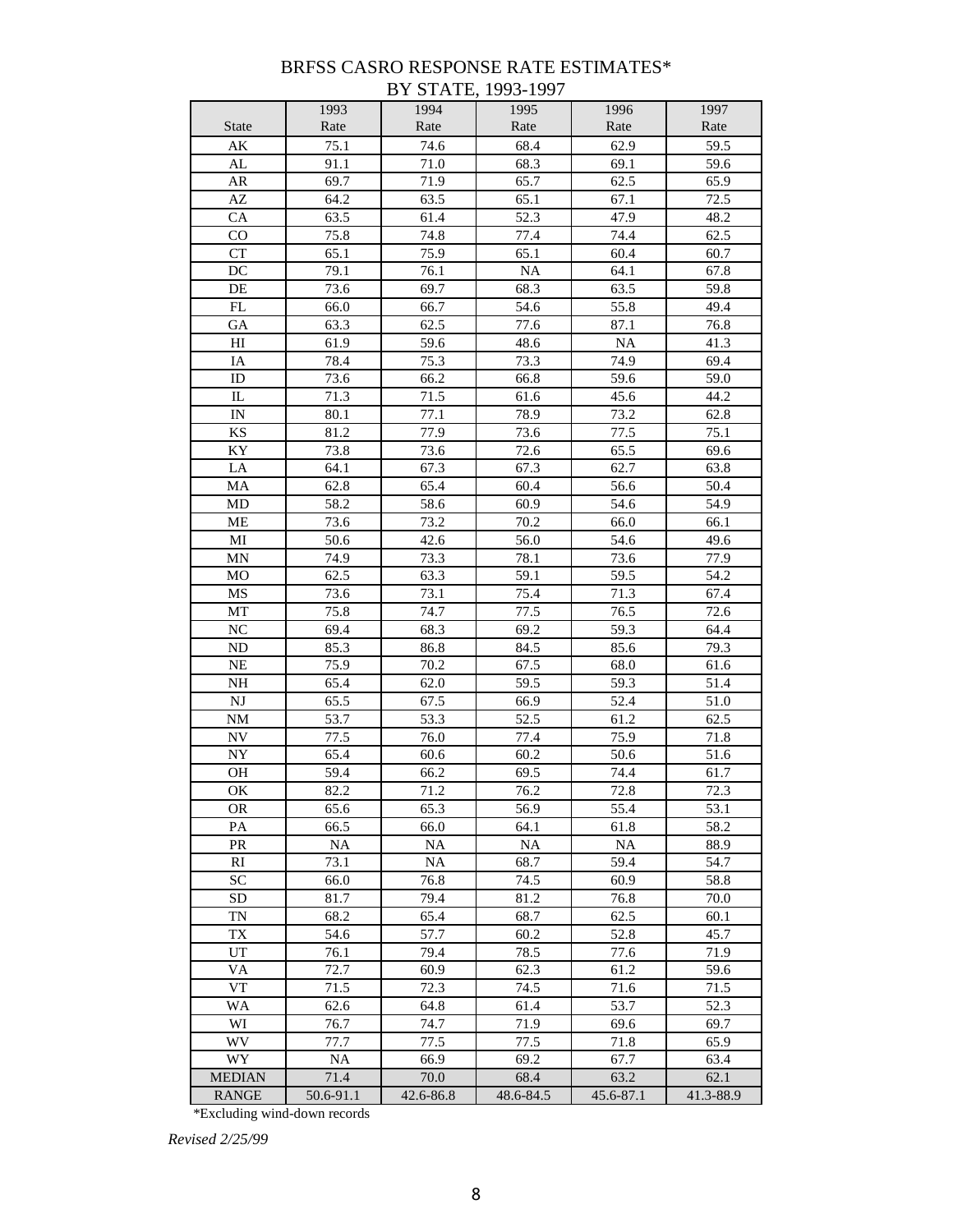## BRFSS UPPER BOUND RESPONSE RATE ESTIMATES\* BY STATE, 1993-1997

|                          | 1993      | 1994      | 1995      | 1996      | 1997          |
|--------------------------|-----------|-----------|-----------|-----------|---------------|
| <b>State</b>             | Rate      | Rate      | Rate      | Rate      | Rate          |
| AK                       | 85.8      | 84.7      | 80.0      | 75.3      | 74.4          |
| <b>AL</b>                | 96.5      | 80.0      | 79.9      | 80.6      | 75.2          |
| AR                       | 79.6      | 81.4      | 76.0      | 73.1      | 78.7          |
| $\overline{AZ}$          | 71.5      | 74.6      | 73.6      | 81.9      | 92.6          |
| CA                       | 78.5      | 77.6      | 70.3      | 66.9      | 64.6          |
| CO                       | 88.4      | 86.0      | 86.1      | 83.2      | 76.2          |
| СT                       | 85.6      | 88.0      | 78.9      | 77.7      | 74.5          |
| DC                       | 90.7      | 88.3      | <b>NA</b> | 82.1      | 82.1          |
| DE                       | 89.9      | 89.4      | 89.9      | 85.1      | 80.2          |
| FL.                      | 79.0      | 77.4      | 77.1      | 70.0      | 64.7          |
| GА                       | 73.2      | 68.5      | 83.4      | 93.5      | 86.7          |
| HI                       | 81.1      | 79.8      | 82.2      | <b>NA</b> | 74.8          |
| IA                       | 86.0      | 82.3      | 86.9      | 85.7      | 86.9          |
| ID                       | 82.3      | 77.8      | 76.0      | 69.8      | 69.8          |
| IL                       | 85.0      | 83.0      | 73.2      | 54.1      | 64.0          |
| IN                       | 88.7      | 85.5      | 89.9      | 82.5      | 74.3          |
| $\overline{\text{KS}}$   | 95.2      | 93.8      | 89.9      | 92.5      | 92.2          |
| KY                       | 89.2      | 88.5      | 87.1      | 84.1      | 86.6          |
| LA                       | 75.2      | 76.8      | 77.4      | 74.6      | 77.1          |
| MA                       | 69.3      | 72.6      | 69.1      | 68.2      | 67.0          |
| <b>MD</b>                | 76.7      | 72.4      | 75.7      | 60.1      | 65.4          |
| МE                       | 84.0      | 83.0      | 83.8      | 78.2      | 82.7          |
| MI                       | 73.9      | 66.1      | 80.1      | 63.6      | 62.3          |
| <b>MN</b>                | 86.1      | 84.9      | 92.9      | 89.0      | 92.1          |
| <b>MO</b>                | 72.1      | 73.6      | 68.6      | 68.6      | 81.6          |
| <b>MS</b>                | 83.2      | 85.2      | 85.3      | 81.2      | 79.5          |
| <b>MT</b>                | 90.2      | 88.1      | 88.7      | 88.6      | 86.2          |
| <b>NC</b>                | 81.8      | 82.5      | 86.8      | 81.8      | 78.2          |
| <b>ND</b>                | 94.3      | 95.4      | 95.0      | 94.4      | 92.4          |
| $\overline{\mathsf{NE}}$ | 88.3      | 83.2      | 80.4      | 83.7      | 77.6          |
| <b>NH</b>                | 75.7      | 76.7      | 78.7      | 77.3      | 73.9          |
| <b>NJ</b>                | 85.3      | 86.5      | 86.7      | 76.5      | 73.9          |
| <b>NM</b>                | 63.0      | 61.9      | 60.5      | 69.5      | 76.2          |
| <b>NV</b>                | 89.4      | 86.6      | 90.4      | 87.1      | 86.1          |
| <b>NY</b>                | 77.9      | 74.9      | 72.4      | 62.3      | 67.1          |
| OН                       | 74.2      | 79.4      | 81.4      | 83.2      | 76.8          |
| OK                       | 87.3      | 75.2      | 79.2      | 78.5      | 79.0          |
| OR                       | 75.9      | 76.9      | 67.9      | 67.1      | 64.1          |
| PA                       | 70.5      | 70.3      | 69.0      | 78.0      | 73.4          |
| <b>PR</b>                | <b>NA</b> | <b>NA</b> | <b>NA</b> | <b>NA</b> | 92.7          |
| <b>RI</b>                | 78.8      | <b>NA</b> | 76.9      | 70.6      | 70.6          |
| $\overline{SC}$          | 81.0      | 84.2      | 83.9      | 75.9      | 85.6          |
| SD                       | 91.5      | 90.6      | 89.0      | 86.1      | 80.1          |
| <b>TN</b>                | 79.5      | 77.7      | 79.9      | 75.0      | 72.2          |
| <b>TX</b>                | 75.3      | 73.4      | 75.6      | 74.0      | 67.3          |
| UT                       | 85.2      | 87.7      | 87.4      | 88.3      | 87.0          |
| VA                       | 81.4      | 76.2      | 75.9      | 76.4      | 75.8          |
| VT                       | 87.5      | 88.3      | 89.3      | 87.4      | 86.8          |
| WA                       | 71.1      | 73.5      | 72.0      | 66.4      | 65.6          |
| WI                       | 79.9      | 78.4      | 74.5      | 72.5      | 73.2          |
| WV                       | 85.1      | 85.0      | 85.0      | 81.2      | 78.2          |
| <b>WY</b>                | <b>NA</b> | 81.4      | 79.5      | 77.9      | 74.9          |
| <b>MEDIAN</b>            | 82.1      | 81.4      | 80.0      | 77.9      | 76.5          |
| <b>RANGE</b>             | 63.0-96.5 | 61.9-95.4 | 60.5-95.0 | 54.1-94.4 | $62.3 - 92.7$ |

\*Excluding wind-down records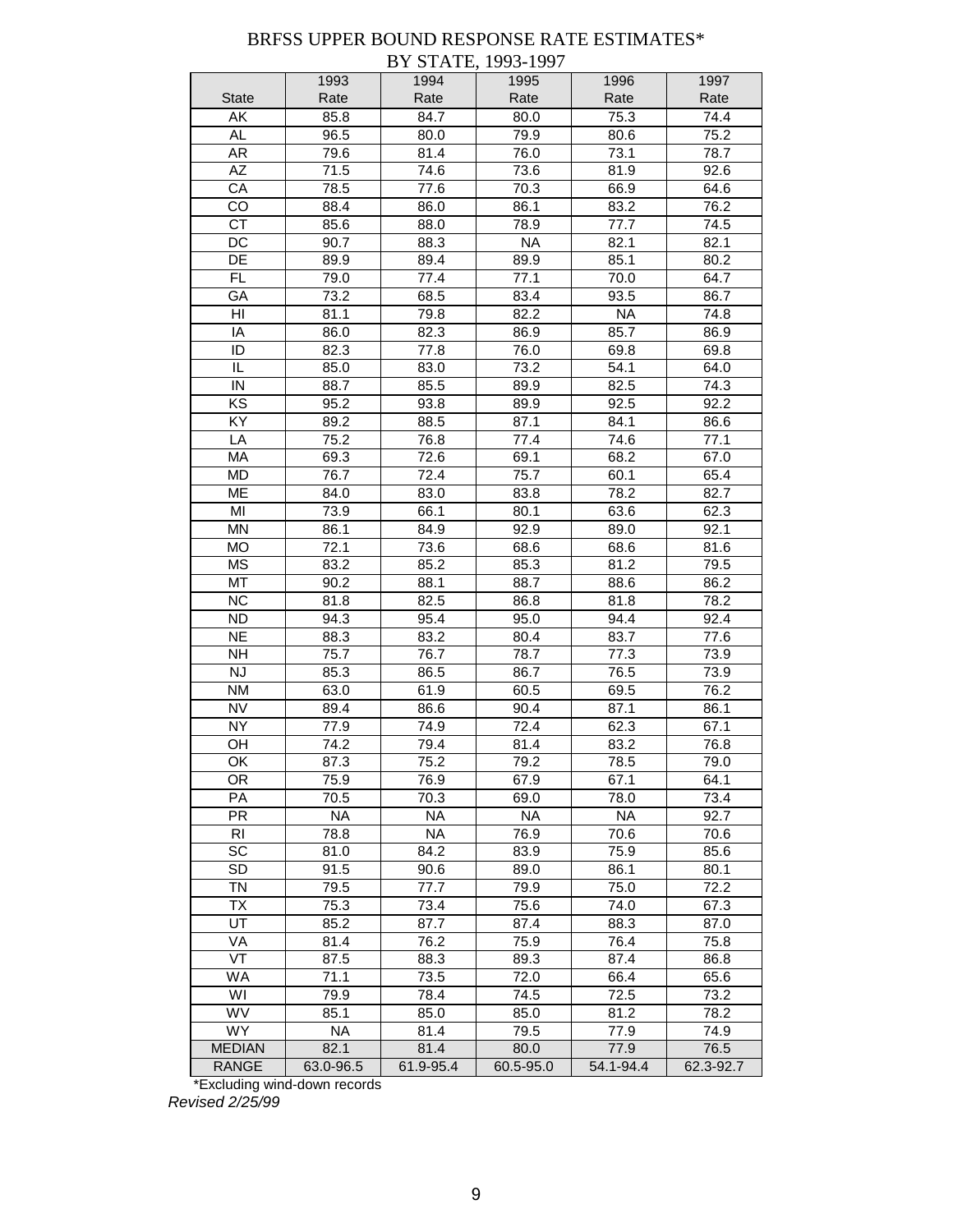#### BRFSS EFFICIENCY RATES BY STATE, 1993-1997

|               | 1993      | 1994              | 1995      | 1996      | 1997              |
|---------------|-----------|-------------------|-----------|-----------|-------------------|
|               |           |                   |           |           |                   |
| <b>State</b>  | Rate      | Rate              | Rate      | Rate      | Rate              |
| AΚ            | 17.1      | 23.8              | 22.4      | 23.7      | 23.3              |
| AL            | 58.0      | 45.2              | 40.6      | 37.0      | 28.8              |
| AR            | 39.7      | 38.2              | 35.6      | 19.8      | 20.0              |
| AZ            | 30.9      | 33.3              | 31.5      | 32.2      | 32.1              |
| CA            | 24.5      | 36.1              | 31.5      | 33.6      | 30.5              |
| CO            | 35.1      | 31.4              | 29.0      | 28.6      | 29.3              |
| СT            | 52.3      | 49.5              | 26.3      | 20.1      | 20.2              |
| DC            | 29.1      | 29.1              | <b>NA</b> | 19.1      | 22.6              |
| DE            | 42.0      | 40.0              | 38.8      | 34.0      | 29.5              |
| <b>FL</b>     |           |                   |           |           |                   |
|               | 33.5      | 36.1              | 30.3      | 26.3      | 23.5              |
| GA            | 34.9      | 29.0              | 38.2      | 46.3      | 40.5              |
| HI            | 25.6      | 22.6              | 17.9      | <b>NA</b> | 32.4              |
| IA            | 42.8      | 39.4              | 41.1      | 40.0      | 38.8              |
| ID            | 33.4      | 27.0              | 31.5      | 28.4      | 24.5              |
| IL            | 27.0      | 27.0              | 23.6      | 21.9      | 21.2              |
| IN            | 44.6      | 39.3              | 41.6      | 37.2      | $\overline{2}6.4$ |
| KS            | 56.3      | 60.6              | 54.3      | 59.7      | 59.7              |
| KY            | 35.0      | 30.3              | 35.4      | 29.0      | 33.1              |
| LA            | 33.3      | 35.8              | 33.6      | 30.0      | 27.6              |
| МA            | 34.6      | 35.5              | 25.1      | 23.3      | 17.4              |
|               |           |                   |           |           |                   |
| MD            | 28.7      | 28.2              | 27.5      | 27.3      | 25.3              |
| <b>ME</b>     | 35.7      | 36.5              | 35.4      | 33.2      | 32.3              |
| MI            | 25.1      | 21.9              | 10.4      | 19.1      | 17.9              |
| ΜN            | 44.9      | 40.8              | 34.5      | 33.4      | 34.7              |
| <b>MO</b>     | 29.0      | 28.8              | 22.7      | 24.6      | 23.5              |
| <b>MS</b>     | 41.2      | 37.5              | 42.5      | 35.2      | 35.9              |
| МT            | 36.1      | 35.0              | 36.0      | 34.8      | 31.0              |
| <b>NC</b>     | 30.3      | 29.8              | 30.7      | 27.8      | 27.7              |
| <b>ND</b>     | 47.7      | $\overline{4}4.3$ | 43.6      | 43.2      | 38.4              |
| <b>NE</b>     | 28.6      | 29.8              | 19.3      | 17.7      | 19.1              |
| <b>NH</b>     | 28.8      | 25.9              | 26.4      | 26.3      | 24.0              |
| <b>NJ</b>     | 52.0      | 53.8              | 45.5      | 16.9      | 19.5              |
|               |           |                   |           |           |                   |
| ΝM            | 29.3      | 25.8              | 24.9      | 27.0      | 29.3              |
| NV            | 54.0      | 42.7              | 58.8      | 54.9      | 24.9              |
| <b>NY</b>     | 29.9      | 27.5              | 24.0      | 21.2      | 22.7              |
| OH            | 34.5      | 29.6              | 29.7      | 28.6      | 25.8              |
| OK            | 42.7      | 23.6              | 30.0      | 25.6      | 32.4              |
| OR            | 35.2      | 32.4              | 25.9      | 21.9      | 19.8              |
| PA            | 36.3      | 36.3              | 32.2      | 20.2      | 22.6              |
| <b>PR</b>     | <b>NA</b> | <b>NA</b>         | <b>NA</b> | <b>NA</b> | 52.2              |
| RI            | 40.7      | <b>NA</b>         | 29.6      | 25.9      | 21.9              |
| SC            | 26.2      | 31.6              | 30.4      | 26.1      | 21.7              |
| <b>SD</b>     | 53.1      | 48.5              | 39.5      | 37.5      | 33.5              |
| TN            | 39.3      | 30.1              | 35.3      | 30.2      | 24.7              |
| ТX            | 28.3      | 32.4              | 31.0      | 30.4      | 25.5              |
|               |           |                   |           |           |                   |
| UT            | 31.7      | 34.7              | 33.3      | 34.1      | 31.3              |
| VA            | 39.0      | 36.1              | 33.6      | 18.7      | 20.1              |
| VT            | 44.0      | 46.3              | 35.0      | 19.0      | 21.1              |
| WA            | 41.0      | 41.2              | 37.9      | 22.8      | 24.4              |
| WI            | 27.5      | 26.8              | 27.0      | 24.6      | 23.1              |
| <b>WV</b>     | 43.1      | 42.1              | 42.5      | 41.3      | 35.9              |
| <b>WY</b>     | ΝA        | 28.7              | 27.6      | 29.4      | 24.9              |
| <b>MEDIAN</b> | 35.1      | 34.0              | 31.5      | 28.1      | 25.4              |
| <b>RANGE</b>  | 17.1-58.0 | $21.9 - 60.6$     | 10.4-58.8 | 16.9-59.7 | 17.4-59.7         |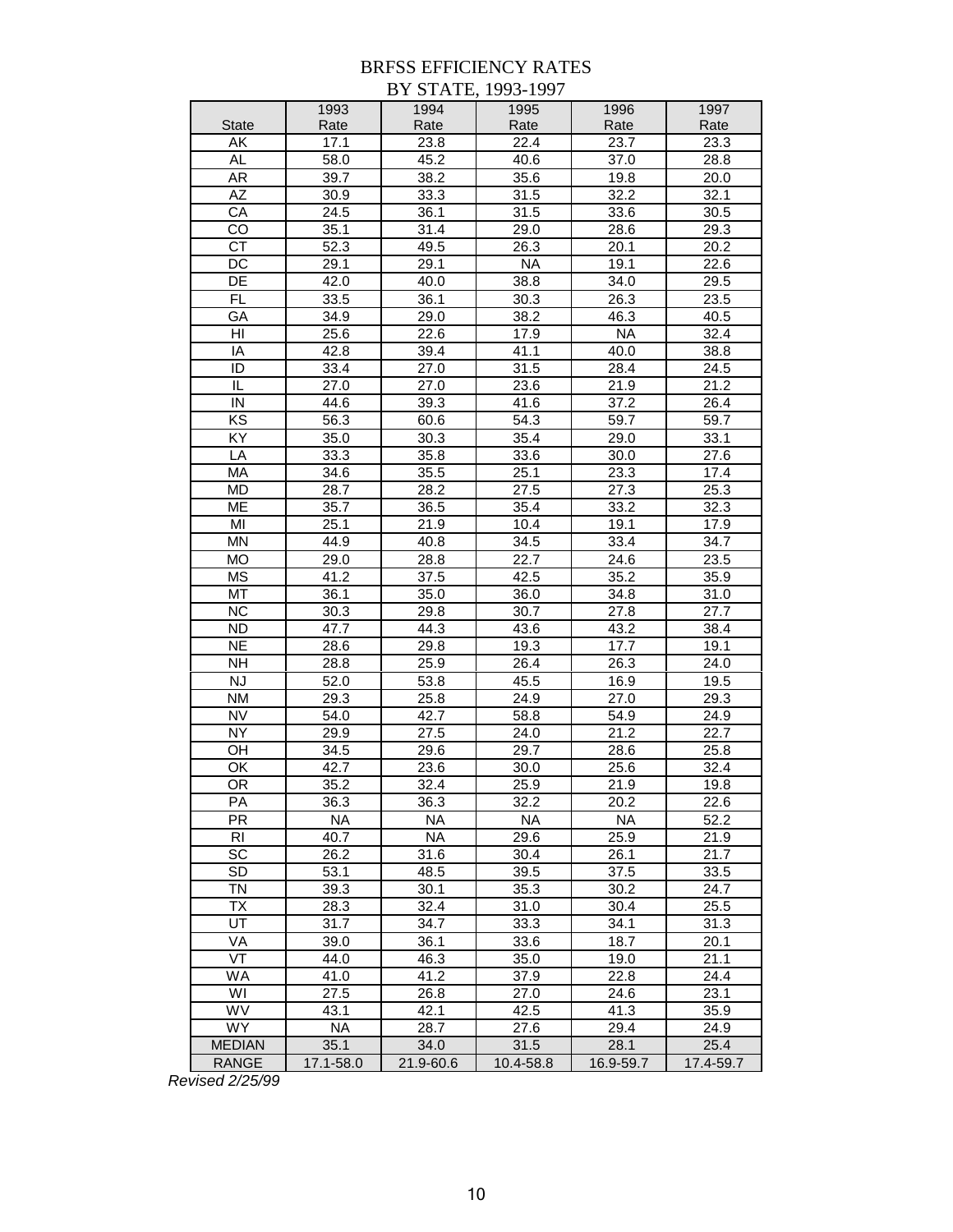#### BRFSS WIND-DOWN RATES BY STATE, 1993-1997

|                         |                  | 1993                    |                   | 1994                    |                  | 1995                    |                  | 1996                    |            | 1997                    |
|-------------------------|------------------|-------------------------|-------------------|-------------------------|------------------|-------------------------|------------------|-------------------------|------------|-------------------------|
| <b>State</b>            | Rate             | Obj Met                 | Rate              | Obj Met                 | Rate             | Obj Met                 | Rate             | Obj Met                 | Rate       | Obj Met                 |
| AK                      | 5.5              | N                       | 5.9               | N                       | 5.8              | $\mathsf{N}$            | 6.6              | N                       | 8.7        | N                       |
| AL                      | 0.3              | Y                       | 0.8               | Ÿ                       | $\overline{5.1}$ | $\overline{\mathsf{N}}$ | 5.5              | $\overline{N}$          | 3.5        | $\overline{\mathsf{Y}}$ |
| <b>AR</b>               | 4.9              | Y                       | 4.5               | Y                       | 4.9              | Y                       | 0.0              | Y                       | 0.0        | Y                       |
| $\overline{AZ}$         | 6.4              | Ñ                       | 5.0               | Υ                       | 6.0              | $\overline{\mathsf{N}}$ | 4.9              | Y                       | 4.8        | Ÿ                       |
| $\overline{CA}$         | 12.2             | N                       | 0.0               | Y                       | 0.0              | Y                       | 0.0              | Y                       | 0.0        | Ÿ                       |
| $\overline{C}$          | 4.8              | Y                       | 5.0               | Y                       | 0.0              | Y                       | 0.0              | $\overline{\mathsf{Y}}$ | 0.0        | $\overline{\mathsf{Y}}$ |
| $\overline{CT}$         | 0.0              | Ÿ                       | 0.0               | Ÿ                       | 0.0              | Ÿ                       | 0.0              | Ÿ                       | 0.0        | $\overline{\mathsf{Y}}$ |
| $\overline{DC}$         | $\overline{5.7}$ | Ñ                       | 3.1               | Ÿ                       | <b>NA</b>        | $\overline{NA}$         | 6.9              | $\overline{N}$          | 4.5        | Y                       |
| DE                      | 1.2              | Y                       | 1.1               | Ÿ                       | 0.8              | Y                       | 1.9              | $\overline{Y}$          | 3.8        | $\overline{Y}$          |
| <b>FL</b>               | 3.8              | Y                       | 3.0               | Y                       | 3.5              | Y                       | 2.9              | Y                       | 3.6        | Y                       |
| GA                      | 0.4              | Y                       | 5.2               | N                       | 5.0              | Υ                       | 4.7              | Y                       | 2.0        | Υ                       |
| $\overline{\mathsf{H}}$ | 3.9              | Ÿ                       | 5.0               | Y                       | 5.1              | N                       | <b>NA</b>        | <b>NA</b>               | 0.0        | Y                       |
|                         |                  |                         |                   | Y                       |                  |                         |                  |                         |            | $\overline{Y}$          |
| $\overline{IA}$         | 8.9              | ${\sf N}$               | 4.8               |                         | 0.0              | Y                       | 0.0              | Y                       | 0.6        | $\overline{\mathsf{Y}}$ |
| ID                      | 3.4              | Ÿ                       | 0.6               | Ÿ                       | 5.7              | $\overline{N}$          | 4.8              | Ÿ                       | 0.0        |                         |
| IL                      | 4.8              | Ÿ                       | 0.0               | Y                       | 1.3              | Ÿ                       | 2.5              | Ÿ                       | 2.6        | Y                       |
| IN                      | 4.4              | Ÿ                       | 4.8               | $\overline{\mathsf{Y}}$ | 4.4              | $\overline{\mathsf{Y}}$ | $\overline{4.7}$ | $\overline{Y}$          | 4.6        | $\overline{\mathsf{Y}}$ |
| KS                      | 4.4              | Y                       | 2.3               | Y                       | 1.1              | Υ                       | 0.4              | Y                       | 0.0        | Y                       |
| KY                      | 5.4              | N                       | $\overline{5.8}$  | N                       | 5.2              | ${\sf N}$               | 4.3              | Y                       | 3.2        | Y                       |
| LA                      | 5.3              | N                       | 4.3               | Υ                       | 4.2              | Υ                       | 3.7              | Y                       | 3.9        | Υ                       |
| MA                      | 0.0              | Ÿ                       | 0.0               | Ÿ                       | 0.0              | Ÿ                       | 0.0              | Y                       | 0.0        | $\overline{\mathsf{Y}}$ |
| <b>MD</b>               | 2.7              | Y                       | 7.9               | N                       | 13.6             | N                       | 3.2              | Ÿ                       | 3.8        | Ÿ                       |
| <b>ME</b>               | 5.2              | N                       | 7.7               | N                       | 5.9              | N                       | 6.3              | $\mathsf{N}$            | 6.0        | N                       |
| MI                      | 0.0              | Ÿ                       | 0.0               | Ÿ                       | 0.0              | Ÿ                       | 0.0              | $\overline{Y}$          | 0.0        | $\overline{\mathsf{Y}}$ |
| <b>MN</b>               | 2.9              | Y                       | 5.5               | N                       | 3.1              | Y                       | 1.6              | Ÿ                       | 2.0        | Ÿ                       |
| <b>MO</b>               | 6.5              | N                       | 0.0               | Y                       | 6.7              | $\mathsf{N}$            | 5.9              | ${\sf N}$               | 5.3        | N                       |
| <b>MS</b>               | 5.2              | Ν                       | 6.3               | N                       | 6.0              | ${\sf N}$               | 4.6              | Υ                       | 4.1        | Y                       |
| MT                      | 4.5              | Ÿ                       | 4.4               | Y                       | 4.8              | Y                       | 4.3              | Y                       | 4.5        | Ÿ                       |
| <b>NC</b>               | 2.6              | Y                       | 5.1               | N                       | 4.0              | Y                       | 2.0              | Y                       | 5.1        | N                       |
| $\overline{ND}$         | 4.3              | Ÿ                       | 4.1               | Y                       | $\overline{5.3}$ | $\overline{\mathsf{N}}$ | $\overline{4.8}$ | Y                       | 4.8        | Y                       |
| NE                      | 5.4              | $\overline{\mathsf{N}}$ | 0.0               | $\overline{\mathsf{Y}}$ | 0.0              | $\overline{\mathsf{Y}}$ | 0.0              | $\overline{\mathsf{Y}}$ | 0.0        | $\overline{\mathsf{Y}}$ |
| <b>NH</b>               | 0.0              | Y                       | 7.7               | $\overline{\mathsf{N}}$ | 6.9              | $\overline{N}$          | 6.7              | $\overline{N}$          | 6.9        | $\overline{\mathsf{N}}$ |
| <b>NJ</b>               | 0.0              | Y                       | 0.0               | Y                       | 0.0              | Υ                       | 0.0              | Y                       | 0.0        | Y                       |
| <b>NM</b>               | 8.7              | N                       | 28.6              | N                       | 13.1             | N                       | 12.0             | ${\sf N}$               | 0.0        | Y                       |
| <b>NV</b>               | 0.0              | Y                       | 0.0               | Y                       | 0.0              | Y                       | 0.0              | Y                       | 0.0        | Y                       |
| <b>NY</b>               | 4.2              | Y                       | 7.9               | N                       | 7.0              | N                       | 5.7              | ${\sf N}$               | 3.0        | Y                       |
| OH                      | 9.4              | $\overline{\mathsf{N}}$ | 6.3               | N                       | 7.1              | $\overline{\mathsf{N}}$ | 0.0              | Ÿ                       | 11.4       | $\overline{\mathsf{N}}$ |
| $\overline{\alpha}$     | 7.7              | Ñ                       | $\overline{22.3}$ | $\overline{\mathsf{N}}$ | 13.8             | $\overline{\mathsf{N}}$ | 18.8             | $\overline{\mathsf{N}}$ | 16.4       | $\overline{\mathsf{N}}$ |
| <b>OR</b>               | 3.4              | Y                       | 4.0               | Ÿ                       | 4.1              | Y                       | 0.0              | Y                       | 0.0        | Ÿ                       |
| PA                      | 0.0              | Y                       | 0.0               | Υ                       | 0.0              | Υ                       | 0.0              | Υ                       | 0.0        | Υ                       |
| <b>PR</b>               | NA               | <b>NA</b>               | <b>NA</b>         | <b>NA</b>               | <b>NA</b>        | <b>NA</b>               | NA               | <b>NA</b>               | 0          | Υ                       |
| R <sub>l</sub>          | 0.0              | Y                       | <b>NA</b>         | <b>NA</b>               | 0.0              | Υ                       | 0.0              | Υ                       | 0.0        | Y                       |
| SC                      | 17.6             | N                       | 17.9              | ${\sf N}$               | 13.1             | ${\sf N}$               | 9.8              | ${\sf N}$               | 3.8        | Υ                       |
| SD                      | 4.7              | Ÿ                       | 6.1               | ${\sf N}$               | 10.1             | $\mathsf{N}$            | 7.8              | ${\sf N}$               | 3.8        | Y                       |
| <b>TN</b>               | 3.3              | Υ                       | 4.7               | Υ                       | 6.7              | N                       | 7.7              | N                       | 7.1        | N                       |
| $\overline{TX}$         | 6.1              | N                       | 5.0               | Ÿ                       | 4.7              | Y                       | 0.0              | Y                       | 0.0        | Ÿ                       |
| UT                      | 5.6              | Ν                       | 4.9               | Υ                       | 6.1              | ${\sf N}$               | 4.7              | Υ                       | 3.9        | Υ                       |
| VA                      | 3.4              | Υ                       | 4.8               | Υ                       | 4.3              | Υ                       | 0.0              | Υ                       | 0.0        | Υ                       |
| $\overline{\nabla T}$   | 0.0              | Y                       | 0.0               | Y                       | 0.0              | Y                       | 0.0              | Y                       | 0.0        | Y                       |
| WA                      | 0.0              | Y                       | 0.0               | Υ                       | 0.0              | Y                       | 0.0              | Y                       | 0.0        | Υ                       |
| WI                      | 0.0              | Ÿ                       | 0.0               | Ÿ                       | 0.0              | Ÿ                       | 0.0              | Ÿ                       | 0.0        | Y                       |
| WV                      | 4.9              | Υ                       | 5.3               | N                       | 5.0              | Y                       | 5.0              | Y                       | 5.0        | Υ                       |
| <b>WY</b>               | <b>NA</b>        | <b>NA</b>               | 0.7               | Y                       | 5.7              | N                       | 5.4              | ${\sf N}$               |            | Y                       |
|                         |                  | Y                       |                   | $\overline{Y}$          |                  | $\overline{Y}$          |                  | $\overline{Y}$          | 0.0        | Y                       |
| <b>MEDIAN</b>           | 4.4              |                         | 4.6               |                         | 4.8              |                         | 3.1              |                         | 2.3        |                         |
| RANGE                   | $0-17.6$         | 33 of 50                | $0 - 28.6$        | 34 of 50                | $0 - 13.8$       | 29 of 50                | $0 - 18.8$       | 37 of 50                | $0 - 16.4$ | 44 of 52                |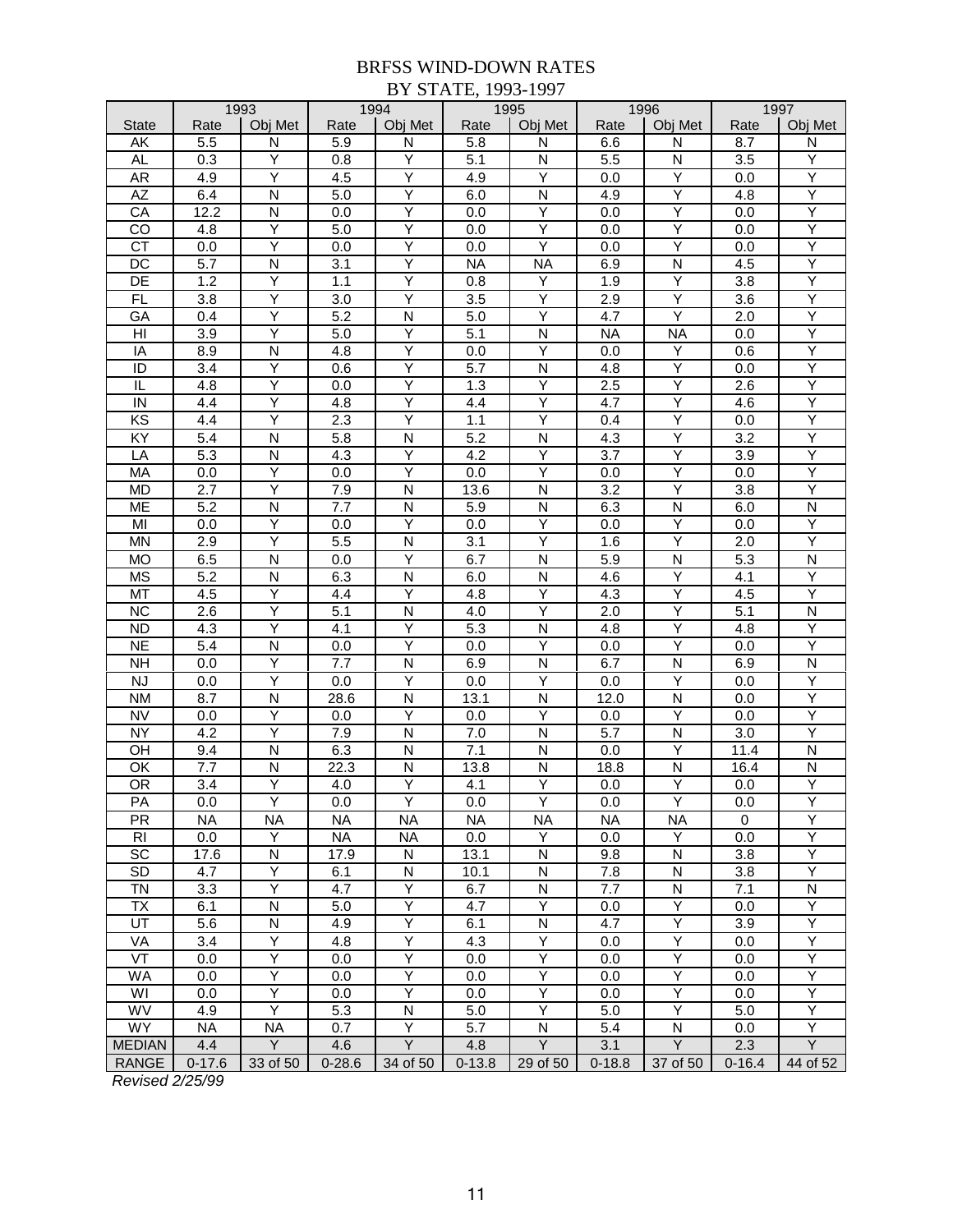#### **BRFSS CASRO ESTIMATES OF RESPONSE AND REFUSAL RATES**

BY STATE, 1997

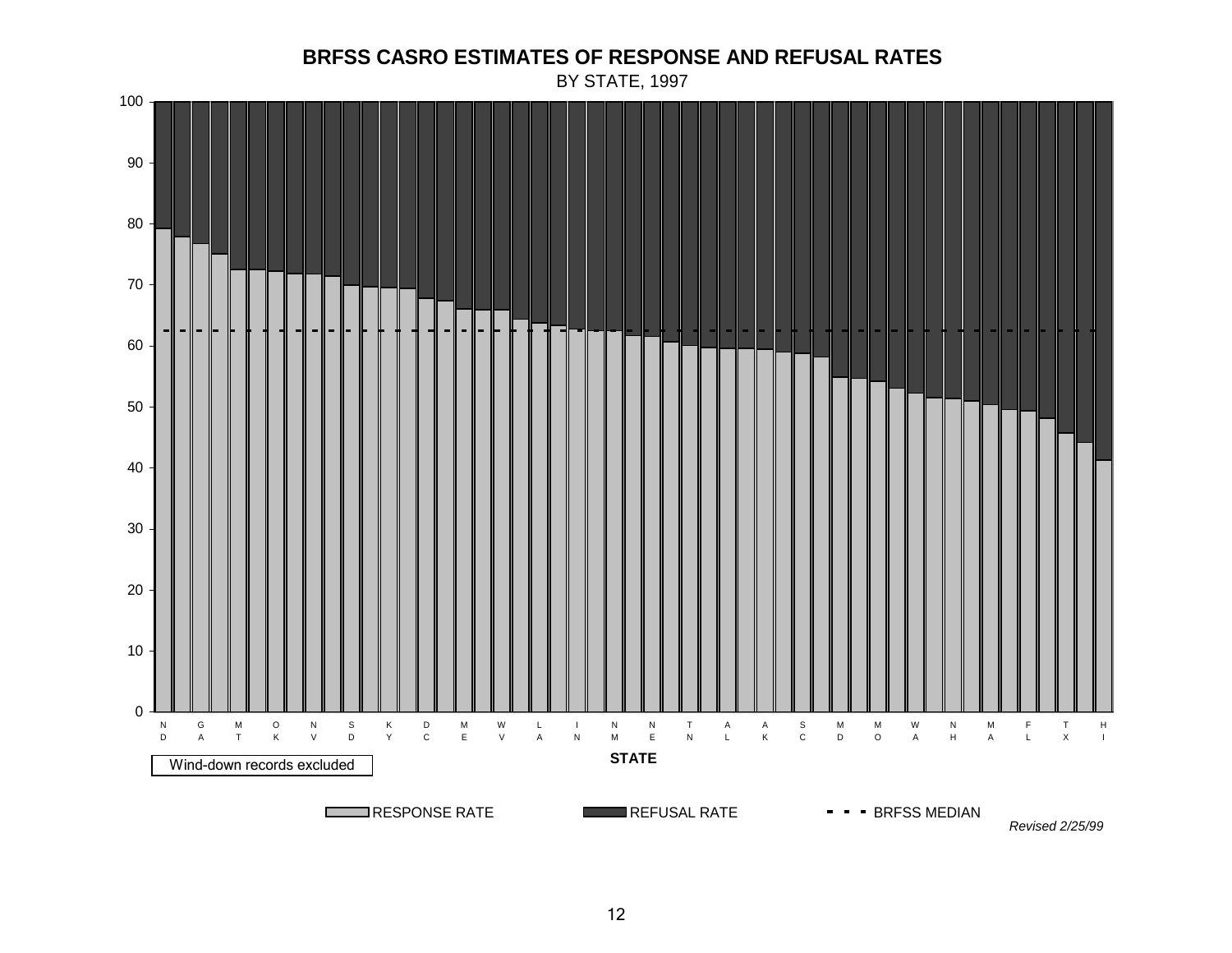

# **BRFSS UPPER BOUND ESTIMATES OF RESPONSE AND REFUSAL RATES,** BY STATE, 1997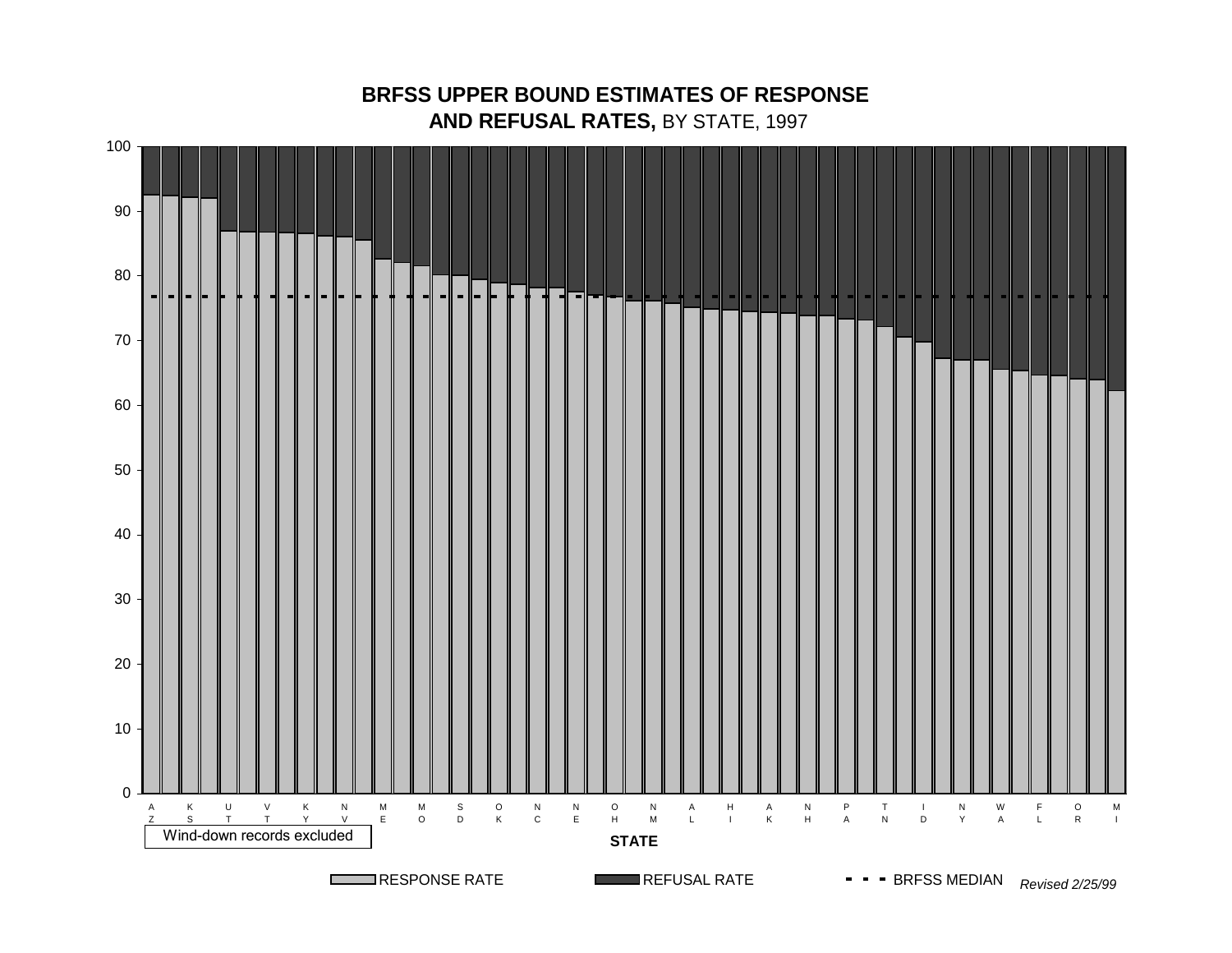**BRFSS MEDIAN UPPER BOUND, CASRO, AND EFFICIENCY**

1993-1997



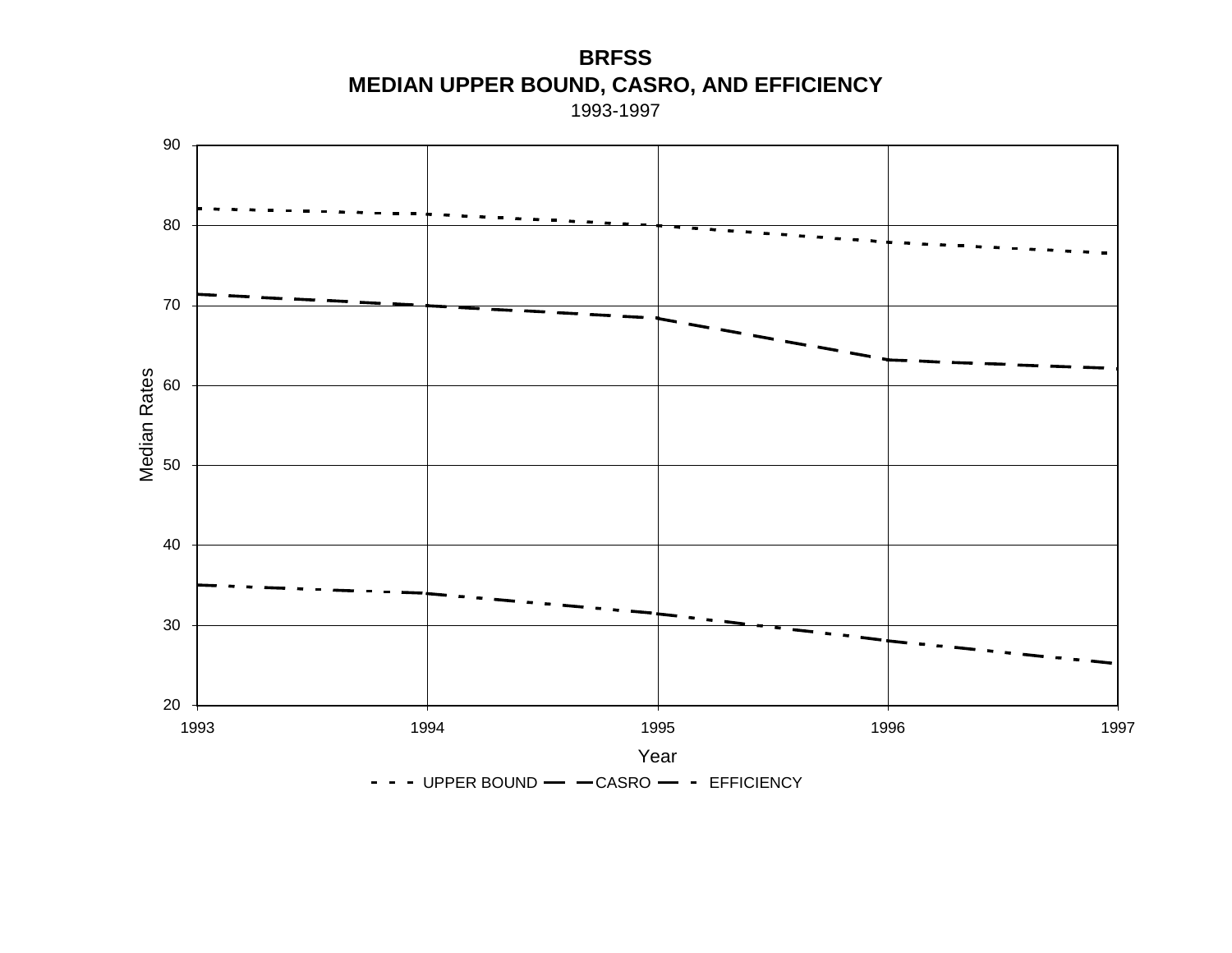#### **STATUS OF MONITORING SYSTEMS 1997**

|                            |                                  | December 31, 1997                      |                                               |
|----------------------------|----------------------------------|----------------------------------------|-----------------------------------------------|
|                            | <b>AUDIO</b>                     | <b>CATI DISPLAY</b>                    |                                               |
| <b>STATE</b>               | (Y/N)                            | (Y/N/NA)                               | <b>COMMENTS</b>                               |
| AL                         | $\overline{N}$                   | ${\bf N}$                              | 2-way audio/video in '98                      |
| $AK$                       | ${\bf N}$                        | ${\bf N}$                              |                                               |
| $\mathbf{A}\mathbf{Z}$     | ${\bf N}$                        | ${\bf N}$                              |                                               |
| ${\sf AR}$                 | ${\bf N}$                        | ${\bf N}$                              |                                               |
| CA                         | $\overline{\textbf{Y}}$          | $\overline{\textbf{Y}}$                |                                               |
| CO                         | $\mathbf Y$                      | $\overline{Y}$                         |                                               |
| CT                         | $\overline{Y}$                   | $\overline{Y}$                         |                                               |
| DE                         | $\overline{N}$                   | <b>NA</b>                              | Interview from homes.                         |
| $_{\mathrm{DC}}$           | $\overline{N}$                   | ${\bf N}$                              |                                               |
| FL                         | $\overline{\textbf{Y}}$          | $\overline{Y}$                         |                                               |
| GA                         | $\overline{N}$                   | $\overline{N}$                         | Contractor in December = $Y/Y$                |
| $\mathop{\rm HI}\nolimits$ | $\overline{\textbf{Y}}$          | $\overline{N}$                         |                                               |
|                            | $\overline{Y}$                   |                                        |                                               |
| $\rm ID$                   |                                  | $\overline{Y}$                         |                                               |
| $\hbox{I\!L}$              | $\mathbf N$                      | $\mathbf Y$                            |                                               |
| $\mathop{\rm IN}\nolimits$ | $\mathbf Y$                      | $\mathbf Y$                            |                                               |
| $\rm IA$                   | $\overline{Y}$                   | $\overline{Y}$                         |                                               |
| $\mathbf{K}\mathbf{S}$     | ${\bf N}$                        | <b>NA</b>                              | Expect to install equipment by 1/98           |
| KY                         | ${\bf N}$                        | ${\bf N}$                              |                                               |
| LA                         | $\overline{N}$                   | <b>NA</b>                              |                                               |
| ME                         | $\overline{N}$                   | $\overline{\mathbf{Y}}$                |                                               |
| $\mbox{MD}$                | ${\rm N}$                        | <b>NA</b>                              | Interview from homes.                         |
| $\overline{MA}$            | $\overline{Y}$                   | $\overline{Y}$                         |                                               |
| $\mathbf{M}\mathbf{I}$     | $\overline{Y}$                   | $\overline{\mathbf{Y}}$                |                                               |
| $\mbox{MN}$                | $\overline{N}$                   | $\overline{\textbf{Y}}$                |                                               |
| <b>MS</b>                  | Y                                | $\overline{N}$                         |                                               |
| MO                         | $\overline{N}$                   | ${\bf N}$                              |                                               |
| MT                         | $\mathbf Y$                      | ${\bf N}$                              |                                               |
| <b>NE</b>                  | $\overline{Y}$                   | $\mathbf Y$                            |                                               |
| $\ensuremath{\text{NV}}$   | $\mathbf Y$                      | ${\bf N}$                              |                                               |
| NH                         | $\mathbf Y$                      | $\mathbf Y$                            |                                               |
| $\mathbf{N}\mathbf{J}$     | $\overline{Y}$                   | $\overline{Y}$                         |                                               |
| $\rm{NM}$                  | $\mathbf Y$                      | ${\bf N}$                              |                                               |
| ${\rm NY}$                 | $\overline{\textbf{Y}}$          | ${\bf N}$                              |                                               |
| NC                         |                                  | ${\bf N}$                              |                                               |
|                            | $\overline{N}$<br>$\overline{Y}$ | $\overline{N}$                         |                                               |
| $\overline{ND}$            |                                  |                                        | Expect to install video by 1/98               |
| $\rm OH$                   | $\mathbf Y$                      | $\mathbf Y$                            |                                               |
| OK                         | ${\bf N}$                        | $\mathbf Y$                            |                                               |
| OR                         | $\overline{Y}$                   | $\overline{\textbf{Y}}$                |                                               |
| $\mathbf{PA}$              | $\mathbf Y$                      | $\overline{\mathbf{Y}}$                |                                               |
| ${\rm PR}$                 | ${\rm N}$                        | ${\bf N}$                              |                                               |
| $\mathbf{R}\mathbf{I}$     | $\overline{Y}$                   | $\overline{\mathbf{Y}}$                |                                               |
| ${\rm SC}$                 | ${\bf N}$                        | ${\bf N}$                              | Bought, not installed; legal privacy problems |
| ${\rm SD}$                 | ${\bf N}$                        | ${\bf N}$                              |                                               |
| $\mbox{T}\mbox{N}$         | ${\bf N}$                        | $\overline{\text{N}}$                  | Ordered but not installed                     |
| ${\rm T}{\rm X}$           | $\mathbf Y$                      | $\mathbf Y$                            |                                               |
| $_{\rm UT}$                | $\overline{\textbf{Y}}$          | ${\bf N}$                              | Expect to install video software in 98        |
| VT                         | $\overline{Y}$                   | $\overline{Y}$                         |                                               |
| $\overline{VA}$            | $\overline{\textbf{Y}}$          | $\overline{\textbf{Y}}$                |                                               |
| <b>WA</b>                  | $\overline{\mathbf{Y}}$          | $\overline{Y}$                         |                                               |
| <b>WV</b>                  | ${\bf N}$                        | $\overline{N}$                         | Working on video; considering audio.          |
| WI                         | $\mathbf Y$                      | $\mathbf Y$                            |                                               |
| WY                         | $\overline{Y}$                   | $\overline{Y}$                         |                                               |
| <b>TOTALS</b>              |                                  | 30 with audio, 22 with audio and video |                                               |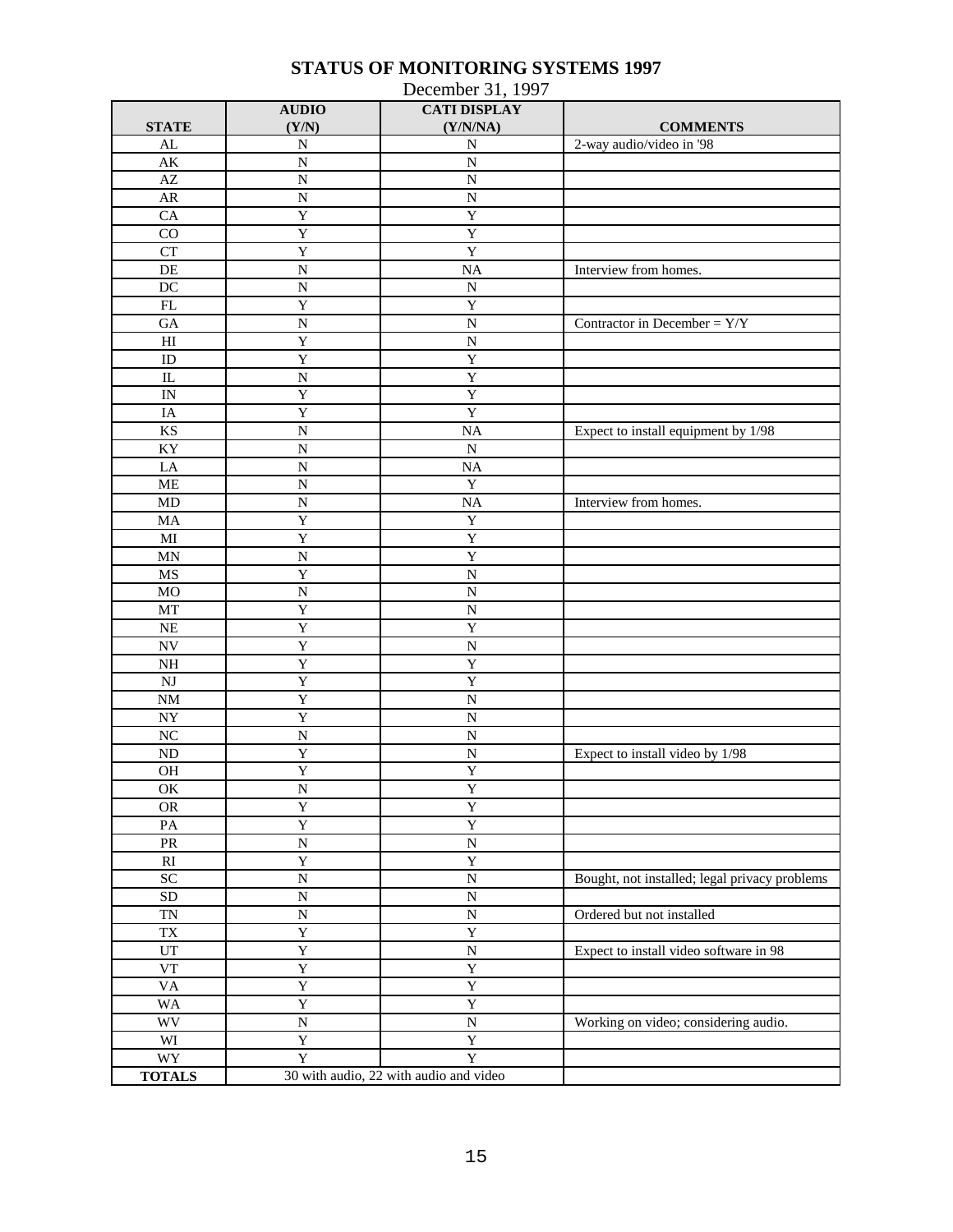#### Interpretation of summary statistics

Some of the tables in Section 3 contain Z-scores. Z-scores indicate how many standard deviations values are from the mean, and are one way of assessing the location of a case in a distribution. Standardization permits comparison of the scores from different distributions (e.g. states). Observations below the mean have a negative z-score. As a general guide, z-scores falling outside the -2.0 to 2.0 range can be considered extreme values, and indicate possible problems in the item.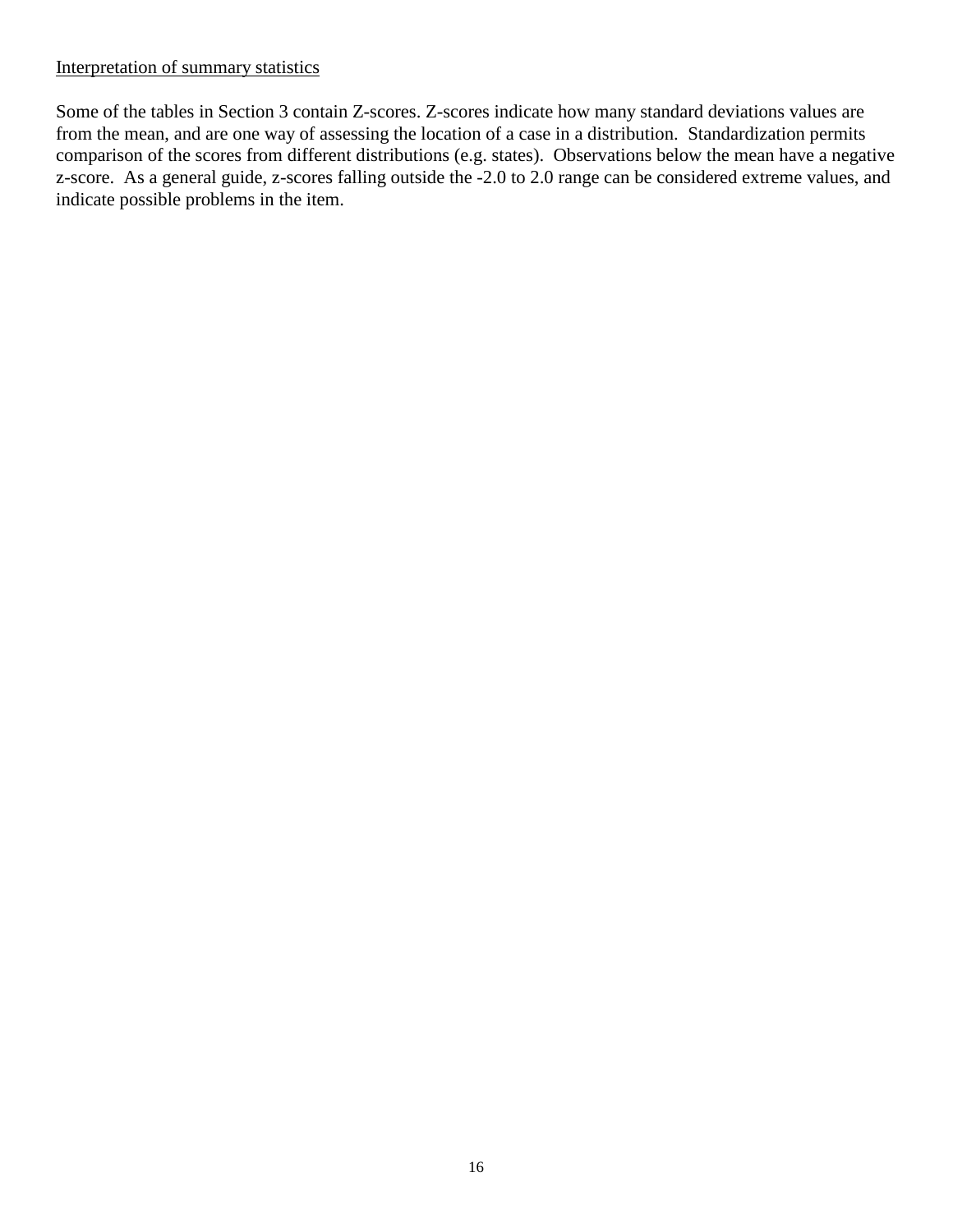SECTION 2

DEMOGRAPHIC VARIABLES USED IN WEIGHTING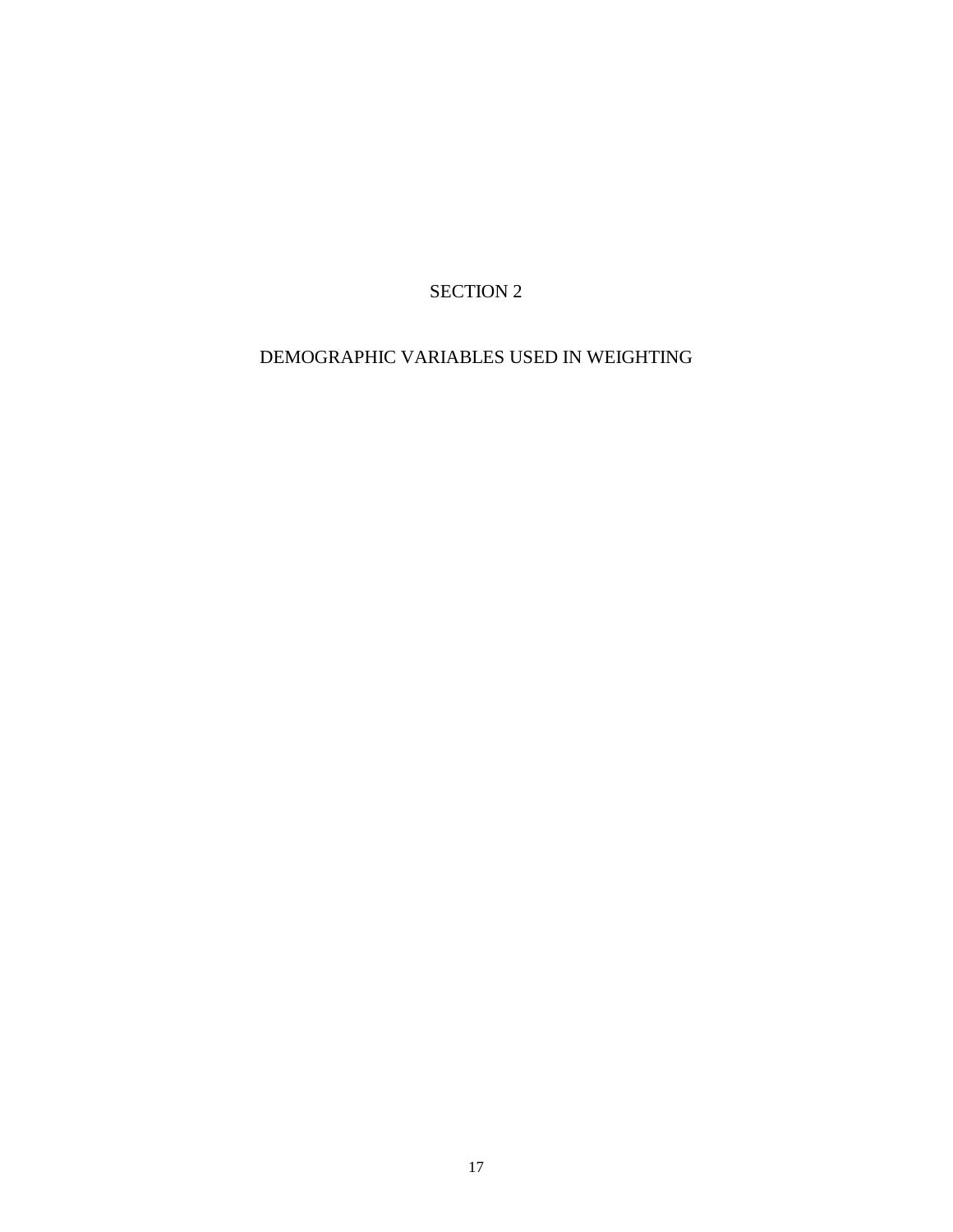## TABLE 1: PERCENTAGE OF RECORDS WITH A CLUSTER SIZE OF THREE, WAKSBERG STATES, 1993-1997

| <b>STATE</b>         | 1993  | 1994  | 1995  | 1996  | 1997              | MEAN |
|----------------------|-------|-------|-------|-------|-------------------|------|
| Delaware             | 99.4  | 99.3  | 100.0 | 100.0 | 100.0             | 99.7 |
| Illinois             | 92.0  | 94.4  | 97.6  | 100.0 | 100.0             | 96.8 |
| Louisiana            | 98.3  | 97.2  | 99.8  | 100.0 | 100.0             | 99.0 |
| North Dakota         | 99.7  | 100.0 | 100.0 | 97.9  | 99.7              | 99.5 |
| Florida              | 98.8  | 98.8  | 89.7  | 98.8  | 99.6              | 97.1 |
| Minnesota            | 99.9  | 100.0 | 97.3  | 93.6  | 99.6              | 98.1 |
| Montana              | 99.9  | 95.0  | 98.3  | 99.7  | 99.5              | 98.5 |
| Tennessee            | 99.1  | 99.6  | 100.0 | 99.7  | 99.5              | 99.6 |
| District of Columbia | 95.1  | 98.5  |       | 87.7  | 99.3              | 95.2 |
| Maine                | 100.0 | 91.9  | 95.0  | 98.4  | 99.1              | 96.9 |
| Ohio                 |       | 78.6  | 83.6  | 96.5  | 98.9              | 89.4 |
| Kentucky             | 96.1  | 97.7  | 98.2  | 98.7  | 98.8              | 97.9 |
| New Mexico           | 99.5  | 97.3  | 69.8  | 60.2  | 98.8              | 85.1 |
| West Virginia        | 99.3  | 96.2  | 98.0  | 99.5  | 98.7              | 98.3 |
| Mississippi          | 99.9  | 96.7  | 98.6  | 98.6  | 98.7              | 98.5 |
| Missouri             | 98.8  | 98.9  | 83.4  | 95.4  | 98.6              | 95.0 |
| New York             | 98.3  | 98.1  | 99.4  | 98.1  | $\overline{98.3}$ | 98.4 |
| South Carolina       | 80.2  | 85.5  | 82.3  | 76.6  | 98.0              | 84.5 |
| Alabama              | 99.6  | 96.7  | 99.8  | 99.9  | $\overline{9}7.9$ | 98.8 |
| Maryland             | 97.4  | 97.5  | 98.2  | 98.2  | 97.7              | 97.8 |
| Utah                 | 95.7  | 90.6  | 96.6  | 97.4  | 97.5              | 95.5 |
| New Hampshire        |       | 92.1  | 93.1  | 95.7  | 96.5              | 94.3 |
| Arizona              | 95.4  | 99.4  |       | 91.1  | 96.3              | 95.5 |
| North Carolina       | 92.8  | 87.2  | 93.3  | 86.2  | 95.1              | 90.9 |
| Georgia              | 98.7  | 96.9  | 98.7  | 99.7  | 93.7              | 97.6 |
| Oklahoma             | 99.6  | 86.6  | 94.8  | 84.0  | 93.6              | 91.7 |
| Iowa                 | 100.0 | 95.8  | 94.9  | 93.8  | 93.3              | 95.6 |
| Indiana              | 97.9  | 99.8  | 100.0 | 100.0 | 88.0              | 97.1 |
| South Dakota         | 99.8  | 89.3  | 94.5  | 97.3  | 82.2              | 92.6 |

#### TABLE 2: DISCREPANCY IN PERCENTAGE FEMALE BETWEEN THE WEIGHTED\* SAMPLE DATA AND POPULATION DATA BY STATE, 1993-1997

|                      |                |                  |      | PERCENTAGE POINT DIFFERENCE |      |             |
|----------------------|----------------|------------------|------|-----------------------------|------|-------------|
|                      |                |                  |      |                             |      | <b>MEAN</b> |
| <b>STATE</b>         | 1993           | 1994             | 1995 | 1996                        | 1997 | 1993-1997   |
| Tennessee            | 1.6            | 5.0              | 3.9  | 7.2                         | 11.0 | 5.7         |
| Kentucky             | 4.6            | 7.5              | 6.5  | 7.8                         | 8.5  | 7.0         |
| South Carolina       | 5.0            | 2.7              | 4.9  | 5.0                         | 8.5  | 5.2         |
| Arkansas             | 4.4            | 7.3              | 4.5  | 7.7                         | 8.2  | 6.4         |
| Nebraska             | 4.3            | $\overline{7.8}$ | 5.2  | 7.0                         | 7.8  | 6.4         |
| Alabama              | 5.3            | 10.4             | 8.5  | 9.7                         | 7.5  | 8.3         |
| New Jersey           | 7.3            | 7.4              | 12.6 | $\overline{3.3}$            | 7.5  | 7.6         |
| Louisiana            | 6.3            | 7.5              | 5.5  | 5.4                         | 7.5  | 6.4         |
| New Hampshire        | 2.3            | 5.0              | 4.6  | 4.0                         | 7.5  | 4.7         |
| District of Columbia | 4.4            | 2.4              |      | 5.0                         | 7.2  | 4.7         |
| Kansas               | 0.5            | 3.2              | 2.1  | 3.9                         | 7.1  | 3.4         |
| Missouri             | 4.8            | 8.9              | 7.3  | 4.6                         | 7.1  | 6.5         |
| Delaware             | 6.2            | 5.8              | 8.0  | 7.1                         | 7.0  | 6.8         |
| Ohio                 | 7.5            | 7.3              | 7.6  | 5.9                         | 6.7  | 7.0         |
| Mississippi          | 5.2            | 5.7              | 4.6  | 7.9                         | 6.6  | 6.0         |
| Connecticut          | 6.7            | 8.8              | 3.6  | 7.3                         | 6.5  | 6.6         |
| Wyoming              | $\blacksquare$ | 5.7              | 6.2  | 6.5                         | 6.4  | 6.2         |
| Hawaii               | 4.9            | 5.9              | 5.0  |                             | 6.4  | 5.5         |
| Nevada               | 12.2           | 13.6             | 11.4 | 7.9                         | 6.3  | 10.3        |
| Idaho                | 11.4           | 6.5              | 7.6  | 6.2                         | 6.2  | 7.6         |
| Texas                | 6.5            | 6.9              | 9.4  | 8.5                         | 6.2  | 7.5         |
| Pennsylvania         | 1.4            | 3.3              | 2.0  | $\overline{2.8}$            | 6.0  | 3.1         |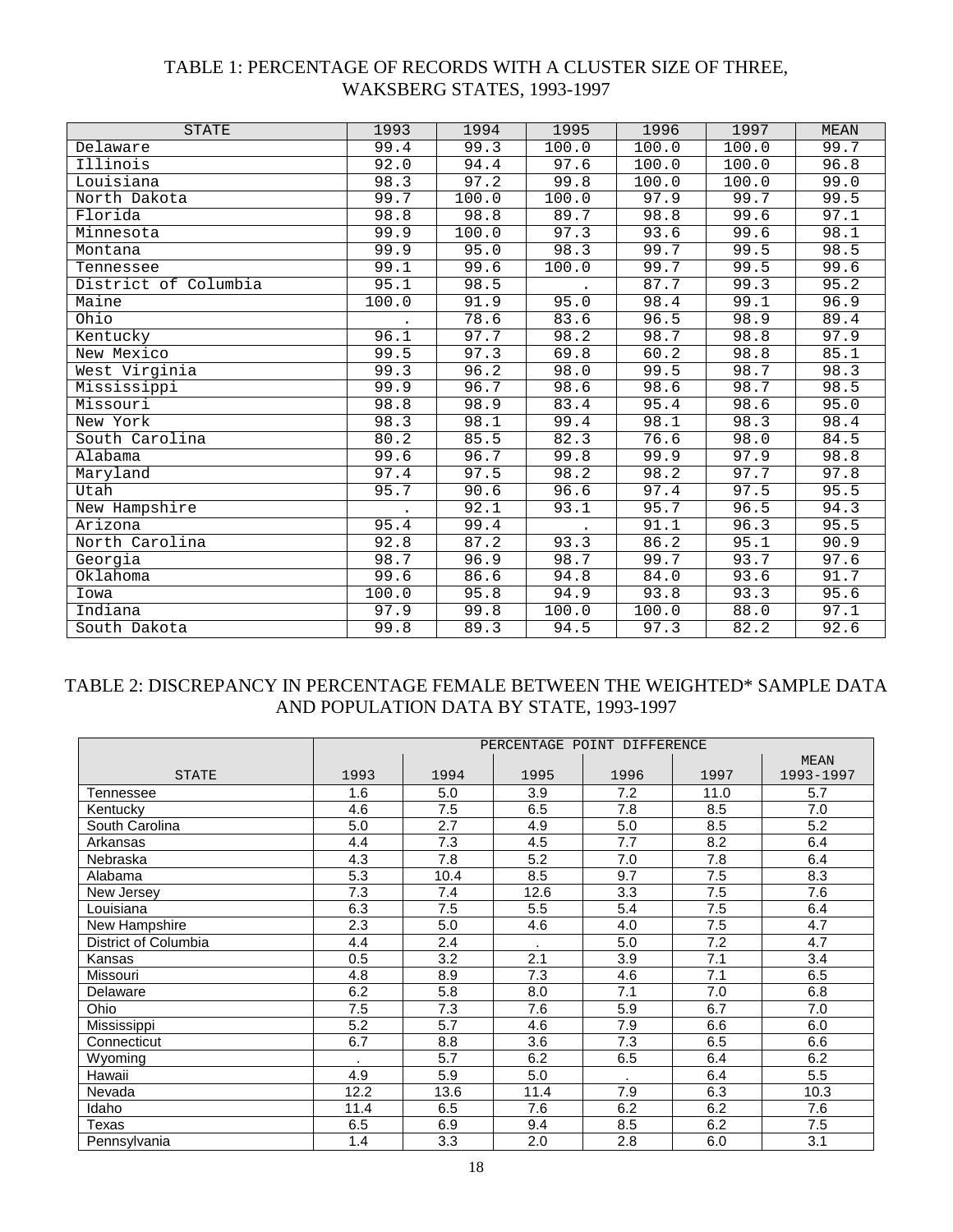| North Carolina       | 1.3              | 2.9              | 5.5              | 4.7              | 5.8              | 4.0              |
|----------------------|------------------|------------------|------------------|------------------|------------------|------------------|
| Washington           | 2.3              | 3.1              | 4.4              | 6.3              | $\overline{5.5}$ | 4.3              |
| Virginia             | 4.6              | 3.7              | 6.7              | 8.7              | 5.5              | 5.9              |
| New York             | 3.4              | 4.4              | 4.5              | 4.9              | $\overline{5.5}$ | 4.5              |
| <b>Illinois</b>      | $\overline{3.8}$ | 6.0              | 5.5              | 6.3              | 5.4              | 5.4              |
| Florida              | 3.9              | 3.9              | 4.8              | 6.1              | 5.3              | 4.8              |
| <b>West Virginia</b> | 6.6              | $\overline{5.4}$ | 7.1              | 6.9              | 5.2              | 6.2              |
| Massachusetts        | 1.3              | 4.5              | 3.6              | 4.2              | 5.0              | 3.7              |
| New Mexico           | 5.8              | 9.2              | 9.1              | 7.9              | 4.9              | 7.4              |
| Rhode Island         | 0.0              | $\cdot$          | 0.5              | 2.2              | 4.7              | 1.9              |
| Alaska               | 6.6              | $\overline{4.7}$ | 6.3              | 6.1              | 4.7              | $\overline{5.7}$ |
| California           | 4.2              | 4.5              | 2.7              | 5.2              | 4.7              | 4.2              |
| Montana              | 6.4              | 5.8              | 5.4              | 4.5              | 4.6              | 5.3              |
| lowa                 | 0.3              | 1.7              | 4.4              | 4.0              | 4.5              | $\overline{3.0}$ |
| Oregon               | 1.4              | 4.2              | 4.1              | 5.0              | 4.1              | $\overline{3.8}$ |
| Georgia              | 3.1              | 3.3              | 3.0              | $\overline{3.1}$ | 3.9              | $\overline{3.3}$ |
| Michigan             | 2.2              | 4.9              | 6.4              | 4.3              | 3.7              | 4.3              |
| Oklahoma             | 4.3              | 3.8              | 1.3              | 2.7              | 3.5              | $\overline{3.1}$ |
| Maryland             | $\overline{5.2}$ | 3.9              | $\overline{5.4}$ | 4.7              | 2.8              | 4.4              |
| South Dakota         | $\overline{3.1}$ | $\overline{3.9}$ | $\overline{3.3}$ | 3.4              | $\overline{2.8}$ | $\overline{3.3}$ |
| Wisconsin            | 0.4              | 2.3              | 1.0              | 2.6              | 2.7              | 1.8              |
| Vermont              | $\overline{5.4}$ | 4.1              | 5.0              | 3.2              | 2.6              | 4.1              |
| Puerto Rico          | $\cdot$          | $\bullet$        | $\sim$           | $\cdot$          | 2.5              | 2.5              |
| Colorado             | 5.5              | $\overline{3.6}$ | 4.2              | $\overline{3.9}$ | 2.5              | $\overline{3.9}$ |
| North Dakota         | 2.2              | 2.0              | 2.9              | 6.2              | 2.3              | 3.1              |
| Utah                 | 6.8              | 4.2              | $\overline{3.6}$ | 2.8              | 2.2              | $\overline{3.9}$ |
| Indiana              | 3.4              | 3.4              | 1.8              | $\overline{3.2}$ | 2.1              | 2.8              |
| Maine                | 3.1              | $-0.1$           | 2.5              | $\overline{3.6}$ | 1.8              | $\overline{2.2}$ |
| Minnesota            | 2.8              | 2.4              | 2.4              | 2.9              | 1.3              | 2.4              |
| Arizona              | 4.6              | 5.8              | 9.1              | 5.2              | $-0.2$           | 4.9              |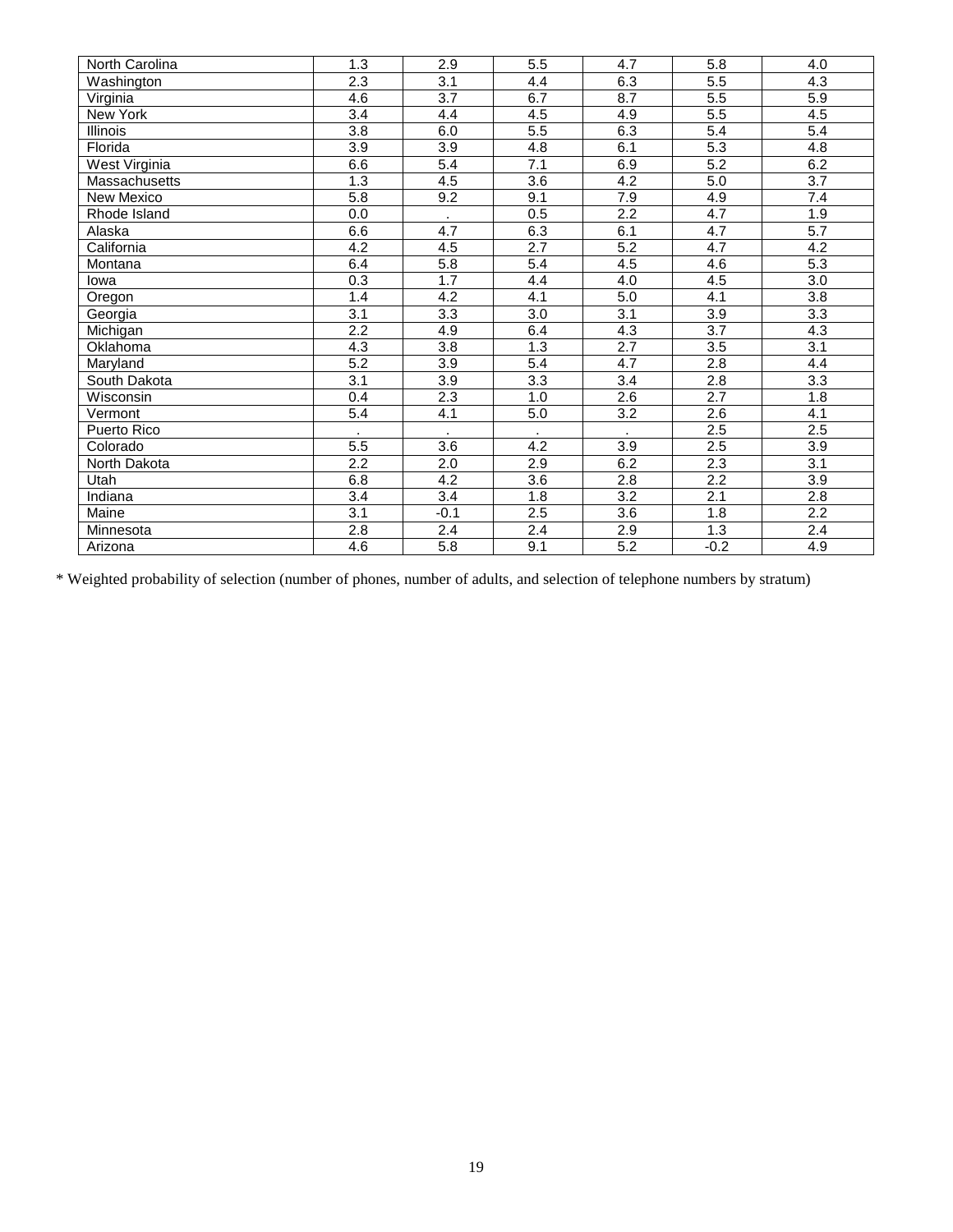#### TABLE 3: DISCREPANCY IN PERCENTAGE NON-WHITE BETWEEN SAMPLE AND POPULATION BY STATE OTHER HISPANICS ARE CODED AS NON-WHITE, 1997

|                 |                      | <b>SAMPLE</b>      |      |         |                 |                   |      |              |                   |
|-----------------|----------------------|--------------------|------|---------|-----------------|-------------------|------|--------------|-------------------|
|                 |                      | <b>UNWEIGHTED</b>  |      |         | <b>WEIGHTED</b> | <b>POPULATION</b> |      | <b>RATIO</b> | <b>DIFFERENCE</b> |
| <b>RANK</b>     | <b>STATE</b>         | N                  | %    | N       | %               | N                 | $\%$ | S/P          | $S-P$             |
|                 | <b>New Mexico</b>    | 524.0              | 29.3 | 1013.9  | 31.7            | 140.101           | 11.4 | 2.8          | 20.3              |
| $\overline{2}$  | Texas                | 707.0              | 28.4 | 1307.7  | 30.3            | 2,027,245         | 14.6 | 2.1          | 15.7              |
| 3               | Nevada               | 340.0              | 13.6 | 12461.0 | 17.7            | 151,911           | 12.3 | 1.4          | 5.4               |
| $\overline{4}$  | District of Columbia | 1022.0             | 68.2 | 1373.5  | 68.6            | 269,970           | 63.4 | 1.1          | 5.2               |
| 5               | Colorado             | 202.0              | 11.1 | 342.3   | 10.8            | 198,806           | 6.9  | 1.6          | 3.9               |
| 6               | Hawaii               | 1378.0             | 63.8 | 8015.7  | 69.2            | 595,524           | 66.5 | 1.0          | 2.7               |
| $\overline{7}$  | Idaho                | 247.0              | 5.0  | 737.8   | 5.2             | 22,417            | 2.6  | 2.0          | 2.6               |
| 8               | Ohio                 | 488.0              | 15.5 | 974.3   | 13.9            | 967,827           | 11.6 | 1.2          | 2.2               |
| 9               | Oregon               | 240.0              | 7.3  | 775.5   | 7.8             | 137,636           | 5.7  | 1.4          | 2.1               |
| 10              | Wyomina              | 119.0              | 4.9  | 232.6   | 5.2             | 10,949            | 3.2  | 1.6          | 2.1               |
| 11              | North Carolina       | 863.0              | 23.9 | 1489.9  | 23.9            | 1,260,530         | 22.4 | 1.1          | 1.5               |
|                 |                      |                    |      |         |                 |                   |      | 2.0          |                   |
| 12              | Vermont              | 72.0               | 2.3  | 150.0   | 2.7             | 5,939             | 1.3  |              | 1.3               |
| 13              | South Dakota         | 138.0              | 6.3  | 290.5   | 7.6             | 35,333            | 6.7  | 1.1          | 1.0               |
| 14              | Arizona              | 215.0              | 11.3 | 1688.2  | 10.8            | 324,802           | 9.8  | 1.1          | 0.9               |
| 15              | Missouri             | 273.0              | 14.8 | 675.1   | 12.5            | 464,544           | 11.6 | 1.1          | 0.9               |
| 16              | New Hampshire        | 35.0               | 2.3  | 67.8    | 2.5             | 14,888            | 1.7  | 1.5          | 0.8               |
| 17              | Kansas               | 170.0              | 8.5  | 283.0   | 8.4             | 148,142           | 7.8  | 1.1          | 0.6               |
| 18              | New Jersey           | 472.0              | 18.0 | 831.0   | 19.1            | 1,143,022         | 18.6 | 1.0          | 0.5               |
| 19              | Nebraska             | 275.0              | 10.2 | 839.7   | 5.7             | 62,945            | 5.2  | 1.1          | 0.5               |
| 20              | Utah                 | 123.0              | 4.3  | 2771.8  | 4.8             | 60,669            | 4.6  | 1.0          | 0.2               |
| 21              | Maine                | 25.0               | 1.5  | 41.0    | 1.4             | 11,790            | 1.3  | 1.1          | 0.2               |
| 22              | Indiana              | 216.0              | 9.1  | 408.0   | 8.6             | 370,254           | 8.5  | 1.0          | 0.1               |
| 23              | Wisconsin            | 131.0              | 5.9  | 18918.0 | 6.7             | 254,654           | 6.7  | 1.0          | 0.1               |
| 24              | Rhode Island         | 118.0              | 6.4  | 212.5   | 6.7             | 50.340            | 6.6  | 1.0          | 0.1               |
| 25              | Massachusetts        | 157.0              | 9.0  | 267.0   | 8.9             | 417,584           | 8.9  | 1.0          | 0.0               |
| 26              | New York             | 706.0              | 20.9 | 1248.0  | 21.9            | 3,042,414         | 22.0 | 1.0          | $-0.1$            |
| $\overline{27}$ | Michigan             | 411.0              | 16.1 | 682.3   | 15.1            | 1,086,348         | 15.3 | 1.0          | $-0.2$            |
| 28              | Kentucky             | $\overline{273.0}$ | 7.6  | 438.9   | 7.1             | 210,444           | 7.2  | 1.0          | $-0.2$            |
| 29              | Minnesota            | 244.0              | 5.1  | 437.7   | 5.2             | 186,290           | 5.4  | 1.0          | $-0.2$            |
| 30              | Montana              | 93.0               | 5.2  | 166.0   | 5.3             | 36,248            | 5.6  | 0.9          | $-0.3$            |
| 31              | lowa                 | 100.0              | 2.8  | 171.0   | 2.6             | 63,955            | 3.0  | 0.9          | $-0.4$            |
| 32              | North Dakota         | 73.0               | 4.1  | 130.5   | 4.3             | 21,811            | 4.6  | 0.9          | $-0.4$            |
| 33              | Washington           | 304.0              | 8.5  | 608.0   | 9.5             | 409,377           | 9.9  | 1.0          | $-0.4$            |
| 34              | Connecticut          | 228.0              | 10.3 | 383.8   | 10.0            | 262,797           | 10.5 | 1.0          | $-0.5$            |
| 35              | Pennsylvania         | 369.0              | 10.3 | 626.2   | 9.9             | 963,250           | 10.5 | 0.9          | $-0.6$            |
| 36              | South Carolina       | 606.0              | 28.4 | 988.3   | 27.6            | 775,731           | 28.2 | 1.0          | $-0.7$            |
| 37              | Georgia              | 643.0              | 27.9 | 1072.3  | 27.1            | 1,526,172         | 27.8 | 1.0          | $-0.7$            |
| 38              | Tennessee            | 473.0              | 15.9 | 766.2   | 14.9            | 638,512           | 15.8 | 0.9          | $-0.9$            |
| 39              | Florida              | 476.0              | 13.7 | 782.5   | 13.8            | 1,662,667         | 14.7 | 0.9          | $-0.9$            |
| 40              | Delaware             | 476.0              | 18.7 | 1180.6  | 18.4            | 106,940           | 19.5 | 0.9          | $-1.0$            |
| 41              | West Virginia        | 66.0               | 2.7  | 111.0   | 2.5             | 49,906            | 3.6  | 0.7          | $-1.1$            |
| 42              | Arkansas             | 249.0              | 14.0 | 449.8   | 13.7            | 278,324           | 14.9 | 0.9          | $-1.1$            |
| 43              | Oklahoma             | 254.0              | 13.5 | 418.8   | 13.3            | 368,675           | 15.1 | 0.9          | $-1.7$            |
| 44              | Alabama              | 504.0              | 23.2 | 861.9   | 22.6            | 776,625           | 24.3 | 0.9          | $-1.8$            |
| 45              | Virginia             | 691.0              | 19.8 | 4542.5  | 20.3            | 1,123,896         | 22.1 | 0.9          | $-1.8$            |
| 46              | Alaska               | 412.0              | 27.1 | 2399.7  | 19.2            | 91,020            | 21.5 | 0.9          | $-2.2$            |
| 47              | Mississippi          | 490.0              | 30.7 | 893.2   | 30.8            | 649,761           | 33.2 | 0.9          | $-2.4$            |
| 48              | Louisiana            | 457.0              | 27.7 | 817.0   | 28.3            | 961,178           | 30.9 | 0.9          | $-2.6$            |
| 49              | <b>Illinois</b>      | 417.0              | 14.5 | 725.5   | 14.1            | 1,531,116         | 17.4 | 0.8          | $-3.3$            |
| 50              | Maryland             | 992.0              | 21.8 | 4274.2  | 26.0            | 1,154,956         | 30.1 | 0.9          | $-4.1$            |
| 51              | California           | 579.0              | 14.3 | 1056.2  | 14.7            | 4,677,953         | 19.8 | 0.7          | $-5.1$            |
|                 |                      |                    |      |         |                 |                   |      |              |                   |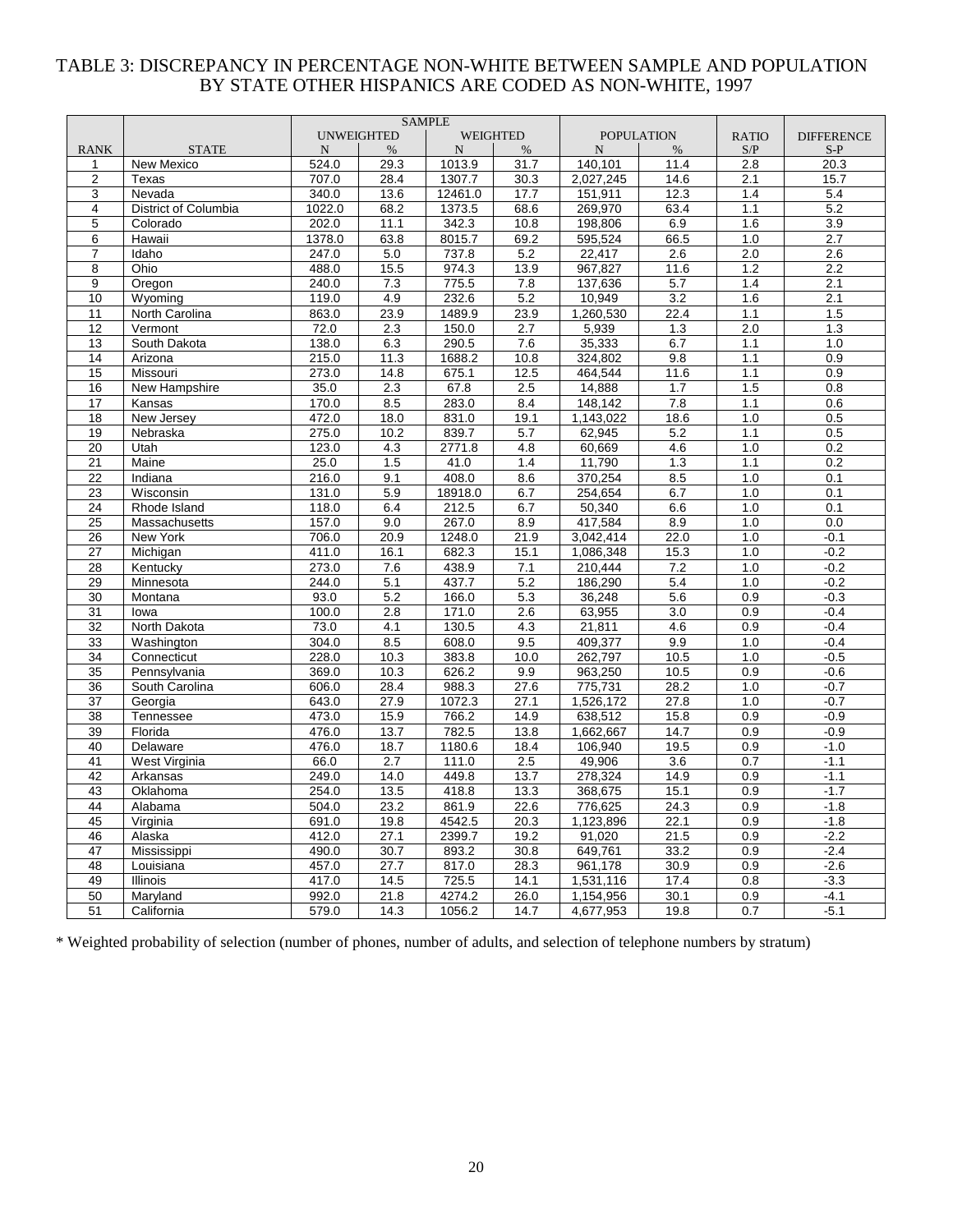#### TABLE 4: DISCREPANCY IN PERCENTAGE NON-WHITE BETWEEN SAMPLE AND POPULATION BY STATE OTHER HISPANICS ARE CODED AS WHITE, 1997

|                       | <b>SAMPLE</b>               |                   |            |                   |       |                   |                  |              |                   |
|-----------------------|-----------------------------|-------------------|------------|-------------------|-------|-------------------|------------------|--------------|-------------------|
|                       |                             | <b>UNWEIGHTED</b> |            | <b>WEIGHTED</b>   |       | <b>POPULATION</b> |                  | <b>RATIO</b> | <b>DIFFERENCE</b> |
| <b>RANK</b>           | <b>STATE</b>                | N                 | %          | N                 | %     | N                 | %                | S/P          | $S-P$             |
| 1                     | <b>District of Columbia</b> | 1015              | 67.8       | 1361.5            | 68.0  | 269,970           | 63.4             | 1.1          | 4.6               |
| $\overline{2}$        | Ohio                        | 481               | 15.2       | 955.8             | 13.6  | 967,827           | 11.6             | 1.2          | 2.0               |
| 3                     | Vermont                     | 67                | 2.1        | 140.0             | 2.5   | 5,939             | 1.3              | 1.9          | 1.1               |
| 4                     | Idaho                       | 170               | 3.5        | $\frac{1}{602.2}$ | 3.6   | 22,417            | 2.6              | 1.3          | 0.9               |
| 5                     | North Carolina              | 841               | 23.3       | 1446.2            | 23.2  | 1,260,530         | 22.4             | 1.0          | 0.8               |
| 6                     | New Hampshire               | 31                | 2.1        | 59.8              | 2.2   | 14,888            | 1.7              | 1.3          | 0.5               |
|                       |                             |                   |            |                   |       |                   |                  |              |                   |
| $\overline{7}$        | South Dakota                | 129               | 5.9<br>5.7 | 270.5             | 7.1   | 35,333            | 6.7<br>5.7       | 1.1          | 0.4               |
| 8                     | Oregon                      | 188               |            | 610.1             | 6.1   | 137,636           |                  | 1.1          | 0.4               |
| 9                     | Missouri                    | 261               | 14.1       | 646.6             | 12.0  | 464,544           | $\frac{11.6}{2}$ | 1.0          | 0.4               |
| 10                    | Maine                       | $\overline{24}$   | 1.4        | 40.0              | 1.4   | 11,790            | 1.3              | 1.1          | 0.1               |
| 11                    | Wyoming                     | 72                | 3.0        | 143.1             | 3.2   | 10,949            | 3.2              | 1.0          | 0.0               |
| 12                    | Nevada                      | 235               | 9.4        | 8677.9            | 12.3  | 151,911           | 12.3             | 1.0          | 0.0               |
| $\overline{13}$       | Kentucky                    | 271               | 7.5        | 432.9             | $7.0$ | 210,444           | 7.2              | 1.0          | $-0.3$            |
| 14                    | Kansas                      | 153               | 7.7        | 252.0             | 7.5   | 148,142           | 7.8              | 1.0          | $-0.3$            |
| 15                    | North Dakota                | 71                | 3.9        | 127.5             | 4.2   | 21,811            | 4.6              | 0.9          | $-0.5$            |
| 16                    | Wisconsin                   | 118               | 5.3        | 17204.0           | 6.1   | 254,654           | 6.7              | 0.9          | $-0.5$            |
| 17                    | Colorado                    | 120               | 6.6        | 200.5             | 6.3   | 198,806           | 6.9              | 0.9          | $-0.6$            |
| $\overline{18}$       | Washington                  | 294               | 8.3        | 588.5             | 9.2   | 409,377           | 9.9              | 0.9          | $-0.7$            |
| 19                    | Minnesota                   | 223               | 4.6        | 394.7             | 4.7   | 186,290           | 5.4              | 0.9          | $-0.7$            |
| 20                    | Montana                     | 87                | 4.8        | 152.8             | 4.9   | 36,248            | 5.6              | 0.9          | $-0.8$            |
| $\overline{21}$       | lowa                        | 88                | 2.4        | 146.0             | 2.3   | 63,955            | 3.0              | 0.7          | $-0.8$            |
| $\overline{22}$       | Indiana                     | 197               | 8.3        | 362.5             | 7.7   | 370,254           | 8.5              | 0.9          | $-0.9$            |
| 23                    | Rhode Island                | 100               | 5.5        | 181.5             | 5.7   | 50,340            | 6.6              | 0.9          | $-0.9$            |
| 24                    | Nebraska                    | 239               | 8.9        | 625.2             | 4.2   | 62,945            | 5.2              | 0.8          | $-1.0$            |
| 25                    | Hawaii                      | 1299              | 60.1       | 7583.7            | 65.5  | 595,524           | 66.5             | 1.0          | $-1.0$            |
| $\overline{26}$       | Tennessee                   | 468               | 15.7       | 757.2             | 14.8  | 638,512           | 15.8             | 0.9          | $-1.0$            |
| $\overline{27}$       | Pennsylvania                | 351               | 9.8        | 597.7             | 9.4   | 963,250           | 10.5             | 0.9          | $-1.0$            |
| 28                    | Texas                       | 354               | 14.2       | 582.3             | 13.5  | 2,027,245         | 14.6             | 0.9          | $-1.1$            |
| 29                    | Arkansas                    | 249               | 14.0       | 449.8             | 13.7  | 278,324           | 14.9             | 0.9          | $-1.1$            |
| 30                    | West Virginia               | 64                | 2.6        | 106.0             | 2.4   | 49,906            | 3.6              | 0.7          | $-1.2$            |
| 31                    | Michigan                    | 390               | 15.3       | 634.8             | 14.1  | 1,086,348         | 15.3             | 0.9          | $-1.2$            |
| $\overline{32}$       | Massachusetts               | 132               | 7.5        | 229.0             | 7.6   | 417,584           | 8.9              | 0.9          | $-1.3$            |
| 33                    | Delaware                    | 468               | 18.4       | 1164.0            | 18.2  | 106,940           | 19.5             | 0.9          | $-1.3$            |
| $\overline{34}$       | South Carolina              | 594               | 27.8       | 962.8             | 26.9  | 775,731           | 28.2             | 1.0          | $-1.4$            |
| 35                    | Utah                        | 82                | 2.9        | 1857.0            | 3.2   | 60,669            | 4.6              | 0.7          | $-1.4$            |
| $\overline{36}$       | Georgia                     | 627               | 27.2       | 1042.3            | 26.3  | 1,526,172         | 27.8             | 0.9          | $-1.5$            |
|                       | Florida                     |                   |            |                   |       |                   |                  |              |                   |
| $\overline{37}$<br>38 |                             | 452               | 13.0       | 745.8             | 13.2  | 1,662,667         | 14.7             | 0.9          | $-1.6$            |
|                       | New Mexico                  | 165               | 9.2        | 313.2             | 9.8   | 140,101           | 11.4             | 0.9          | $-1.6$            |
| 39                    | Connecticut                 | 197               | 8.9        | 330.0             | 8.6   | 262,797           | 10.5             | 0.8          | $-1.9$            |
| 40                    | <b>New York</b>             | 640               | 19.0       | 1136.0            | 19.9  | 3,042,414         | 22.0             | 0.9          | $-2.0$            |
| 41                    | Alabama                     | 497               | 22.9       | 849.4             | 22.2  | 776,625           | 24.3             | 0.9          | $-2.1$            |
| 42                    | Virginia                    | 672               | 19.2       | 4411.1            | 19.7  | 1,123,896         | 22.1             | 0.9          | $-2.4$            |
| 43                    | Oklahoma                    | 239               | 12.7       | 392.8             | 12.5  | 368,675           | 15.1             | 0.8          | $-2.6$            |
| 44                    | Alaska                      | 407               | 26.8       | 2354.3            | 18.9  | 91.020            | 21.5             | 0.9          | $-2.6$            |
| 45                    | Mississippi                 | 486               | 30.4       | 886.2             | 30.6  | 649,761           | 33.2             | 0.9          | $-2.6$            |
| 46                    | New Jersey                  | 401               | 15.3       | 691.5             | 15.9  | 1,143,022         | 18.6             | 0.9          | $-2.7$            |
| 47                    | <b>Illinois</b>             | 416               | 14.4       | 723.5             | 14.1  | 1,531,116         | 17.4             | 0.8          | $-3.3$            |
| 48                    | Louisiana                   | 442               | 26.8       | 790.0             | 27.3  | 961,178           | 30.9             | 0.9          | $-3.5$            |
| 49                    | Arizona                     | 148               | 7.8        | 907.0             | 5.8   | 324,802           | 9.8              | 0.6          | $-4.0$            |
| 50                    | Maryland                    | 974               | 21.4       | 4174.1            | 25.4  | 1,154,956         | 30.1             | 0.8          | $-4.7$            |
| 51                    | California                  | 579               | 14.3       | 1056.2            | 14.7  | 4,677,953         | 19.8             | 0.7          | $-5.1$            |
| 1                     | District of Columbia        | 1015              | 67.8       | 1361.5            | 68.0  | 269,970           | 63.4             | 1.1          | 4.6               |
| $\boldsymbol{2}$      | Ohio                        | 481               | 15.2       | 955.8             | 13.6  | 967,827           | 11.6             | 1.2          | 2.0               |
| 3                     | Vermont                     | 67                | 2.1        | 140.0             | 2.5   | 5,939             | 1.3              | 1.9          | 1.1               |
| 4                     | Idaho                       | 170               | 3.5        | 502.2             | 3.6   | 22,417            | 2.6              | 1.3          | 0.9               |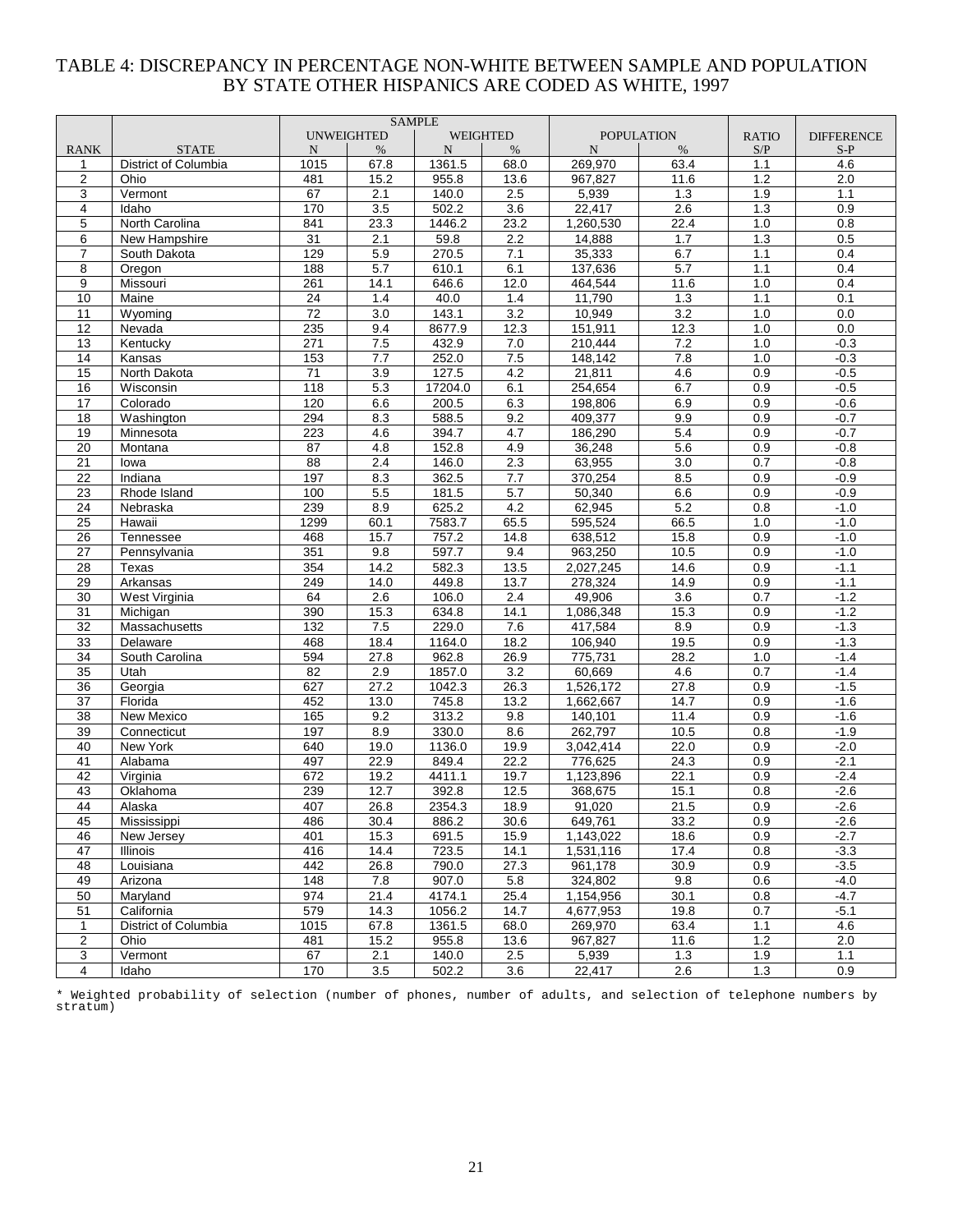|                 | TADLE 9. DISCRETATO I IN LERCENTAGE HISTANIC DET WEEN SAMI LE AND FOI OLATION DATA D'I STATE, 1777 |            | HISPANICS     |             |       | HISPANICS   |               | HISPANICS            |                   |
|-----------------|----------------------------------------------------------------------------------------------------|------------|---------------|-------------|-------|-------------|---------------|----------------------|-------------------|
|                 |                                                                                                    |            | RACE=WHITE    | <b>DIFF</b> | RATIO | ALL RACES   |               | RACE=OTHER           |                   |
|                 |                                                                                                    | SAMPLE     | POPULATION    | $S - P$     | S/P   | SAMPLE      |               | SAMPLE               |                   |
| <b>RANK</b>     | STATE                                                                                              | $\epsilon$ | $\frac{6}{6}$ |             |       | $\,$ N $\,$ | $\frac{8}{6}$ | $\,$ N               | ႜ                 |
| 1               | Texas                                                                                              | 30.0       | 14.6          | 15.5        | 2.1   | 575.0       | 27.2          | 353                  | 61.5              |
| 2               | Nevada                                                                                             | 17.6       | 12.3          | 5.3         | 1.4   | 208.0       | 9.0           | 105                  | 59.9              |
| $\overline{3}$  | Nebraska                                                                                           | 5.6        | 5.2           | 0.5         | 1.1   | 77.0        | 2.5           | 36                   | 57.2              |
| $\overline{4}$  | New Mexico                                                                                         | 31.3       | 11.4          | 19.9        | 2.8   | 661.0       | 39.0          | 359                  | 55.8              |
| $\overline{5}$  | Oregon                                                                                             | 7.7        | 5.7           | 2.1         | 1.4   | 104.0       | 3.7           | 52                   | 45.4              |
| 6               | Wyoming                                                                                            | 5.2        | 3.2           | 2.0         | 1.6   | 107.0       | 4.9           | 47                   | 41.0              |
| 7               | Michigan                                                                                           | 15.0       | 15.3          | $-0.3$      | $1.0$ | 65.0        | 2.8           | 21                   | 37.8              |
| 8               | Idaho                                                                                              | 5.2        | 2.6           | 2.6         | 2.0   | 184.0       | 4.5           | 77                   | 37.4              |
| 9               | South Carolina                                                                                     | 27.4       | 28.2          | $-0.9$      | 1.0   | 36.0        | 1.9           | 12                   | 37.2              |
| 10              | New Jersey                                                                                         | 18.8       | 18.6          | 0.2         | 1.0   | 203.0       | 9.0           | 71                   | 35.5              |
| 11              | Indiana                                                                                            | 8.6        | 8.5           | 0.1         | 1.0   | 53.0        | 2.8           | 19                   | 34.9              |
| 12              | Colorado                                                                                           | 10.7       | 6.9           | 3.8         | 1.6   | 218.0       | 13.0          | 82                   | 34.2              |
| 13              | Wisconsin                                                                                          | 6.7        | 6.7           | 0.0         | 1.0   | 37.0        | 1.8           | 13                   | 33.3              |
| 14              | Georgia                                                                                            | 27.0       | 27.8          | $-0.8$      | 1.0   | 51.0        | 2.4           | 16                   | 32.3              |
| 15              | Arizona                                                                                            | 10.8       | 9.8           | 0.9         | 1.1   | 244.0       | 16.0          | 67                   | 31.2              |
| 16              | North Carolina                                                                                     | 23.8       | 22.4          | 1.4         | 1.1   | 82.0        | 2.3           | 22                   | 31.0              |
| 17              | Missouri                                                                                           | 12.5       | 11.6          | 0.9         | 1.1   | 32.0        | 1.8           | 12                   | 30.0              |
| 18              | Rhode Island                                                                                       | 6.6        | 6.6           | 0.0         | $1.0$ | 55.0        | 3.3           | 18                   | 29.5              |
| 19              | Massachusetts                                                                                      | 8.8        | 8.9           | $-0.1$      | 1.0   | 75.0        | 4.5           | 25                   | 27.9              |
| 20              | Oklahoma                                                                                           | 13.3       | 15.1          | $-1.7$      | 0.9   | 54.0        | 3.0           | 15                   | 27.2              |
| 21              | Utah                                                                                               | 4.8        | 4.6           | 0.2         | $1.0$ | 142.0       | $6.2$         | 41                   | 25.7              |
| 22              | Hawaii                                                                                             | 69.0       | 66.5          | 2.5         | 1.0   | 300.0       | 15.5          | 79                   | 24.3              |
| 23              | Maryland                                                                                           | 25.8       | 30.1          | $-4.3$      | 0.9   | 88.0        | 2.6           | 18                   | 23.7              |
| 24              | South Dakota                                                                                       | 7.6        | 6.7           | 0.9         | 1.1   | 47.0        | 2.3           | 9                    | 22.6              |
| 25              | New Hampshire                                                                                      | 2.5        | 1.7           | 0.8         | 1.5   | 20.0        | 1.3           | 4                    | 22.2              |
| 26              | Kentucky                                                                                           | 7.1        | 7.2           | $-0.2$      | 1.0   | 13.0        | 0.4           | 2                    | 22.2              |
| $\overline{27}$ | Connecticut                                                                                        | 9.9        | 10.5          | $-0.6$      | 0.9   | 132.0       | 6.4           | 31                   | 21.9              |
| 28              | Pennsylvania                                                                                       | 9.8        | 10.5          | $-0.7$      | 0.9   | 81.0        | 2.1           | 18                   | 21.7              |
| 29              | Louisiana                                                                                          | 28.2       | 30.9          | $-2.7$      | 0.9   | 70.0        | 4.5           | 15                   | 20.7              |
| 30              | Minnesota                                                                                          | 5.2        | 5.4           | $-0.3$      | $1.0$ | 109.0       | 2.5           | 21                   | 20.6              |
| 31              | New York                                                                                           | 21.7       | 22.0          | $-0.3$      | 1.0   | 312.0       | 9.5           | 66                   | 20.5              |
| 32              | District of Columbia                                                                               | 68.3       | 63.4          | 4.9         | 1.1   | 41.0        | 3.0           | $7\phantom{.0}$      | 20.0              |
| 33              | Iowa                                                                                               | 2.6        | 3.0           | $-0.4$      | 0.9   | 64.0        | 2.0           | 12                   | 19.5              |
| 34              | Ohio                                                                                               | 13.8       | 11.6          | 2.2         | 1.2   | 41.0        | 1.4           | 7                    | 18.2              |
| 35              | Kansas                                                                                             | 8.4        | 7.8           | 0.6         | 1.1   | 95.0        | 5.1           | 17                   | 18.0              |
| 36              | Alabama                                                                                            | 22.5       | 24.3          | $-1.8$      | 0.9   | 48.0        | 2.1           | 7                    | 15.5              |
| 37              | Mississippi                                                                                        | 30.8       | 33.2          | $-2.4$      | 0.9   | 26.0        | 1.6           | 4                    | 15.2              |
| 38              | Montana                                                                                            | 5.3        | 5.6           | $-0.4$      | 0.9   | 44.0        | 2.8           | 6                    | 14.8              |
| 39              | Virginia                                                                                           | 20.1       | 22.1          | $-2.0$      | 0.9   | 123.0       | 4.2           | 19                   | 14.1              |
| 40              | North Dakota                                                                                       | 4.3        | 4.6           | $-0.4$      | 0.9   | 13.0        | 0.8           | 2                    | 12.8              |
| 41              | Delaware                                                                                           | 18.3       | 19.5          | $-1.1$      | 0.9   | 51.0        | 2.2           | 8                    | 11.7              |
| 42              | Tennessee                                                                                          | 14.9       | 15.8          | $-0.9$      | 0.9   | 47.0        | 1.5           | 5                    | 11.6              |
| 43              | Vermont                                                                                            | 2.6        | 1.3           | 1.3         | 2.0   | 52.0        | 1.6           | 5                    | $\overline{1}1.0$ |
| 44              | Alaska                                                                                             | 18.9       | 21.5          | $-2.5$      | 0.9   | 66.0        | 4.6           | 5                    | 7.8               |
| 45              | West Virginia                                                                                      | 2.5        | 3.6           | $-1.1$      | 0.7   | 40.0        | 1.7           | 2                    | 6.7               |
| 46              | Washington                                                                                         | 9.4        | 9.9           | $-0.5$      | 0.9   | 152.0       | 4.7           | 10                   | $6.4$             |
| 47              | Florida                                                                                            | 13.7       | 14.7          | $-1.0$      | 0.9   | 476.0       | 15.0          | 24                   | 4.3               |
| 48              | Maine                                                                                              | 1.4        | 1.3           | 0.2         | 1.1   | 17.0        | 1.1           | $\mathbf{1}$         | 3.1               |
| 49              | Illinois                                                                                           | 14.1       | 17.4          | $-3.3$      | 0.8   | 231.0       | 9.8           | $\mathbf{1}$         | 0.4               |
| 50              | Arkansas                                                                                           | 13.6       | 14.9          | $-1.3$      | 0.9   | 47.0        | 3.1           | $\bullet$            | $\sim$            |
| 51              | California                                                                                         | 14.7       | 19.8          | $-5.1$      | 0.7   | 969.0       | 29.3          | $\ddot{\phantom{a}}$ |                   |

#### TABLE 5: DISCREPANCY IN PERCENTAGE HISPANIC BETWEEN SAMPLE AND POPULATION DATA BY STATE, 1997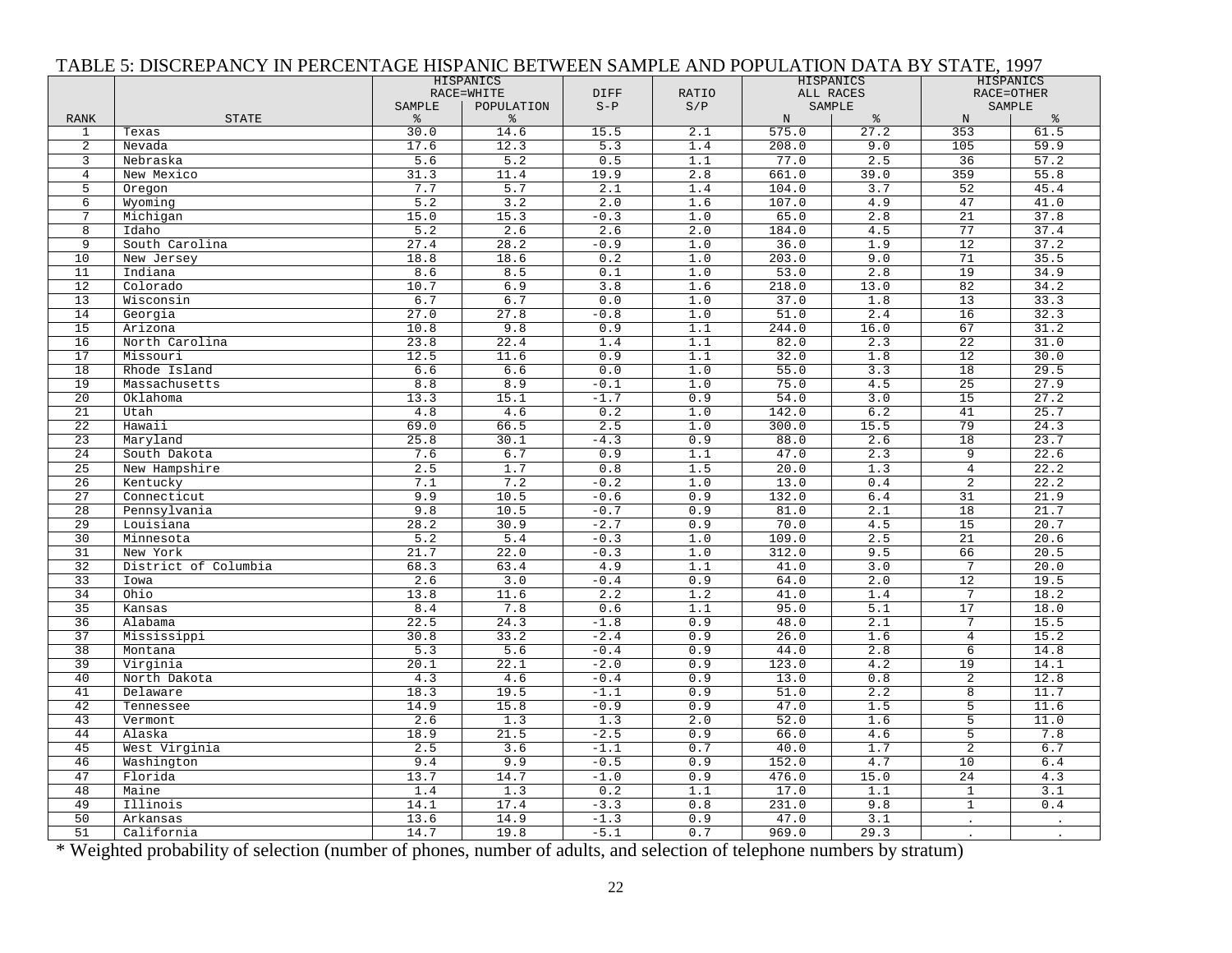#### TABLE 6: DISCREPANCY BETWEEN WEIGHTED\* SAMPLE AND POPULATION BY AGE CATEGORY AND STATE, 1997

|                      |        |                  | PERCENTAGE POINT DIFFERENCE |        |                  |        |
|----------------------|--------|------------------|-----------------------------|--------|------------------|--------|
| <b>STATE</b>         | 18-24  | 25-34            | 35-44                       | 45-54  | 55-64            | $65+$  |
| Alabama              | $-2.3$ | $-3.0$           | 2.1                         | 2.6    | 1.7              | $-1.1$ |
| Alaska               | 0.2    | $-3.6$           | 0.4                         | 2.0    | 0.5              | 0.5    |
| Arizona              | $-2.4$ | $-0.7$           | $-0.2$                      | $-0.6$ | 0.8              | 3.1    |
| Arkansas             | 1.4    | $-1.8$           | 0.6                         | 1.8    | 0.5              | $-2.5$ |
| California           | $-0.3$ | $-0.7$           | 0.3                         | $-0.3$ | 0.8              | 0.2    |
| Colorado             | $-0.1$ | $-2.0$           | 0.3                         | 0.5    | 0.6              | 0.7    |
| Connecticut          | $-1.7$ | 1.6              | $\overline{3.1}$            | 0.4    | $-2.2$           | $-1.3$ |
| Delaware             | $-2.5$ | 0.3              | 1.2                         | $-0.4$ | 0.0              | 1.5    |
| District of Columbia | $-1.7$ | $5.\overline{6}$ | $-0.6$                      | $-1.3$ | $-0.3$           | $-1.6$ |
| Florida              | 0.0    | $-0.4$           | $-1.1$                      | 1.3    | $-0.9$           | 1.2    |
| Georgia              | $-6.4$ | 2.2              | 5.4                         | $-0.5$ | 0.3              | $-1.0$ |
| Hawaii               | $-0.3$ | $-1.5$           | 1.9                         | 0.6    | $-0.4$           | $-0.3$ |
| Idaho                | 0.5    | 0.1              | 1.1                         | 1.0    | 0.6              | $-3.3$ |
| Illinois             | $-0.3$ | 1.9              | 1.4                         | $-0.4$ | 0.6              | $-3.2$ |
| Indiana              | $-3.4$ | 1.8              | 1.6                         | 2.6    | 0.5              | $-3.1$ |
| lowa                 | $-3.1$ | $-0.1$           | 1.2                         | 1.9    | 1.3              | $-1.2$ |
| Kansas               | $-2.3$ | 1.8              | 1.4                         | 1.0    | $-0.2$           | $-1.6$ |
| Kentucky             | $-2.7$ | $-1.7$           | 0.2                         | 0.9    | 2.1              | 1.1    |
| Louisiana            | $-0.4$ | $-1.0$           | $-1.1$                      | 1.8    | 0.8              | $-0.1$ |
| Maine                | $-4.5$ | 0.7              | 1.7                         | 4.6    | 0.8              | $-3.3$ |
| Maryland             | $-1.1$ | $-1.4$           | 1.5                         | 0.6    | 0.4              | 0.0    |
| Massachusetts        | $-3.6$ | 5.0              | 2.5                         | $-0.5$ | $-0.6$           | $-2.7$ |
| Michigan             | 0.0    | 1.6              | 2.2                         | $-0.5$ | 0.3              | $-3.6$ |
| Minnesota            | $-1.6$ | $-0.6$           | $\overline{2.6}$            | 1.5    | $-0.1$           | $-1.8$ |
| Mississippi          | $-3.9$ | $-1.4$           | 1.8                         | 2.7    | 2.0              | $-1.3$ |
| Missouri             | $-3.4$ | $-0.2$           | 1.8                         | 1.4    | 1.8              | $-1.4$ |
| Montana              | $-0.8$ | $-0.1$           | 1.8                         | 0.1    | $-0.3$           | $-0.6$ |
| Nebraska             | $-3.7$ | $-1.0$           | 0.7                         | 2.7    | 0.1              | 1.3    |
| Nevada               | 0.7    | 2.6              | $-2.8$                      | 2.1    | $\overline{2.1}$ | $-4.7$ |
| New Hampshire        | $-3.6$ | $-2.4$           | $\overline{5.1}$            | 0.8    | $-0.3$           | 0.4    |
| New Jersey           | $-2.2$ | 1.6              | 3.0                         | $-0.3$ | $-1.0$           | $-1.1$ |
| New Mexico           | $-1.9$ | $-2.0$           | 0.9                         | 1.8    | 0.6              | 0.6    |
| New York             | $-0.5$ | 1.2              | 2.0                         | 2.0    | $-1.4$           | $-3.3$ |
| North Carolina       | $-3.0$ | 0.0              | 1.5                         | 0.0    | 0.4              | 1.1    |
| North Dakota         | $-2.0$ | $-0.4$           | 0.6                         | $-0.5$ | 0.6              | 1.6    |
| Ohio                 | $-3.1$ | $-1.5$           | $-1.4$                      | $-0.3$ | 1.3              | 4.9    |
| Oklahoma             | $-4.3$ | $-2.5$           | $-0.8$                      | $-1.5$ | $-0.9$           | 10.0   |
| Oregon               | 0.9    | 1.5              | $-0.7$                      | $-0.4$ | 0.3              | $-1.6$ |
| Pennsylvania         | $-2.0$ | 0.5              | 2.8                         | 1.0    | 0.9              | $-3.1$ |
| Rhode Island         | $-2.7$ | 0.1              | 1.6                         | 3.6    | 0.1              | $-2.7$ |
| South Carolina       | $-2.1$ | $-0.5$           | $-1.6$                      | $-0.3$ | 1.6              | 3.0    |
| South Dakota         | $-3.0$ | $-2.0$           | 4.3                         | 1.2    | $-1.0$           | 0.4    |
| Tennessee            | $-1.8$ | $-0.2$           | 0.4                         | 0.6    | 2.2              | $-1.2$ |
| Texas                | 0.7    | 0.7              | 0.7                         | $-0.1$ | 0.1              | $-2.1$ |
| Utah                 | 5.0    | $-0.2$           |                             | $-0.4$ |                  |        |
|                      | $-4.2$ | 0.6              | $-1.5$<br>1.5               | 3.7    | $-0.5$           | $-2.5$ |
| Vermont<br>Virginia  |        | 0.5              | 2.2                         |        | 0.0<br>0.2       | $-1.6$ |
|                      | $-2.3$ |                  |                             | 1.8    |                  | $-2.4$ |
| Washington           | $-0.1$ | 0.7              | 1.4                         | 2.5    | $-1.6$           | $-2.9$ |
| West Virginia        | $-2.5$ | 0.0              | 0.8                         | 1.3    | 1.5              | $-1.1$ |
| Wisconsin            | $-2.1$ | 2.5              | 1.4                         | 1.5    | 0.2              | $-3.6$ |
| Wyoming              | $-0.1$ | $-0.6$           | 1.8                         | 0.9    | 0.8              | $-2.7$ |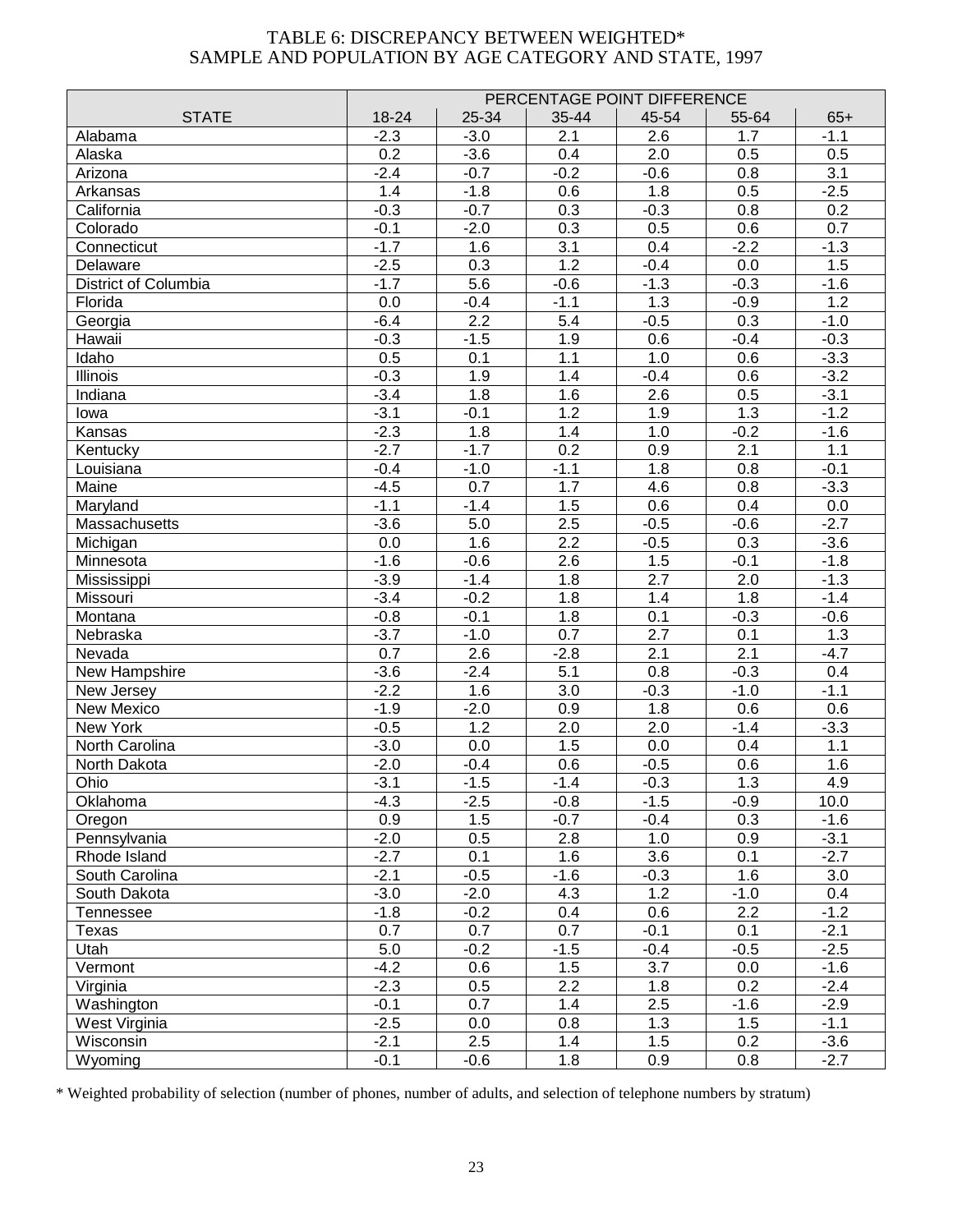**SECTION 3**

**OTHER VARIABLES**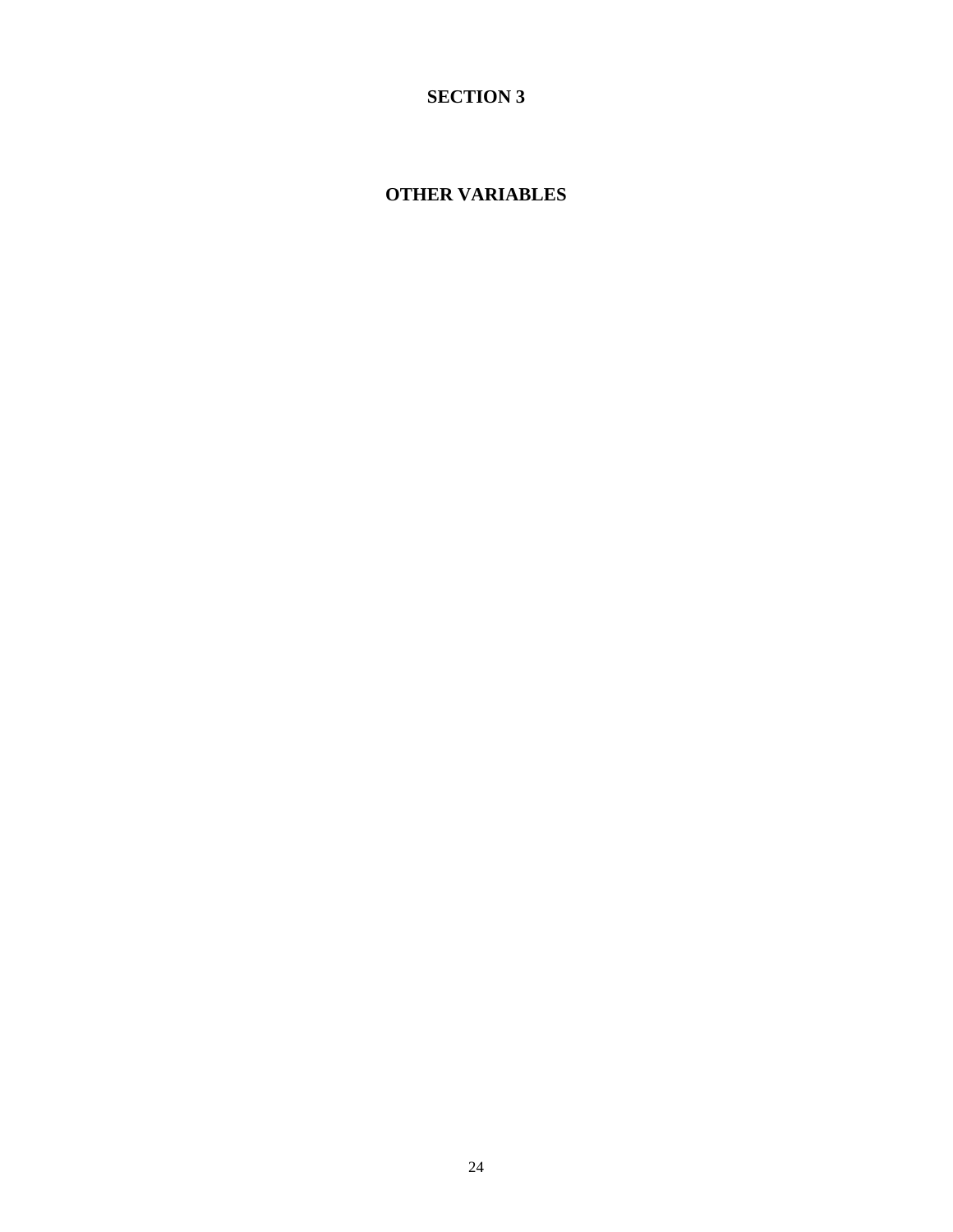# TABLE 7: PERCENT COMPLETED INTERVIEWS MISSING INCOME BY STATE, 1997

| <b>STATE</b>         | PERCENT*         | Z-SCORE          | N   |
|----------------------|------------------|------------------|-----|
| Oklahoma             | 26.8             | 3.7              | 505 |
| Arizona              | 24.9             | $\overline{3.3}$ | 475 |
| Maryland             | 15.4             | 1.5              | 704 |
| New York             | 14.5             | 1.3              | 493 |
| Massachusetts        | 14.0             | $1.\overline{2}$ | 247 |
| Tennessee            | 13.3             | 1.1              | 396 |
| Connecticut          | 13.1             | 1.0              | 294 |
| Rhode Island         | 12.7             | 1.0              | 234 |
| Kansas               | 12.5             | 0.9              | 251 |
| New Jersey           | 12.4             | 0.9              | 332 |
| Delaware             | 11.1             | 0.7              | 284 |
| Pennsylvania         | 10.9             | 0.6              | 394 |
| Montana              | 10.9             | 0.6              | 197 |
| North Carolina       | 10.5             | 0.5              | 380 |
| Vermont              | 9.8              | 0.4              | 314 |
| Washington           | 9.2              | $\overline{0.3}$ | 331 |
| Kentucky             | 7.9              | 0.0              | 285 |
| South Carolina       | $\overline{7.7}$ | 0.0              | 166 |
| Arkansas             | 7.6              | 0.0              | 137 |
| Florida              | 7.4              | $-0.1$           | 258 |
| Ohio                 | 7.1              | $-0.1$           | 226 |
|                      | 7.1              |                  |     |
| Texas                |                  | $-0.1$           | 178 |
| Virginia             | 7.1              | $-0.1$           | 250 |
| Maine                | 7.0              | $-0.1$           | 119 |
| New Hampshire        | 6.9              | $-0.1$           | 105 |
| West Virginia        | 6.1              | $-0.3$           | 148 |
| Nebraska             | 6.1              | $-0.3$           | 164 |
| Alabama              | 6.0              | $-0.3$           | 130 |
| Missouri             | $\overline{5.8}$ | $-0.4$           | 108 |
| Colorado             | $5.\overline{5}$ | $-0.4$           | 100 |
| Michigan             | 5.4              | $-0.4$           | 139 |
| New Mexico           | $\overline{5.1}$ | $-0.5$           | 92  |
| Illinois             | $\overline{5.0}$ | $-0.5$           | 145 |
| Indiana              | 4.8              | $-0.6$           | 115 |
| Georgia              | 4.7              | $-0.6$           | 109 |
| Louisiana            | 4.7              | $-0.6$           | 78  |
| Wisconsin            | 4.4              | $-0.6$           | 99  |
| Mississippi          | 4.1              | $-0.7$           | 66  |
| lowa                 | 4.1              | $-0.7$           | 148 |
| Oregon               | 4.1              | $-0.7$           | 136 |
| South Dakota         | 4.0              | $-0.7$           | 89  |
| Wyoming              | 3.9              | $-0.7$           | 93  |
| Idaho                | 3.7              | $-0.8$           | 184 |
| Hawaii               | 3.7              | $-0.8$           | 80  |
| Utah                 | 3.5              | $-0.8$           | 101 |
| Nevada               | 3.3              | $-0.8$           | 83  |
| Alaska               | 3.2              | $-0.9$           | 49  |
| North Dakota         | 2.9              | $-0.9$           | 52  |
| California           | 2.6              | $-1.0$           | 106 |
| Minnesota            | 2.3              | $-1.0$           | 110 |
| Puerto Rico          | 2.1              | $-1.1$           | 47  |
| District of Columbia | 1.4              | $-1.2$           | 21  |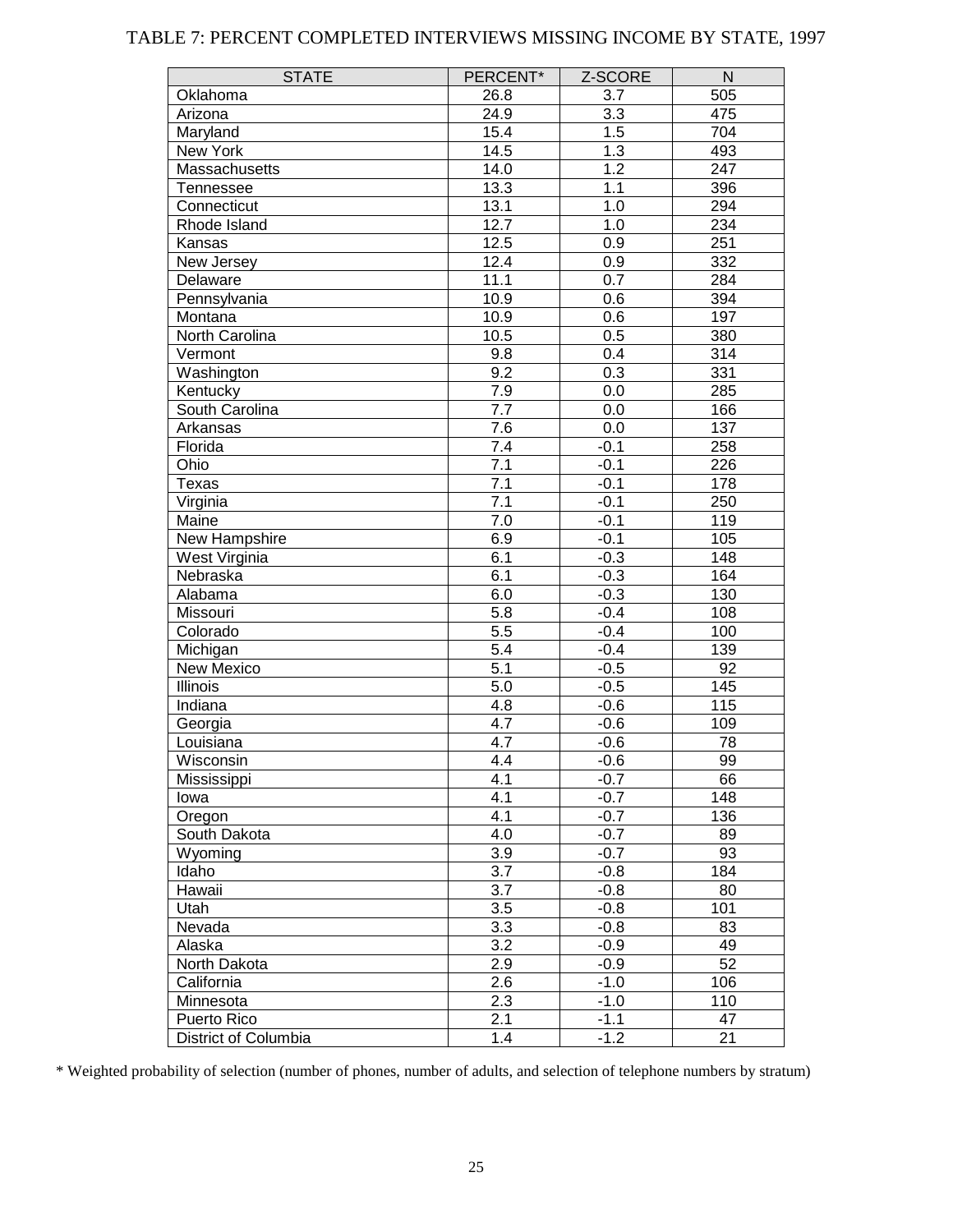# TABLE 8: PERCENT COMPLETED INTERVIEWS MISSING AGE BY STATE, 1997

| <b>STATE</b>         | PERCENT*         | Z-SCORE          | N                |
|----------------------|------------------|------------------|------------------|
| New Jersey           | 1.7              | 3.0              | 46               |
| Connecticut          | 1.6              | $\overline{2.6}$ | $\overline{35}$  |
| Massachusetts        | 1.5              | $\overline{2.5}$ | $\overline{27}$  |
| Rhode Island         | 1.5              | 2.4              | $\overline{27}$  |
| Maryland             | 1.3              | 2.0              | 60               |
| Arkansas             | 1.0              | 1.2              | 18               |
| Vermont              | 0.9              | 1.0              | 29               |
| Virginia             | 0.9              | 0.9              | $\overline{31}$  |
| Alaska               | 0.8              | 0.7              | $\overline{12}$  |
| North Carolina       | 0.7              | 0.5              | $\overline{26}$  |
| Kansas               | 0.6              | 0.4              | 13               |
| Alabama              | 0.6              | 0.4              | $\overline{14}$  |
| Mississippi          | 0.6              | 0.3              | 10               |
| West Virginia        | 0.6              | 0.3              | 15               |
| Texas                | 0.6              | 0.3              | $\overline{15}$  |
| South Carolina       | 0.6              | 0.2              | $\overline{12}$  |
| New York             | 0.5              | 0.1              | 18               |
| <b>New Hampshire</b> | 0.5              | 0.1              | 8                |
| Pennsylvania         | 0.5              | 0.1              | 19               |
| Louisiana            | 0.5              | 0.0              | 8                |
| Ohio                 | 0.4              | $-0.1$           | $\overline{14}$  |
| Tennessee            | 0.4              | $-0.1$           | 13               |
| Idaho                | 0.4              | $-0.2$           | 21               |
| Oklahoma             | 0.4              | $-0.2$           | 8                |
| Nevada               | 0.4              | $-0.2$           | 10               |
| Oregon               | 0.4              | $-0.2$           | 13               |
| Colorado             | $\overline{0.4}$ | $-0.3$           | $\overline{7}$   |
| Indiana              | $\overline{0.4}$ | $-0.3$           | $\overline{9}$   |
| Nebraska             | $\overline{0.4}$ | $-0.3$           | $\overline{10}$  |
| Michigan             | 0.4              | $-0.3$           | $\boldsymbol{9}$ |
| District of Columbia | 0.3              | $-0.4$           | $\overline{5}$   |
| South Dakota         | 0.3              | $-0.4$           | $\overline{7}$   |
| lowa                 | 0.3              | $-0.4$           | 11               |
| Wyoming              | 0.3              | $-0.5$           | $\overline{7}$   |
| Utah                 | 0.3              | $-0.5$           | $\overline{8}$   |
| New Mexico           | 0.3              | $-0.5$           | $\overline{5}$   |
| Missouri             | $0.\overline{3}$ | $-0.5$           | $\overline{5}$   |
| Wisconsin            | 0.3              | $-0.5$           | 6                |
| Arizona              | 0.3              | $-0.5$           | $\overline{5}$   |
| Georgia              | 0.3              | $-0.6$           | $\overline{6}$   |
| Washington           | 0.3              | $-0.6$           | $\overline{9}$   |
| Hawaii               | 0.2              | $-0.7$           | 4                |
| Kentucky             | 0.1              | $-0.8$           | $\overline{5}$   |
| Delaware             | 0.1              | $-0.9$           | $\overline{3}$   |
| Montana              | 0.1              | $-0.9$           | $\overline{2}$   |
| North Dakota         | 0.1              | $-0.9$           | $\overline{2}$   |
| Maine                | 0.1              | $-1.0$           | $\overline{1}$   |
| Illinois             | 0.0              | $-1.1$           | $\overline{1}$   |
| California           | 0.0              | $-1.2$           | 0                |
| Florida              | 0.0              | $-1.2$           | 0                |
| Minnesota            |                  | $-1.2$           | 0                |
| Puerto Rico          | 0.0<br>0.0       | $-1.2$           | $\overline{0}$   |
|                      |                  |                  |                  |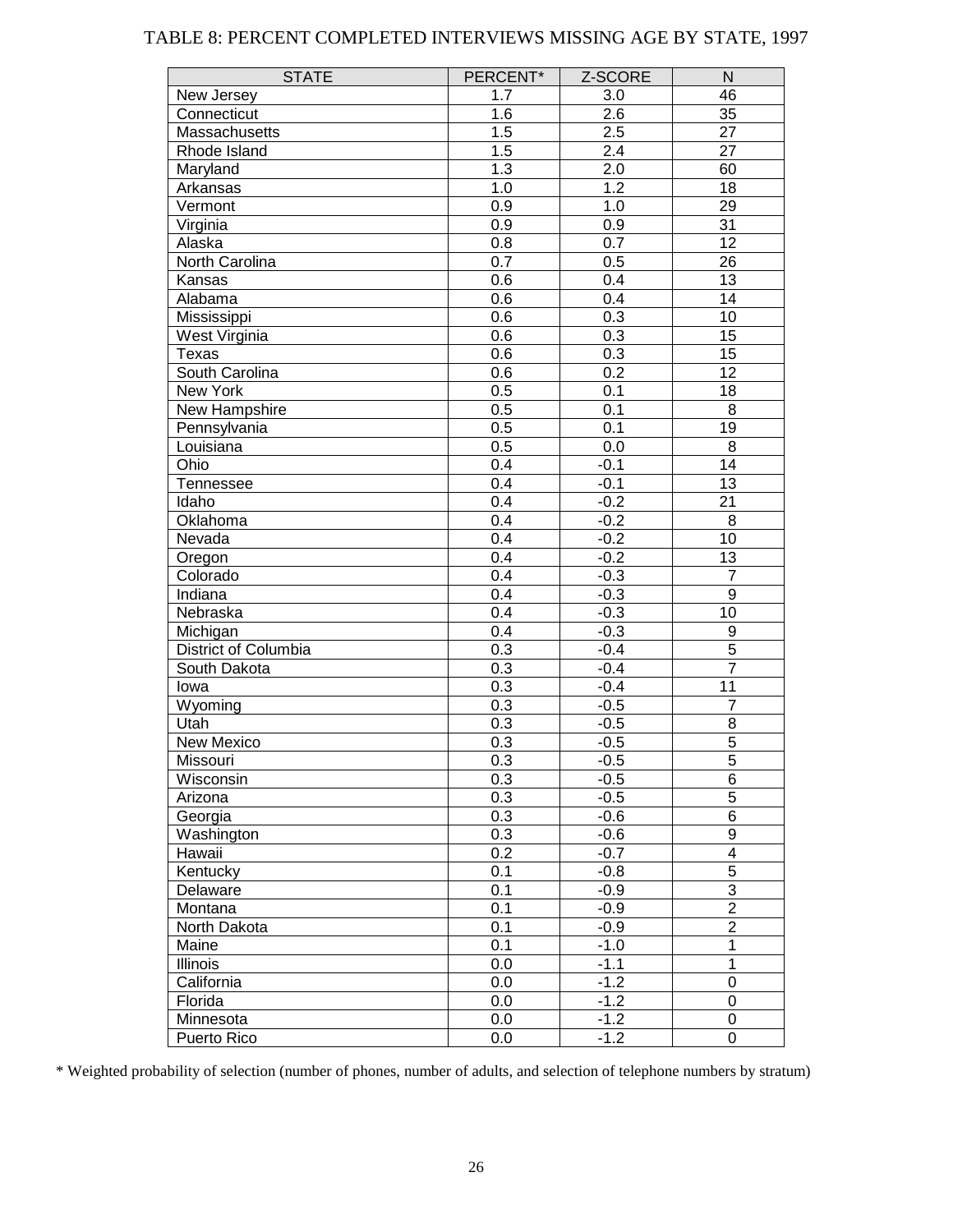# TABLE 9: PERCENT COMPLETED INTERVIEWS MISSING RACE BY STATE, 1997

| <b>STATE</b>         | PERCENT*         | Z-SCORE          | N                       |
|----------------------|------------------|------------------|-------------------------|
| New Jersey           | 1.4              | 3.3              | 37                      |
| Connecticut          | 1.1              | $\overline{2.2}$ | $\overline{24}$         |
| Washington           | 1.0              | $\overline{1.9}$ | $\overline{35}$         |
| Massachusetts        | 0.9              | 1.7              | 16                      |
| <b>New York</b>      | 0.9              | 1.6              | 30                      |
| Alaska               | 0.8              | 1.5              | 13                      |
| Arkansas             | 0.8              | 1.5              | 15                      |
| South Carolina       | 0.8              | 1.3              | $\overline{17}$         |
| Virginia             | 0.7              | $\overline{0.9}$ | $\overline{24}$         |
| Vermont              | 0.7              | $\overline{0.9}$ | $\overline{21}$         |
| Michigan             | 0.6              | 0.7              | 16                      |
| New Mexico           | 0.6              | 0.5              | 10                      |
| Wisconsin            | 0.5              | 0.3              | $\overline{11}$         |
| District of Columbia | 0.5              | 0.2              | $\overline{7}$          |
| Maryland             | 0.5              | $\overline{0.2}$ | $\overline{21}$         |
| Florida              | 0.5              | 0.2              | 16                      |
| Puerto Rico          | 0.4              | 0.1              | 10                      |
| North Carolina       | 0.4              | 0.1              | 16                      |
| Texas                | 0.4              | 0.1              | 11                      |
| Rhode Island         | 0.4              | 0.1              | 8                       |
| Pennsylvania         | 0.4              | 0.0              | 15                      |
| Maine                | 0.4              | 0.0              | $\overline{7}$          |
| Nebraska             | 0.4              | 0.0              | 11                      |
| Nevada               | 0.4              | 0.0              | 10                      |
| Delaware             | 0.4              | 0.0              | 10                      |
| Utah                 | 0.4              | $-0.1$           | 11                      |
| Oregon               | $\overline{0.3}$ | $-0.3$           | $\overline{11}$         |
| Colorado             | $\overline{0.3}$ | $-0.3$           | 6                       |
| Hawaii               | 0.3              | $-0.3$           | $\overline{7}$          |
| Alabama              | 0.3              | $-0.3$           | $\overline{7}$          |
| Montana              | 0.3              | $-0.4$           | $\overline{5}$          |
| New Hampshire        | 0.3              | $-0.5$           | 4                       |
| Ohio                 | 0.3              | $-0.5$           | 8                       |
| Kansas               | 0.3              | $-0.5$           | $\overline{5}$          |
| Wyoming              | $\overline{0.2}$ | $-0.5$           | $\overline{6}$          |
| <b>Tennessee</b>     | 0.2              | $-0.6$           | $\overline{7}$          |
| Idaho                | $0.\overline{2}$ | $-0.6$           | 11                      |
| Arizona              | 0.2              | $-0.7$           | $\overline{4}$          |
| Minnesota            | 0.2              | $-0.7$           | 10                      |
| Louisiana            | 0.2              | $-0.8$           | 3                       |
| Georgia              | 0.2              | $-0.8$           | $\overline{\mathbf{4}}$ |
| Indiana              | 0.2              | $-0.8$           | 4                       |
| West Virginia        | 0.2              | $-0.8$           | 4                       |
| Missouri             | 0.2              | $-0.8$           | $\overline{3}$          |
| lowa                 | 0.1              | $-0.9$           | $\overline{5}$          |
| Kentucky             | 0.1              | $-1.0$           | $\overline{4}$          |
| Illinois             | 0.1              | $-1.0$           | $\overline{3}$          |
|                      |                  |                  | $\overline{1}$          |
| Mississippi          | 0.1              | $-1.2$           | 1                       |
| North Dakota         | 0.1              | $-1.2$           | 1                       |
| Oklahoma             | 0.1              | $-1.2$           |                         |
| California           | 0.0              | $-1.4$           | 0                       |
| South Dakota         | 0.0              | $-1.4$           | $\overline{0}$          |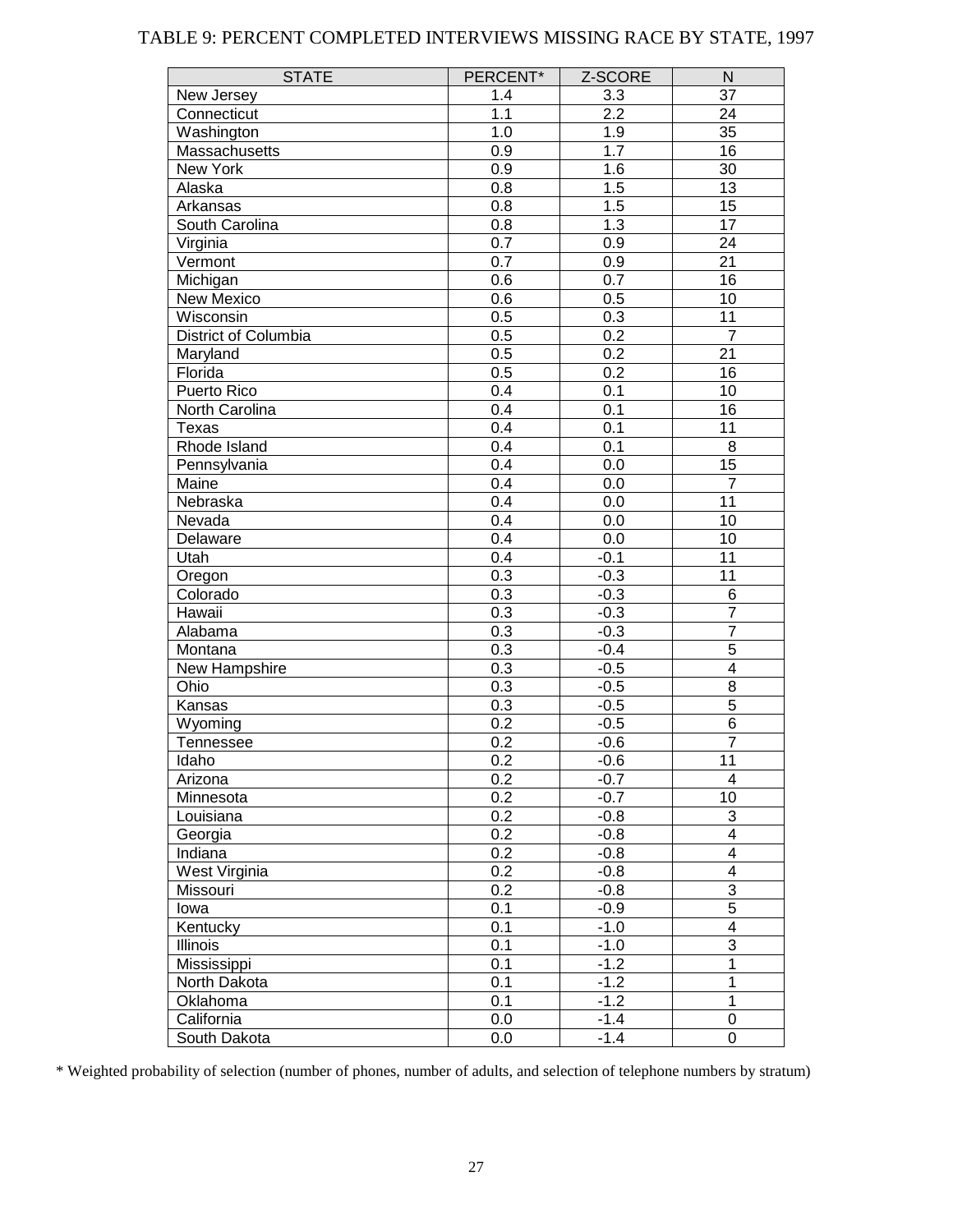#### TABLE 10: PERCENT COMPLETED INTERVIEWS MISSING NUMBER OF TELEPHONES BY STATE, 1997

| <b>STATE</b>         | PERCENT*         | Z-SCORE          | $\mathsf{N}$   |
|----------------------|------------------|------------------|----------------|
| <b>Texas</b>         | $\overline{3.2}$ | 4.1              | 16             |
| Nevada               | 1.9              | $\overline{2.2}$ | $\overline{9}$ |
| Tennessee            | 1.9              | 2.1              | $\overline{5}$ |
| Michigan             | 1.6              | 1.7              | $\overline{6}$ |
| South Dakota         | 1.4              | 1.5              | $\overline{2}$ |
| Rhode Island         | 1.4              | 1.4              | $\overline{3}$ |
| Connecticut          | $\overline{1.2}$ | 1.1              | $\overline{5}$ |
| New York             | 1.1              | 1.0              | $\overline{5}$ |
| District of Columbia | 1.0              | $\overline{0.9}$ | $\overline{2}$ |
| New Hampshire        | 1.0              | 0.8              | $\overline{2}$ |
| <b>New Mexico</b>    | 1.0              | 0.8              | $\overline{2}$ |
| Mississippi          | 0.8              | 0.5              | $\mathbf 1$    |
| West Virginia        | 0.8              | 0.5              | $\overline{1}$ |
| New Jersey           | 0.7              | 0.3              | 5              |
| Washington           | 0.5              | $\overline{0.1}$ | $\overline{3}$ |
| Florida              | 0.5              | 0.0              | $\overline{3}$ |
| Missouri             | $0.\overline{4}$ | 0.0              | $\overline{1}$ |
| Nebraska             | 0.4              | 0.0              | 1              |
| Maryland             | 0.4              | $-0.1$           | $\overline{3}$ |
| Idaho                | $\overline{0.4}$ | $-0.1$           | $\overline{2}$ |
| Alabama              | 0.4              | $-0.1$           | 1              |
| Alaska               | 0.4              | $-0.1$           | 1              |
| Wisconsin            | 0.4              | $-0.1$           | 1              |
| Pennsylvania         | 0.4              | $-0.1$           | $\overline{2}$ |
| Colorado             | 0.4              | $-0.1$           | $\mathbf 1$    |
| Delaware             | 0.3              | $-0.3$           | $\overline{1}$ |
| Illinois             | 0.2              | $-0.3$           | $\overline{1}$ |
| Arizona              | 0.0              | $-0.7$           | $\mathbf 0$    |
| Arkansas             | 0.0              | $-0.7$           | $\mathbf 0$    |
| California           | 0.0              | $-0.7$           | $\mathbf 0$    |
| Georgia              | 0.0              | $-0.7$           | 0              |
| Hawaii               | 0.0              | $-0.7$           | 0              |
| Indiana              | 0.0              | $-0.7$           | 0              |
| lowa                 | 0.0              | $-0.7$           | 0              |
| Kansas               | 0.0              | $-0.7$           | 0              |
| Kentucky             | 0.0              | $-0.7$           | 0              |
| Louisiana            | 0.0              | $-0.7$           | 0              |
| Maine                | 0.0              | $-0.7$           | 0              |
| Massachusetts        | 0.0              | $-0.7$           | 0              |
| Minnesota            | 0.0              | $-0.7$           | 0              |
| Montana              | 0.0              | $-0.7$           | 0              |
| North Carolina       | 0.0              | $-0.7$           | 0              |
| North Dakota         | 0.0              | $-0.7$           | 0              |
| Ohio                 | 0.0              | $-0.7$           | $\mathbf 0$    |
| Oklahoma             | 0.0              | $-0.7$           | $\overline{0}$ |
| Oregon               | 0.0              | $-0.7$           | $\overline{0}$ |
| Puerto Rico          | 0.0              | $-0.7$           | $\mathbf 0$    |
| South Carolina       | 0.0              | $-0.7$           | 0              |
| Utah                 | 0.0              | $-0.7$           | 0              |
| Vermont              | 0.0              | $-0.7$           | $\mathbf 0$    |
| Virginia             | 0.0              | $-0.7$           | $\overline{0}$ |
| Wyoming              | 0.0              | $-0.7$           | 0              |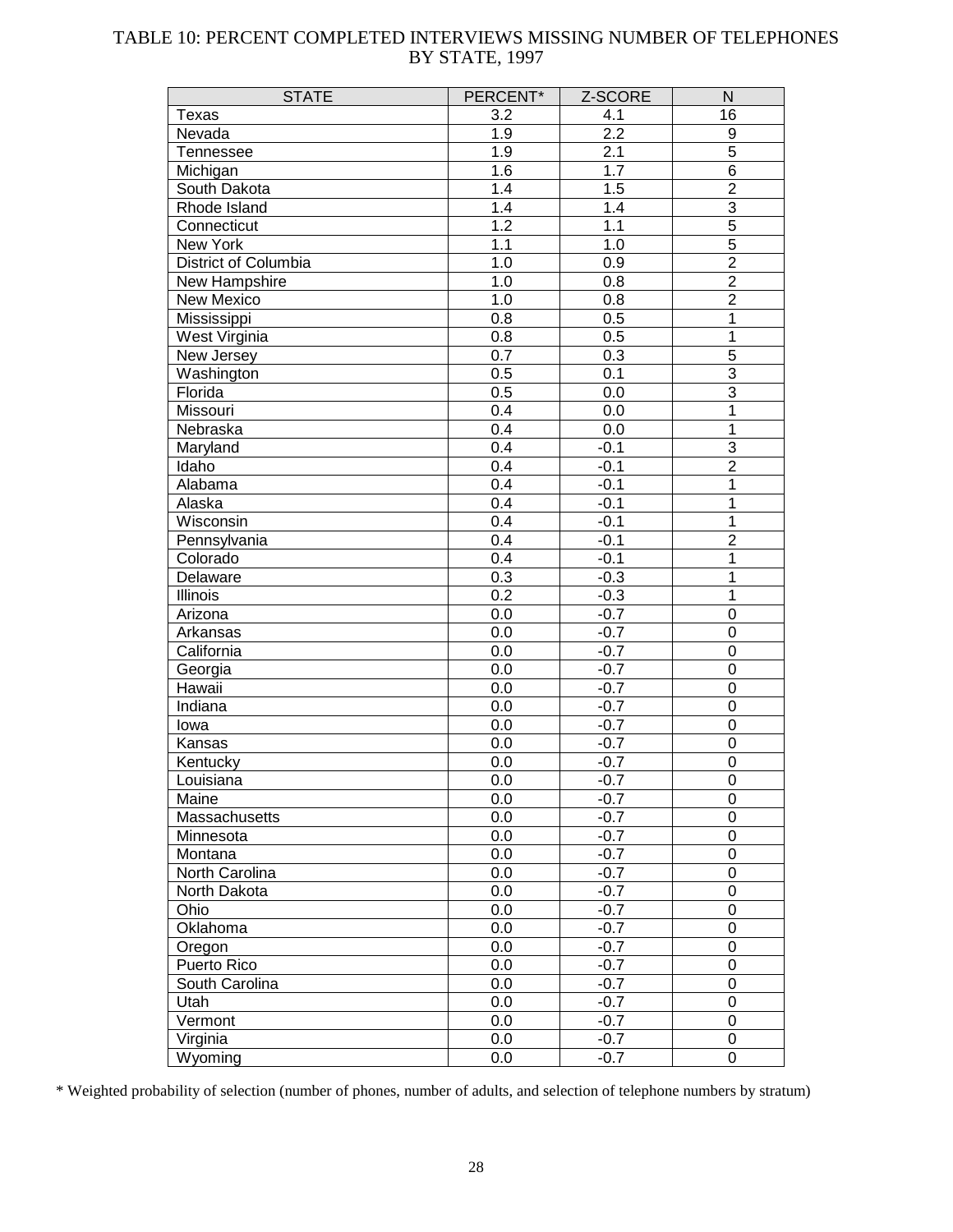# TABLE 11: PERCENT COMPLETED INTERVIEWS MISSING WEIGHT BY STATE, 1997

| <b>STATE</b>         | PERCENT*         | Z-SCORE          | N               |
|----------------------|------------------|------------------|-----------------|
| Kansas               | 4.0              | 2.2              | 80              |
| Massachusetts        | 4.0              | $\overline{2.2}$ | 70              |
| Washington           | 3.7              | 1.9              | 133             |
| North Carolina       | $\overline{3.6}$ | 1.8              | 131             |
| Connecticut          | 3.4              | 1.7              | 77              |
| Maryland             | 3.4              | 1.6              | 156             |
| Arkansas             | 3.3              | 1.6              | 60              |
| New Jersey           | 3.3              | 1.5              | 88              |
| Vermont              | 2.9              | 1.2              | 94              |
| Pennsylvania         | $\overline{2.6}$ | 0.8              | 93              |
| Ohio                 | 2.5              | 0.7              | 80              |
| Oklahoma             | 2.4              | 0.7              | 46              |
| New Hampshire        | 2.4              | 0.6              | 36              |
| Louisiana            | 2.2              | 0.4              | 37              |
| Tennessee            | $\overline{2.2}$ | 0.4              | 66              |
| Delaware             | $\overline{2.2}$ | 0.4              | 56              |
| Alaska               | 2.1              | 0.3              | 32              |
| Texas                | 2.0              | $\overline{0.2}$ | 49              |
| Nebraska             | 1.9              | 0.1              | $\overline{52}$ |
| Rhode Island         | 1.9              | 0.1              | 35              |
| Virginia             | 1.9              | 0.1              | 66              |
| Kentucky             | 1.8              | 0.0              | 66              |
| Maine                | 1.8              | 0.0              | 31              |
| New York             | 1.8              | $0.\overline{0}$ | $\overline{61}$ |
| Michigan             | 1.7              | $-0.1$           | $\overline{44}$ |
| Montana              | 1.7              | $-0.1$           | 30              |
| West Virginia        | 1.6              | $-0.2$           | $\overline{39}$ |
| Alabama              | 1.6              | $-0.2$           | $\overline{34}$ |
| <b>Illinois</b>      | 1.5              | $-0.4$           | 42              |
| South Carolina       | 1.4              | $-0.4$           | 31              |
| Indiana              | 1.4              | $-0.4$           | 33              |
| Florida              | 1.3              | $-0.6$           | 44              |
| Oregon               | 1.2              | $-0.6$           | 41              |
| Missouri             | 1.2              | $-0.6$           | $\overline{22}$ |
| South Dakota         | 1.2              | $-0.6$           | $\overline{26}$ |
| Wyoming              | $\overline{1.2}$ | $-0.7$           | 28              |
| Nevada               | 1.2              | $-0.7$           | $\overline{29}$ |
| New Mexico           | 1.1              | $-0.7$           | 20              |
| Idaho                | 1.1              | $-0.7$           | 54              |
| Utah                 | 1.1              | $-0.7$           | $\overline{31}$ |
| Mississippi          | 1.1              | $-0.8$           | 17              |
| Minnesota            | 1.0              | $-0.8$           | 50              |
| Georgia              | 1.0              | $-0.8$           | 23              |
| Wisconsin            | 1.0              | $-0.8$           | 22              |
| Arizona              | 0.9              | $-0.9$           | 18              |
| lowa                 | 0.9              | $-0.9$           | 33              |
| Colorado             | 0.8              | $-1.1$           | 14              |
| Hawaii               | 0.7              | $-1.1$           | 16              |
| North Dakota         | 0.7              | $-1.1$           | 13              |
| District of Columbia | 0.4              | $-1.4$           | 6               |
| California           | 0.3              | $-1.5$           | 12              |
| Puerto Rico          | 0.0              | $-1.8$           | 0               |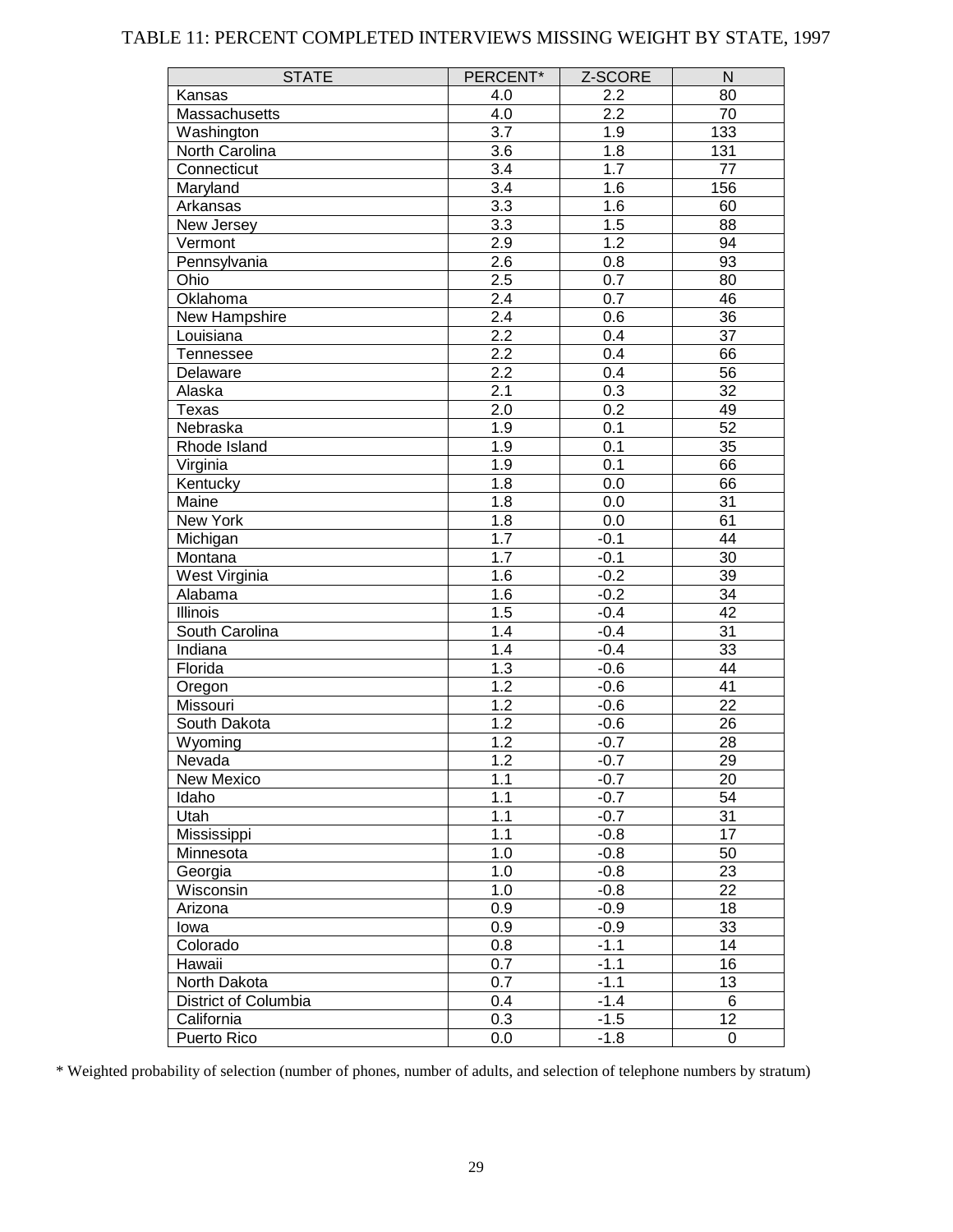# TABLE 12: PERCENT COMPLETED INTERVIEWS MISSING HIV TEST BY STATE, 1997

| <b>STATE</b>         | PERCENT*         | Z-SCORE           | $\mathsf{N}$            |
|----------------------|------------------|-------------------|-------------------------|
| Massachusetts        | 7.4              | 3.7               | 108                     |
| New Jersey           | 6.0              | 2.8               | 130                     |
| Rhode Island         | 5.2              | 2.3               | $\overline{76}$         |
| Tennessee            | 4.5              | 1.9               | 107                     |
| Connecticut          | 3.5              | 1.2               | 63                      |
| Kansas               | 4.0              | 1.6               | 63                      |
| Pennsylvania         | 3.1              | 1.0               | 89                      |
| New Hampshire        | 3.1              | 1.0               | 38                      |
| Vermont              | $\overline{3.0}$ | 1.0               | 79                      |
| Nebraska             | $\overline{2.4}$ | 0.6               | 49                      |
| North Carolina       | 2.0              | 0.3               | 57                      |
| Kentucky             | 1.8              | 0.2               | $\overline{51}$         |
| Alaska               | 1.8              | 0.2               | $\overline{25}$         |
| Arkansas             | 1.8              | 0.2               | 25                      |
| Alabama              | 1.6              | 0.1               | $\overline{28}$         |
| Delaware             | 1.5              | 0.0               | $\overline{30}$         |
| Colorado             | 1.5              | 0.0               | 22                      |
| lowa                 | 1.4              | $-0.1$            | $\overline{37}$         |
| Maryland             | 1.3              | $-0.1$            | 48                      |
| Arizona              | 1.2              | $-0.2$            | 17                      |
| New Mexico           | 1.2              | $-0.2$            | $\overline{17}$         |
| Michigan             | 1.1              | $-0.2$            | $\overline{24}$         |
| Mississippi          | 1.0              | $-0.3$            | 13                      |
| Missouri             | 1.0              | $-0.3$            | 14                      |
| Maine                | 0.9              | $-0.3$            | 13                      |
| Texas                | $0.\overline{9}$ | $-0.\overline{3}$ | 20                      |
| South Carolina       | 0.8              | $-0.4$            | 14                      |
| Virginia             | 0.8              | $-0.4$            | $\overline{24}$         |
| Georgia              | 0.8              | $-0.4$            | $\overline{15}$         |
| North Dakota         | 0.7              | $-0.4$            | 10                      |
| South Dakota         | $\overline{0.7}$ | $-0.5$            | 11                      |
| Ohio                 | 0.6              | $-0.5$            | 15                      |
| West Virginia        | 0.6              | $-0.5$            | 11                      |
| New York             | 0.6              | $-0.6$            | 16                      |
| Florida              | 0.5              | $-0.6$            | 13                      |
| Utah                 | 0.5              | $-0.6$            | 12                      |
| Wisconsin            | 0.5              | $-0.6$            | $\overline{9}$          |
| Washington           | 0.5              | $-0.6$            | 14                      |
| Minnesota            | 0.4              | $-0.6$            | 17                      |
| Montana              | 0.4              | $-0.6$            | 6                       |
| District of Columbia | 0.3              | $-0.7$            | 4                       |
| Indiana              | 0.3              | $-0.7$            | 5                       |
| Nevada               | 0.2              | $-0.8$            | $\overline{5}$          |
| Louisiana            | 0.2              | $-0.8$            | 3                       |
| Hawaii               | 0.2              | $-0.8$            | $\overline{3}$          |
| Illinois             | 0.2              | $-0.8$            | $\overline{\mathbf{4}}$ |
| Oklahoma             | 0.2              | $-0.8$            | $\overline{2}$          |
| Oregon               | 0.2              | $-0.8$            | 4                       |
| Wyoming              | 0.1              | $-0.8$            | $\overline{2}$          |
| Idaho                | 0.1              | $-0.9$            | $\overline{3}$          |
| Puerto Rico          | 0.0              | $-0.9$            | 0                       |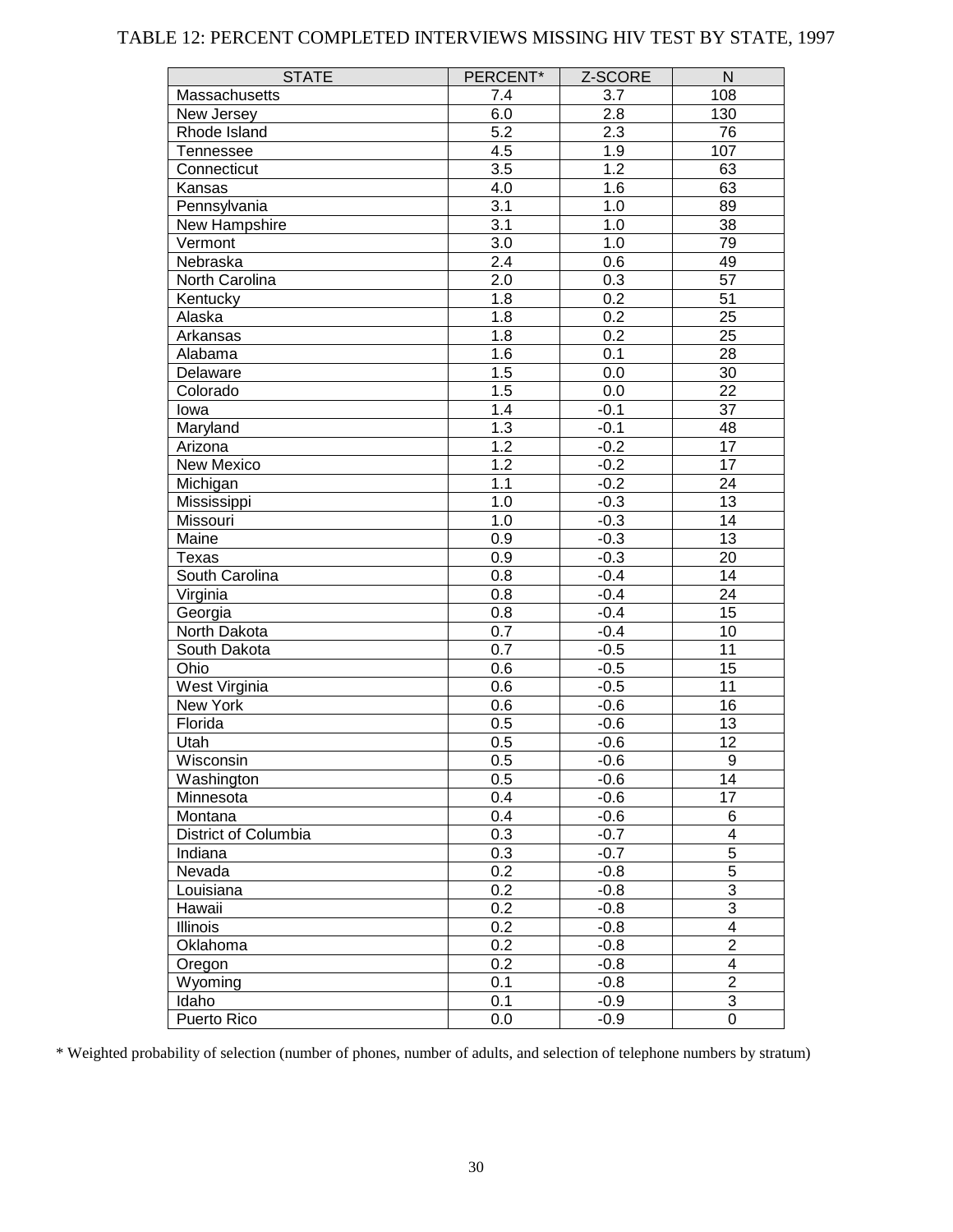#### TABLE 13: PERCENT COMPLETED INTERVIEWS MISSING CHANCES OF GETTING HIV BY STATE, 1997

| <b>STATE</b>         | PERCENT*         | Z-SCORE          | $\mathsf{N}$            |
|----------------------|------------------|------------------|-------------------------|
| Massachusetts        | 7.4              | 3.7              | 108                     |
| New Jersey           | 6.0              | $\overline{2.9}$ | 130                     |
| Rhode Island         | 5.0              | 2.2              | 73                      |
| Tennessee            | 4.5              | 1.9              | 107                     |
| Kansas               | 4.1              | 1.6              | 64                      |
| Connecticut          | 3.5              | 1.2              | 63                      |
| New Hampshire        | $\overline{3.3}$ | 1.1              | $\overline{40}$         |
| Pennsylvania         | $\overline{3.2}$ | 1.1              | 91                      |
| Vermont              | $\overline{2.9}$ | $\overline{0.9}$ | 76                      |
| Nebraska             | 2.5              | 0.6              | 51                      |
| North Carolina       | 1.9              | 0.3              | $\overline{56}$         |
| Kentucky             | 1.8              | $\overline{0.2}$ | 50                      |
| Arkansas             | 1.8              | 0.2              | $\overline{25}$         |
| Colorado             | 1.5              | 0.0              | $\overline{23}$         |
| Delaware             | 1.5              | 0.0              | $\overline{30}$         |
| Alaska               | 1.5              | 0.0              | 21                      |
| Alabama              | 1.5              | 0.0              | 26                      |
| lowa                 | 1.4              | $-0.1$           | 38                      |
| New Mexico           | 1.4              | $-0.1$           | $\overline{20}$         |
| Michigan             | 1.3              | $-0.1$           | $\overline{28}$         |
| Arizona              | 1.3              | $-0.1$           | 18                      |
| Maryland             | 1.2              | $-0.2$           | 44                      |
| <b>Texas</b>         | 1.1              | $-0.3$           | $\overline{23}$         |
| Mississippi          | 1.0              | $-0.3$           | 13                      |
| Georgia              | 1.0              | $-0.3$           | $\overline{20}$         |
| Missouri             | 1.0              | $-0.3$           | $\overline{14}$         |
| South Carolina       | 1.0              | $-0.3$           | $\overline{16}$         |
| Virginia             | 0.9              | $-0.4$           | 26                      |
| North Dakota         | 0.7              | $-0.5$           | 10                      |
| Maine                | 0.7              | $-0.5$           | 10                      |
| West Virginia        | 0.7              | $-0.5$           | 13                      |
| South Dakota         | 0.7              | $-0.5$           | 11                      |
| New York             | 0.6              | $-0.6$           | 17                      |
| Wisconsin            | 0.5              | $-0.6$           | 10                      |
| Florida              | 0.5              | $-0.6$           | 13                      |
| Ohio                 | 0.5              | $-0.6$           | $\overline{12}$         |
| Illinois             | 0.5              | $-0.6$           | 11                      |
| Montana              | 0.4              | $-0.7$           | 6                       |
| Utah                 | 0.4              | $-0.7$           | 10                      |
| Washington           | 0.4              | $-0.7$           | 12                      |
| District of Columbia | 0.4              | $-0.7$           | 5                       |
| Minnesota            | 0.4              | $-0.7$           | 15                      |
| Indiana              | 0.3              | $-0.7$           | 6                       |
| Louisiana            | 0.3              | $-0.7$           | 4                       |
| Oklahoma             | 0.2              | $-0.8$           | $\overline{3}$          |
| Nevada               | 0.2              | $-0.8$           | $\overline{5}$          |
| Hawaii               | 0.2              | $-0.8$           | $\overline{\mathbf{4}}$ |
| Idaho                | 0.1              | $-0.9$           | $\overline{5}$          |
| Oregon               | 0.1              | $-0.9$           | $\overline{3}$          |
| Puerto Rico          | 0.1              | $-0.9$           | $\overline{2}$          |
| Wyoming              | 0.1              | $-0.9$           | $\overline{2}$          |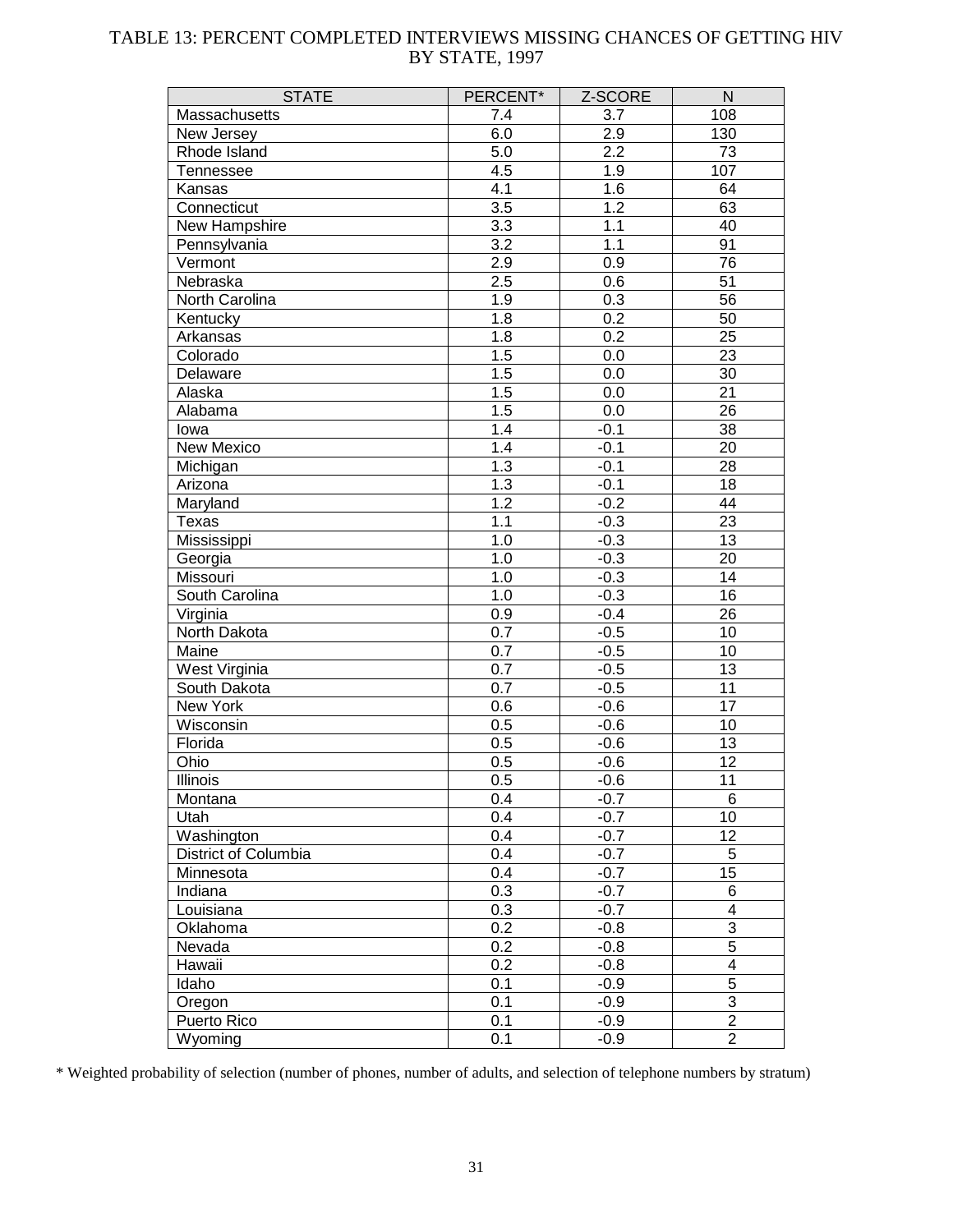# TABLE 14: PERCENT COMPLETED INTERVIEWS MISSING PAP SMEAR BY STATE, 1997

| <b>STATE</b>             | PERCENT*         | Z-SCORE          | N               |
|--------------------------|------------------|------------------|-----------------|
| Massachusetts            | 4.6              | 3.5              | 48              |
| New Hampshire            | 4.1              | 3.0              | $\overline{37}$ |
| New Jersey               | 3.9              | $\overline{2.9}$ | 63              |
| Pennsylvania             | 2.8              | 1.8              | 60              |
| Rhode Island             | 2.5              | 1.5              | 27              |
| Connecticut              | 2.4              | 1.4              | 33              |
| Vermont                  | 2.2              | 1.2              | 39              |
| Kansas                   | 1.8              | 0.9              | $\overline{22}$ |
| North Carolina           | 1.3              | 0.4              | $\overline{28}$ |
| lowa                     | 1.2              | 0.3              | $\overline{26}$ |
| Nebraska                 | 1.2              | 0.3              | 20              |
| Tennessee                | 1.2              | 0.3              | $\overline{23}$ |
| Arkansas                 | 1.2              | 0.3              | 13              |
| Alaska                   | 1.1              | 0.2              | $\overline{9}$  |
| Arizona                  | $\overline{1.1}$ | 0.2              | $\overline{11}$ |
| <b>New Mexico</b>        | 1.0              | 0.1              | 11              |
| Colorado                 | 0.9              | 0.0              | 9               |
| Michigan                 | 0.8              | $-0.1$           | $\overline{12}$ |
| Kentucky                 | 0.8              | $-0.1$           | 18              |
| Maine                    | 0.7              | $-0.1$           | $\overline{7}$  |
| Maryland                 | 0.7              | $-0.1$           | $\overline{19}$ |
| South Dakota             | 0.6              | $-0.2$           | 8               |
| Wisconsin                | 0.6              | $-0.2$           | 8               |
|                          | 0.6              | $-0.2$           | 13              |
| Virginia                 | 0.6              | $-0.3$           | $\overline{7}$  |
| Missouri                 | 0.6              | $-0.3$           | 6               |
| Mississippi              | 0.5              | $-0.3$           | $\overline{8}$  |
| West Virginia<br>Alabama | 0.5              | $-0.3$           | $\overline{7}$  |
| Utah                     | 0.5              | $-0.4$           | $\overline{8}$  |
| Delaware                 | 0.5              | $-0.4$           | $\overline{7}$  |
| Georgia                  | 0.4              | $-0.4$           | 6               |
| South Carolina           | 0.4              | $-0.5$           | $\overline{5}$  |
| Florida                  | 0.3              | $-0.5$           | $\overline{7}$  |
| District of Columbia     | 0.3              | $-0.5$           | $\overline{3}$  |
|                          | 0.3              | $-0.5$           | $\overline{4}$  |
| Indiana<br>Ohio          | 0.3              | $-0.6$           | $\overline{5}$  |
| Washington               | 0.2              | $-0.6$           | $\overline{5}$  |
|                          | 0.2              |                  | 4               |
| Minnesota<br>Illinois    | 0.1              | $-0.7$<br>$-0.7$ | $\overline{2}$  |
|                          | 0.1              | $-0.7$           | $\mathbf 1$     |
| Louisiana                |                  | $-0.7$           | 1               |
| Montana                  | 0.1              | $-0.7$           |                 |
| Oklahoma<br>Hawaii       | 0.1              |                  | 1<br>1          |
|                          | 0.1              | $-0.7$           |                 |
| Nevada                   | 0.1              | $-0.8$           | 1               |
| Wyoming                  | 0.1              | $-0.8$           | 1<br>1          |
| Oregon                   | 0.1              | $-0.8$           |                 |
| New York                 | 0.0              | $-0.8$           | 1               |
| Idaho                    | 0.0              | $-0.8$           | 1               |
| California               | 0.0              | $-0.8$           | 0               |
| North Dakota             | 0.0              | $-0.8$           | 0               |
| Puerto Rico              | 0.0              | $-0.8$           | 0               |
| Texas                    | 0.0              | $-0.8$           | 0               |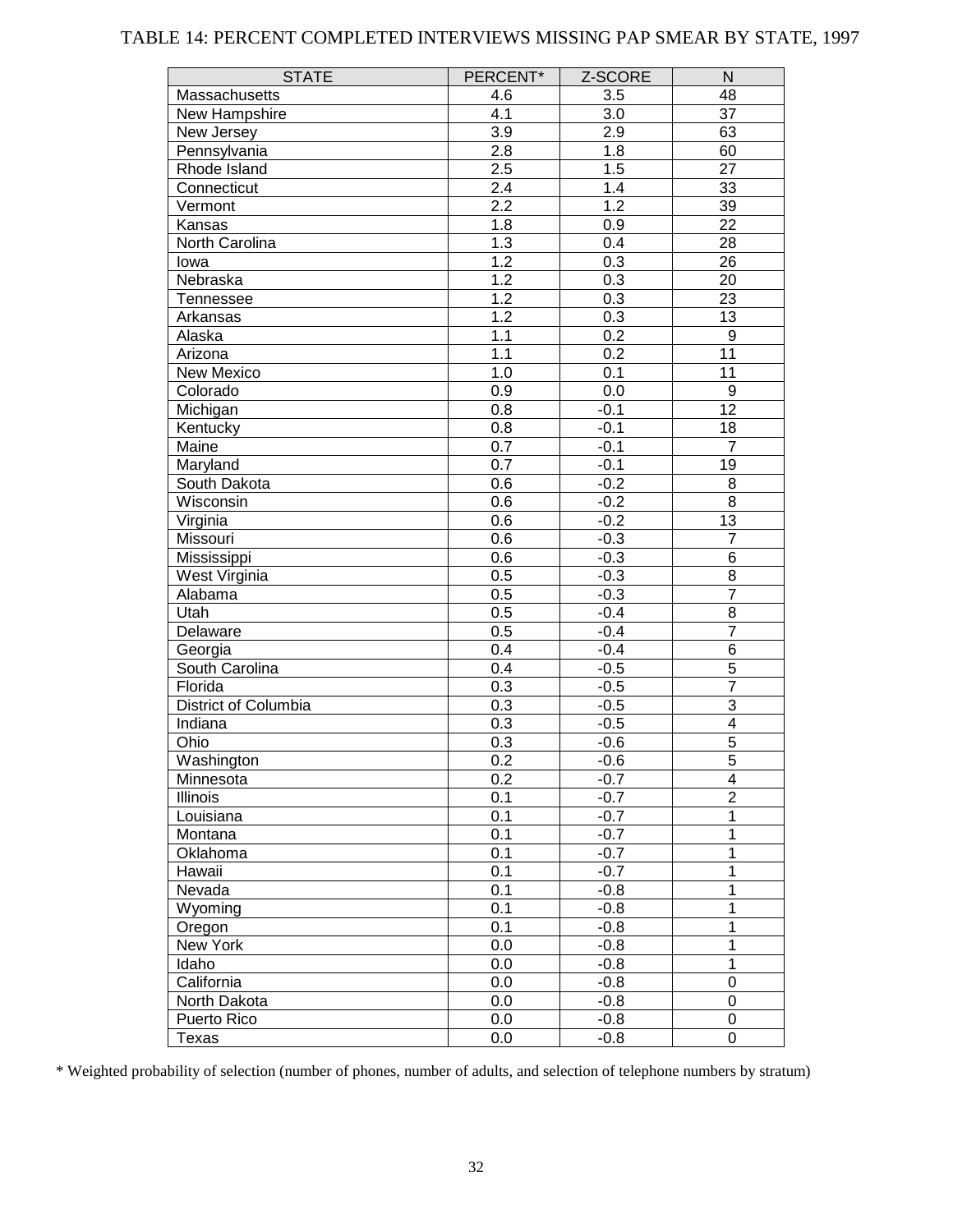#### TABLE 15: PERCENT COMPLETED INTERVIEWS MISSING PROFESSIONAL BREAST EXAM BY STATE, 1997

| <b>STATE</b>         | PERCENT*         | Z-SCORE          | N               |
|----------------------|------------------|------------------|-----------------|
| Massachusetts        | 4.1              | 3.4              | 43              |
| New Hampshire        | 4.0              | $\overline{3.2}$ | 36              |
| New Jersey           | 3.6              | $\overline{2.9}$ | $\overline{58}$ |
| Pennsylvania         | $\overline{2.6}$ | 1.9              | $\overline{57}$ |
| Connecticut          | 2.1              | 1.4              | $\overline{29}$ |
| Rhode Island         | 2.1              | 1.3              | 23              |
| Vermont              | 1.9              | 1.1              | $\overline{34}$ |
| Kansas               | 1.6              | 0.9              | $\overline{20}$ |
| North Carolina       | 1.3              | 0.5              | $\overline{28}$ |
| Nebraska             | 1.1              | 0.4              | 19              |
| Arizona              | 1.1              | 0.3              | 11              |
| Tennessee            | $\overline{1.1}$ | 0.3              | $\overline{21}$ |
| lowa                 | 1.1              | 0.3              | 23              |
| Arkansas             | 1.1              | 0.3              | $\overline{12}$ |
| Alaska               | 0.8              | 0.0              | $\overline{7}$  |
| Colorado             | 0.8              | 0.0              | $\overline{8}$  |
| New Mexico           | $\overline{0.8}$ | 0.0              | $\overline{8}$  |
| Kentucky             | $\overline{0.7}$ | $-0.1$           | $\overline{17}$ |
| Maine                | 0.7              | $-0.1$           | $\overline{7}$  |
| Michigan             | 0.7              | $-0.1$           | 10              |
| Maryland             | 0.7              | $-0.2$           | $\overline{17}$ |
| West Virginia        | 0.6              | $-0.2$           | $\overline{9}$  |
| Mississippi          | 0.6              | $-0.2$           | $\overline{6}$  |
| Wisconsin            | 0.6              | $-0.2$           | $\overline{7}$  |
| Missouri             | 0.5              | $-0.3$           | 6               |
| Alabama              | 0.5              | $-0.3$           | $\overline{7}$  |
| Utah                 | 0.5              | $-0.3$           | 8               |
| South Dakota         | 0.5              | $-0.3$           | 6               |
| Delaware             | 0.5              | $-0.4$           | $\overline{7}$  |
| Georgia              | $\overline{0.4}$ | $-0.4$           | $\overline{6}$  |
| Virginia             | $\overline{0.4}$ | $-0.4$           | $\overline{9}$  |
| South Carolina       | 0.4              | $-0.4$           | $\overline{5}$  |
| Florida              | 0.3              | $-0.5$           | $\overline{7}$  |
| Texas                | 0.3              | $-0.5$           | 4               |
| Indiana              | 0.2              | $-0.6$           | $\overline{3}$  |
| Ohio                 | $\overline{0.2}$ | $-0.6$           | $\overline{4}$  |
| Louisiana            | 0.2              | $-0.6$           | $\overline{2}$  |
| Washington           | 0.2              | $-0.6$           | 4               |
| Minnesota            | 0.2              | $-0.7$           | 4               |
| District of Columbia | 0.1              | $-0.7$           | 1               |
| Montana              | 0.1              | $-0.7$           | 1               |
| Oklahoma             | 0.1              | $-0.7$           | 1               |
| Hawaii               | 0.1              | $-0.7$           | 1               |
| Illinois             | 0.1              | $-0.8$           | 1               |
| Oregon               | 0.1              | $-0.8$           | $\mathbf 1$     |
| California           | 0.0              | $-0.8$           | 0               |
| Idaho                | 0.0              | $-0.8$           | 0               |
| Nevada               | 0.0              | $-0.8$           | 0               |
| New York             | 0.0              | $-0.8$           | $\overline{0}$  |
| North Dakota         | 0.0              | $-0.8$           | 0               |
| Puerto Rico          | 0.0              | $-0.8$           | 0               |
| Wyoming              | 0.0              | $-0.8$           | 0               |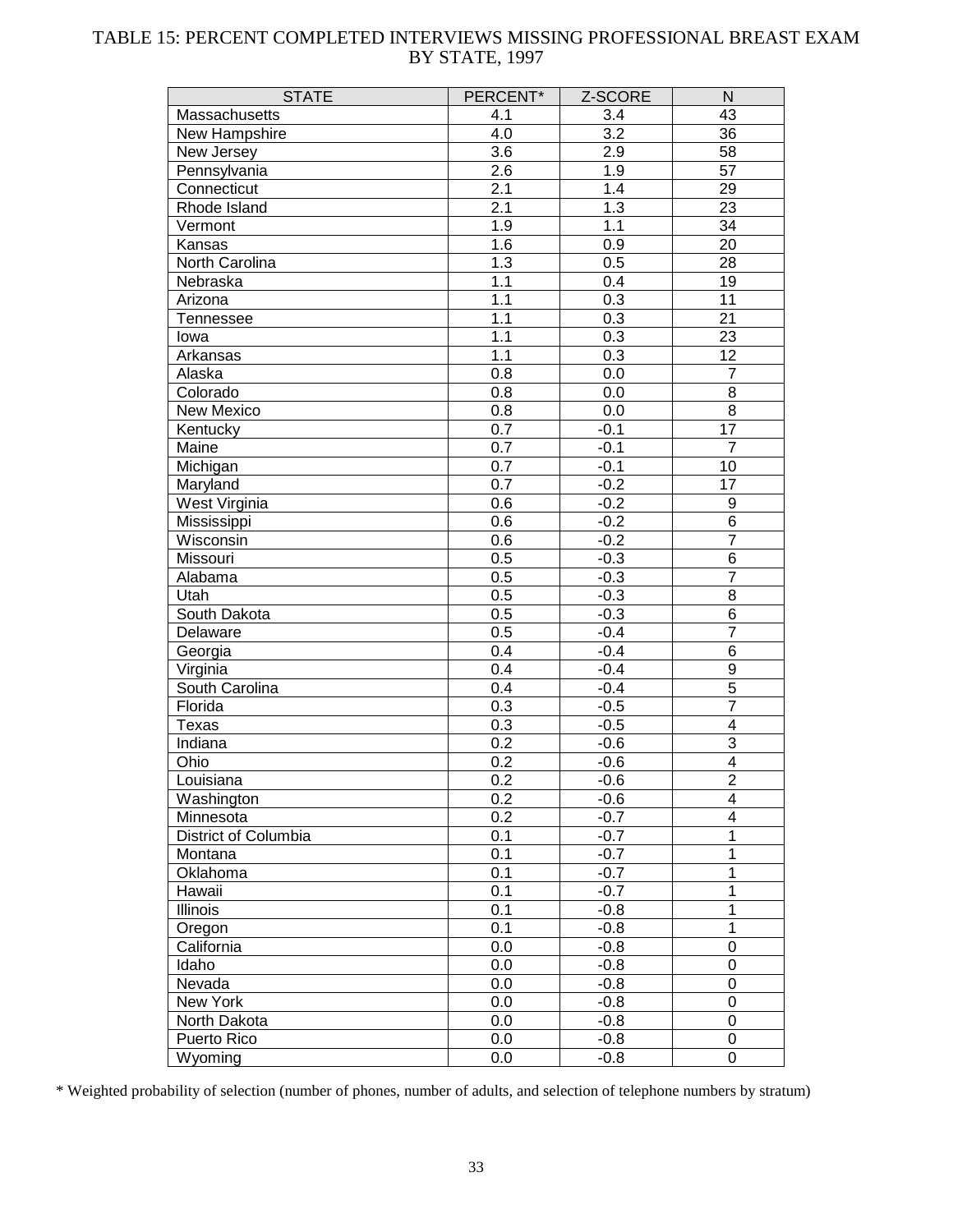| <b>STATE</b>         | PERCENT*         | Z-SCORE          | N                       |
|----------------------|------------------|------------------|-------------------------|
| New Hampshire        | 4.0              | 3.7              | 36                      |
| Massachusetts        | 3.3              | 3.0              | 35                      |
| New Jersey           | 3.2              | 2.8              | 51                      |
| Pennsylvania         | 2.1              | 1.7              | 46                      |
| Rhode Island         | 1.9              | 1.4              | $\overline{21}$         |
| Connecticut          | 1.8              | 1.2              | $\overline{24}$         |
| Vermont              | 1.6              | 1.1              | 29                      |
| North Carolina       | 1.2              | 0.6              | 26                      |
| Kansas               | 1.1              | 0.5              | 14                      |
| Arizona              | 1.0              | 0.4              | 10                      |
| Nebraska             | 1.0              | 0.3              | $\overline{16}$         |
| lowa                 | 0.9              | $\overline{0.3}$ | $\overline{20}$         |
| Tennessee            | 0.9              | 0.3              | 18                      |
| Arkansas             | 0.9              | 0.3              | 10                      |
| Alaska               | 0.8              | 0.2              | $\overline{7}$          |
| New Mexico           | 0.8              | 0.1              | $\overline{8}$          |
| Kentucky             | 0.7              | 0.1              | $\overline{17}$         |
| Maine                | 0.6              | 0.0              | 6                       |
| West Virginia        | 0.6              | $-0.1$           | $\boldsymbol{9}$        |
| Michigan             | 0.6              | $-0.1$           | $\overline{9}$          |
| Colorado             | 0.6              | $-0.1$           | $\overline{6}$          |
| Maryland             | 0.6              | $-0.1$           | $\overline{15}$         |
| Missouri             | 0.5              | $-0.2$           | $\overline{6}$          |
| Alabama              | 0.5              | $-0.2$           | $\overline{7}$          |
| South Dakota         | 0.4              | $-0.3$           | $\overline{5}$          |
| Virginia             | $\overline{0.3}$ | $-0.4$           | $\overline{7}$          |
| Delaware             | $\overline{0.3}$ | $-0.4$           | $\overline{5}$          |
| Wisconsin            | 0.3              | $-0.4$           | $\overline{\mathbf{4}}$ |
| Utah                 | $\overline{0.3}$ | $-0.4$           | $\overline{5}$          |
| Mississippi          | 0.3              | $-0.4$           | $\overline{3}$          |
| Indiana              | 0.2              | $-0.5$           | $\overline{3}$          |
| South Carolina       | 0.2              | $-0.5$           | $\overline{3}$          |
| Georgia              | 0.2              | $-0.5$           | $\overline{3}$          |
| Ohio                 | $\overline{0.2}$ | $-0.6$           | $\overline{3}$          |
| Florida              | 0.1              | $-0.6$           | $\overline{3}$          |
| District of Columbia | 0.1              | $-0.6$           | 1                       |
| Louisiana            | $\overline{0.1}$ | $-0.6$           | 1                       |
| Washington           | 0.1              | $-0.6$           | $\overline{2}$          |
| Minnesota            | 0.1              | $-0.7$           | $\overline{2}$          |
| Texas                | 0.1              | $-0.7$           | 1                       |
| Illinois             | 0.1              | $-0.7$           | $\mathbf{1}$            |
| Oregon               | 0.1              | $-0.7$           | 1                       |
| California           | 0.0              | $-0.8$           | $\boldsymbol{0}$        |
| Hawaii               | 0.0              | $-0.8$           | $\mathbf 0$             |
| Idaho                | 0.0              | $-0.8$           | $\mathbf 0$             |
| Montana              | 0.0              | $-0.8$           | $\mathbf 0$             |
| Nevada               | 0.0              | $-0.8$           | $\mathbf 0$             |
| New York             | 0.0              | $-0.8$           | $\boldsymbol{0}$        |
| North Dakota         | 0.0              | $-0.8$           | $\boldsymbol{0}$        |
| Oklahoma             | 0.0              | $-0.8$           | 0                       |
| Puerto Rico          | 0.0              | $-0.8$           | 0                       |
| Wyoming              | 0.0              | $-0.8$           | 0                       |

### TABLE 16: PERCENT COMPLETED INTERVIEWS MISSING MAMMOGRAM BY STATE, 1997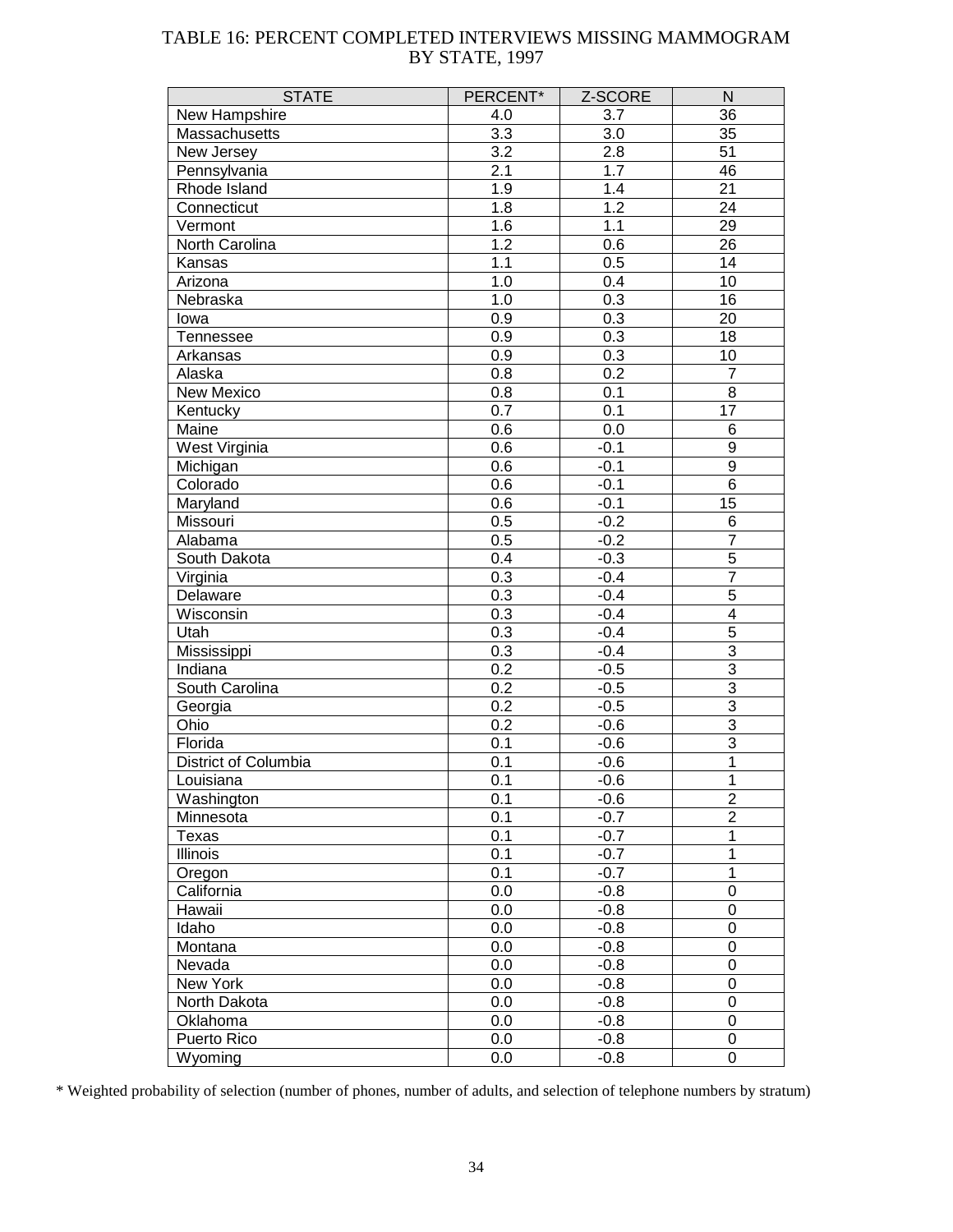#### TABLE 17: PERCENT COMPLETED INTERVIEWS MISSING PNEUMONIA VACCINATION BY STATE, 1997

| <b>STATE</b>         | PERCENT*         | Z-SCORE          | N                |
|----------------------|------------------|------------------|------------------|
| Massachusetts        | 5.8              | 4.4              | 103              |
| New Jersey           | $\overline{3.8}$ | $\overline{2.6}$ | 100              |
| Rhode Island         | 3.4              | 2.3              | 63               |
| New Hampshire        | 3.0              | $\overline{2.0}$ | 46               |
| Pennsylvania         | 2.5              | 1.5              | 90               |
| Connecticut          | 2.4              | 1.4              | $\overline{54}$  |
| Vermont              | $\overline{1.8}$ | 0.9              | $\overline{57}$  |
| Kansas               | 1.4              | 0.5              | $\overline{28}$  |
| North Carolina       | $\overline{1.3}$ | 0.5              | 49               |
| Texas                | 1.2              | 0.4              | 31               |
| lowa                 | $\overline{1.2}$ | 0.3              | $\overline{42}$  |
| Nebraska             | 0.9              | 0.1              | $\overline{25}$  |
| Arkansas             | 0.9              | 0.1              | 16               |
| Colorado             | $\overline{0.9}$ | 0.1              | $\overline{16}$  |
| Tennessee            | 0.8              | 0.0              | $\overline{25}$  |
| Kentucky             | 0.8              | 0.0              | 29               |
| New Mexico           | $\overline{0.8}$ | 0.0              | 14               |
| Alaska               | 0.7              | $-0.1$           | $\overline{11}$  |
| Arizona              | $\overline{0.7}$ | $-0.1$           | 13               |
| Mississippi          | 0.6              | $-0.2$           | $\overline{10}$  |
| Maryland             | 0.6              | $-0.2$           | $\overline{28}$  |
| Maine                | 0.6              | $-0.2$           | 10               |
| Missouri             | 0.5              | $-0.2$           | 10               |
| Delaware             | 0.5              | $-0.3$           | 13               |
| Alabama              | 0.5              | $-0.3$           | 11               |
| Michigan             | 0.5              | $-0.3$           | $\overline{13}$  |
| South Dakota         | 0.5              | $-0.3$           | $\overline{11}$  |
| Georgia              | 0.5              | $-0.3$           | 11               |
| Virginia             | 0.5              | $-0.3$           | 16               |
| West Virginia        | 0.4              | $-0.3$           | 10               |
| Wisconsin            | 0.4              | $-0.4$           | $\boldsymbol{9}$ |
| <b>Utah</b>          | 0.3              | $-0.4$           | 10               |
| Florida              | $\overline{0.2}$ | $-0.5$           | $\overline{7}$   |
| District of Columbia | $\overline{0.2}$ | $-0.5$           | $\overline{3}$   |
| Ohio                 | 0.2              | $-0.6$           | $\overline{5}$   |
| Washington           | 0.1              | $-0.6$           | $\overline{5}$   |
| South Carolina       | 0.1              | $-0.6$           | $\overline{2}$   |
| Indiana              | 0.1              | $-0.6$           | $\overline{2}$   |
| Nevada               | 0.1              | $-0.6$           | $\overline{2}$   |
| Oklahoma             | 0.1              | $-0.7$           | 1                |
| Oregon               | 0.0              | $-0.7$           | 1                |
| Minnesota            | 0.0              | $-0.7$           | $\mathbf 1$      |
| California           | 0.0              | $-0.7$           | 0                |
| Hawaii               | 0.0              | $-0.7$           | 0                |
| Idaho                | 0.0              | $-0.7$           | 0                |
| Illinois             | 0.0              | $-0.7$           | $\overline{0}$   |
| Louisiana            | 0.0              | $-0.7$           | 0                |
| Montana              | 0.0              | $-0.7$           | 0                |
| New York             | 0.0              | $-0.7$           | 0                |
| North Dakota         | 0.0              | $-0.7$           | $\mathbf 0$      |
| Puerto Rico          | 0.0              | $-0.7$           | 0                |
| Wyoming              | 0.0              | $-0.7$           | $\overline{0}$   |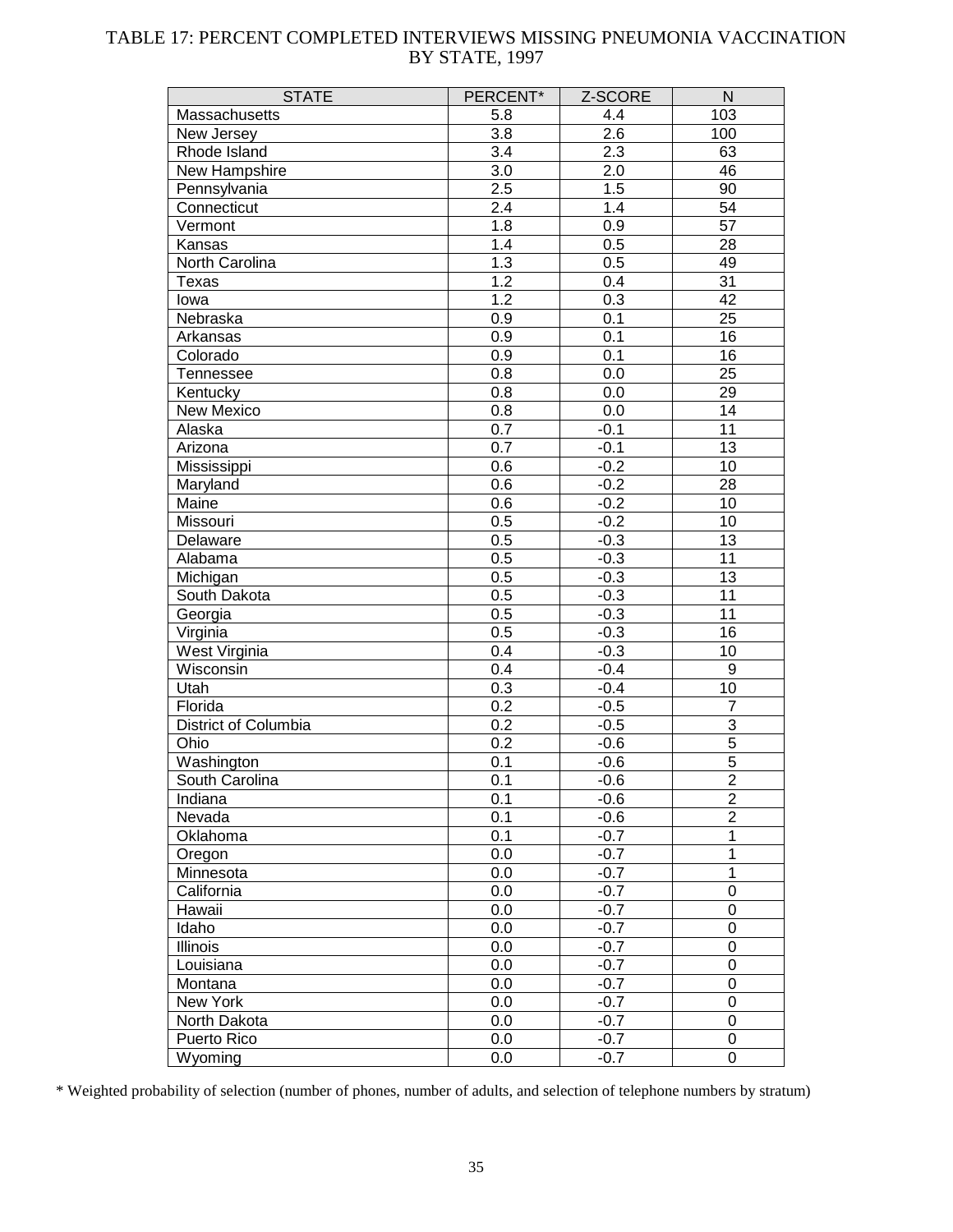#### TABLE 18: PERCENT COMPLETED INTERVIEWS MISSING INFLUENZA IMMUNIZATION BY STATE, 1997

| <b>STATE</b>                        | PERCENT*                | Z-SCORE          | N                                |
|-------------------------------------|-------------------------|------------------|----------------------------------|
| Massachusetts                       | 5.8                     | 4.8              | 103                              |
| New Jersey                          | $\overline{3.5}$        | $\overline{2.6}$ | 94                               |
| New Hampshire                       | 3.2                     | 2.3              | 48                               |
| Connecticut                         | 2.4                     | 1.6              | $\overline{55}$                  |
| Pennsylvania                        | $\overline{2.3}$        | 1.5              | 84                               |
| Vermont                             | 1.7                     | 0.9              | 54                               |
| Kansas                              | 1.4                     | 0.6              | 28                               |
| North Carolina                      | $\overline{1.3}$        | 0.6              | 49                               |
| lowa                                | 1.2                     | 0.4              | $\overline{42}$                  |
| Arkansas                            | 0.9                     | 0.2              | 16                               |
| Nebraska                            | 0.9                     | $\overline{0.2}$ | $\overline{24}$                  |
| Colorado                            | 0.8                     | 0.1              | $\overline{15}$                  |
| Kentucky                            | 0.8                     | 0.1              | 29                               |
| Rhode Island                        | 0.8                     | 0.1              | $\overline{14}$                  |
| Alaska                              | 0.8                     | 0.0              | $\overline{12}$                  |
| New Mexico                          | 0.8                     | 0.0              | 14                               |
| Tennessee                           | 0.8                     | 0.0              | $\overline{23}$                  |
| Arizona                             | 0.7                     | 0.0              | 13                               |
| Mississippi                         | 0.6                     | $-0.1$           | 10                               |
| Missouri                            | 0.6                     | $-0.1$           | $\overline{11}$                  |
| Maryland                            | 0.6                     | $-0.1$           | $\overline{27}$                  |
| Maine                               | 0.6                     | $-0.1$           | 10                               |
| Alabama                             | 0.6                     | $-0.2$           | $\overline{12}$                  |
|                                     | 0.5                     | $-0.2$           | 13                               |
| Delaware                            | 0.5                     | $-0.2$           | 13                               |
| Michigan<br>South Dakota            | 0.5                     | $-0.2$           | $\overline{11}$                  |
|                                     | 0.5                     | $-0.2$           | $\overline{17}$                  |
| Virginia                            | 0.5                     | $-0.2$           | 11                               |
| Georgia<br>Wisconsin                | 0.4                     | $-0.3$           | $\boldsymbol{9}$                 |
|                                     | 0.4                     | $-0.3$           | $\overline{9}$                   |
| West Virginia<br>$\overline{U}$ tah |                         | $-0.4$           | 10                               |
| Florida                             | 0.3<br>$\overline{0.2}$ | $-0.5$           | $\overline{7}$                   |
| District of Columbia                |                         |                  | $\overline{3}$                   |
|                                     | 0.2                     | $-0.5$           | $\overline{5}$                   |
| Ohio                                | $\overline{0.2}$        | $-0.5$           |                                  |
| Washington                          | 0.1                     | $-0.6$           | $\overline{5}$                   |
| Texas                               | 0.1                     | $-0.6$           | $\overline{3}$<br>$\overline{2}$ |
| South Carolina                      | 0.1                     | $-0.6$           |                                  |
| Indiana                             | 0.1                     | $-0.6$           | $\overline{2}$                   |
| Nevada                              | 0.1                     | $-0.6$           | $\overline{2}$                   |
| Oklahoma                            | 0.1                     | $-0.6$           | 1                                |
| Oregon                              | 0.0                     | $-0.7$           | $\mathbf 1$                      |
| Minnesota                           | 0.0                     | $-0.7$           | $\mathbf 1$                      |
| California                          | 0.0                     | $-0.7$           | 0                                |
| Hawaii                              | 0.0                     | $-0.7$           | 0                                |
| Idaho                               | 0.0                     | $-0.7$           | 0                                |
| Illinois                            | 0.0                     | $-0.7$           | $\overline{0}$                   |
| Louisiana                           | 0.0                     | $-0.7$           | 0                                |
| Montana                             | 0.0                     | $-0.7$           | 0                                |
| New York                            | 0.0                     | $-0.7$           | 0                                |
| North Dakota                        | 0.0                     | $-0.7$           | $\mathbf 0$                      |
| Puerto Rico                         | 0.0                     | $-0.7$           | 0                                |
| Wyoming                             | 0.0                     | $-0.7$           | $\overline{0}$                   |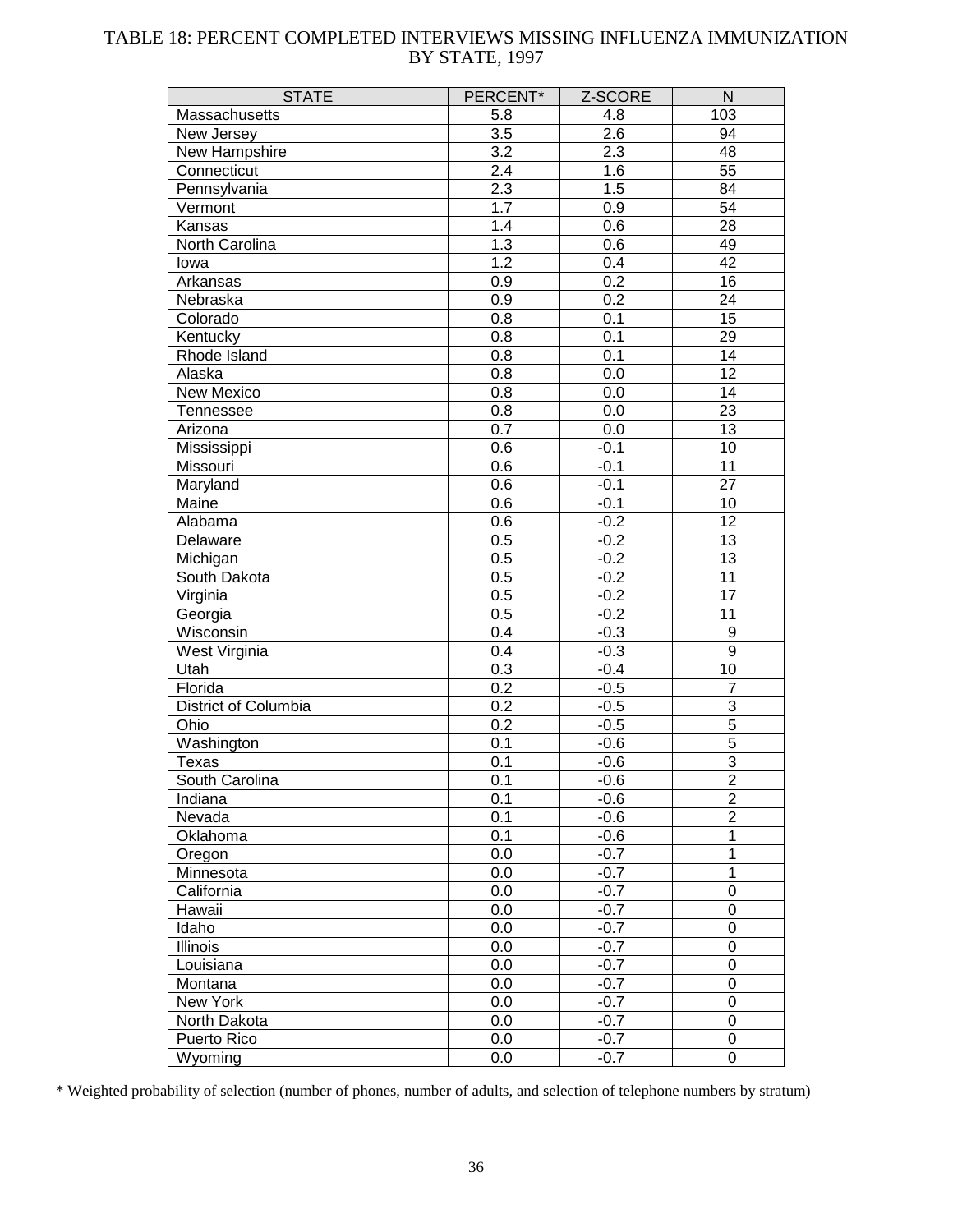#### TABLE 19: PERCENT COMPLETED INTERVIEWS MISSING ALCOHOL CONSUMPTION BY STATE, 1997

| <b>STATE</b>         | PERCENT*         | Z-SCORE          | N              |
|----------------------|------------------|------------------|----------------|
| Nebraska             | 0.3              | $\overline{3.7}$ | 8              |
| Massachusetts        | 0.2              | 1.7              | $\overline{3}$ |
| Tennessee            | 0.2              | 1.7              | $\overline{5}$ |
| Arkansas             | 0.2              | 1.7              | $\overline{3}$ |
| Texas                | $\overline{0.2}$ | 1.5              | $\overline{4}$ |
| New Jersey           | 0.2              | 1.4              | $\overline{4}$ |
| Pennsylvania         | 0.1              | 1.2              | $\overline{5}$ |
| South Dakota         | 0.1              | 1.2              | 3              |
| Connecticut          | $\overline{0.1}$ | 1.1              | $\overline{3}$ |
| District of Columbia | 0.1              | 1.1              | $\overline{2}$ |
| North Carolina       | 0.1              | $\overline{0.8}$ | 4              |
| Colorado             | 0.1              | 0.8              | $\overline{2}$ |
| Kansas               | 0.1              | 0.6              | $\overline{2}$ |
| South Carolina       | $\overline{0.1}$ | 0.5              | $\overline{2}$ |
| <b>New York</b>      | $\overline{0.1}$ | $\overline{0.4}$ | 3              |
| Indiana              | 0.1              | 0.4              | $\overline{2}$ |
| Washington           | 0.1              | $\overline{0.4}$ | 3              |
| Maryland             | 0.1              | 0.1              | $\overline{3}$ |
| Alaska               | 0.1              | 0.1              | $\mathbf{1}$   |
| Mississippi          | $\overline{0.1}$ | 0.0              | $\overline{1}$ |
| Vermont              | $\overline{0.1}$ | 0.0              | $\overline{2}$ |
| Louisiana            | 0.1              | 0.0              | 1              |
| Maine                | 0.1              | 0.0              | 1              |
| Virginia             | 0.1              | $-0.1$           | $\overline{2}$ |
| New Mexico           | 0.1              | $-0.1$           | $\mathbf 1$    |
| North Dakota         | 0.1              | $-0.1$           | $\overline{1}$ |
| Rhode Island         | 0.1              | $-0.1$           | 1              |
| Alabama              | 0.0              | $-0.2$           | 1              |
| Michigan             | 0.0              | $-0.3$           | 1              |
| Oregon               | 0.0              | $-0.5$           | 1              |
| Florida              | 0.0              | $-0.5$           | 1              |
| lowa                 | 0.0              | $-0.5$           | 1              |
| Kentucky             | 0.0              | $-0.5$           | 1              |
| Idaho                | 0.0              | $-0.6$           | 1              |
| Arizona              | 0.0              | $-0.9$           | $\mathbf 0$    |
| California           | 0.0              | $-0.9$           | $\mathbf 0$    |
| Delaware             | 0.0              | $-0.9$           | 0              |
| Georgia              | 0.0              | $-0.9$           | 0              |
| Hawaii               | 0.0              | $-0.9$           | 0              |
| Illinois             | 0.0              | $-0.9$           | 0              |
| Minnesota            | 0.0              | $-0.9$           | 0              |
| Missouri             | 0.0              | $-0.9$           | 0              |
| Montana              | 0.0              | $-0.9$           | 0              |
| Nevada               | 0.0              | $-0.9$           | $\mathbf 0$    |
| New Hampshire        | 0.0              | $-0.9$           | $\overline{0}$ |
| Ohio                 | 0.0              | $-0.9$           | $\overline{0}$ |
| Oklahoma             | 0.0              |                  | $\mathbf 0$    |
| Puerto Rico          | 0.0              | $-0.9$<br>$-0.9$ | 0              |
| Utah                 | 0.0              | $-0.9$           | 0              |
| West Virginia        | 0.0              | $-0.9$           | $\mathbf 0$    |
| Wisconsin            | 0.0              | $-0.9$           | $\overline{0}$ |
| Wyoming              | 0.0              | $-0.9$           | 0              |
|                      |                  |                  |                |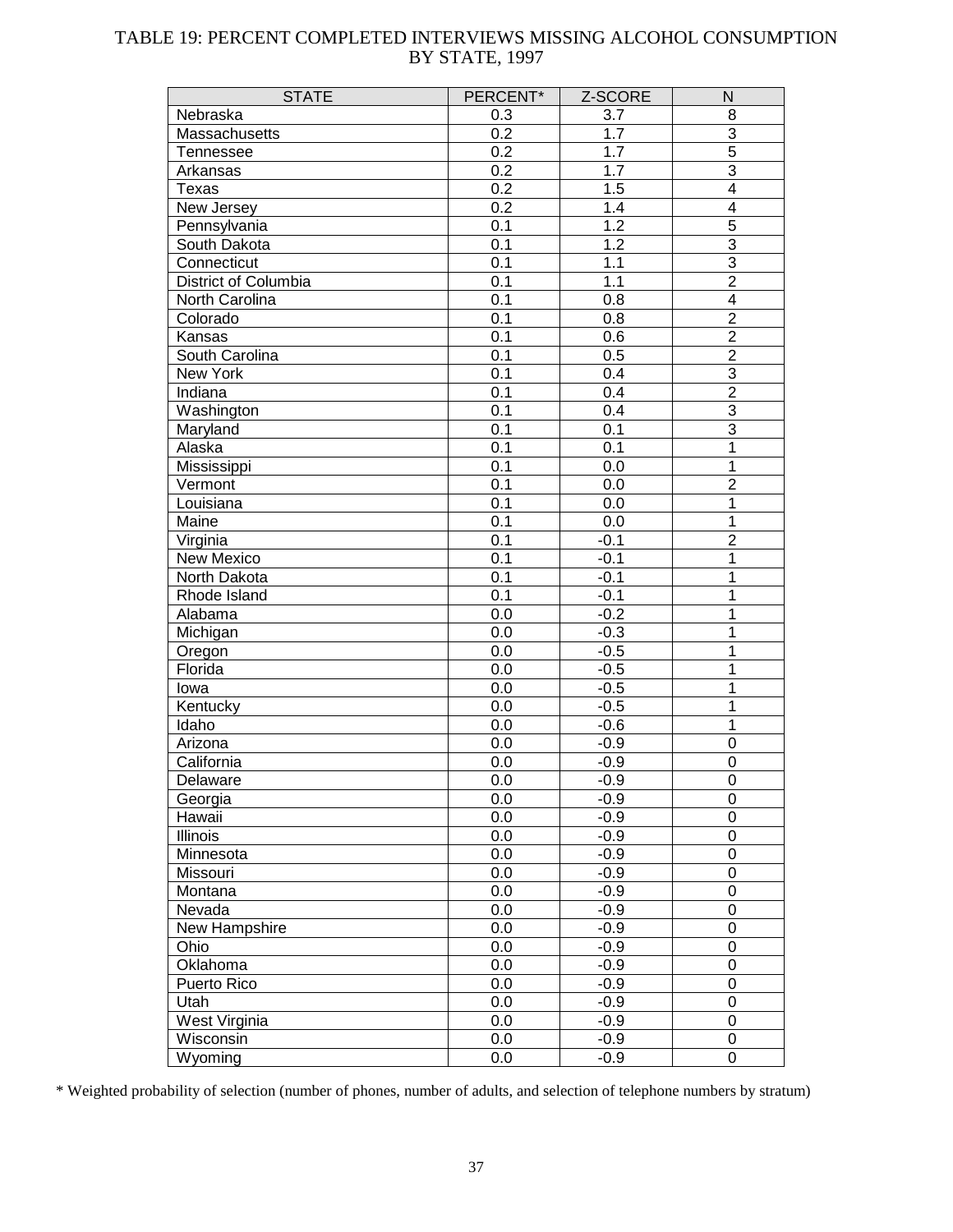# TABLE 20: PERCENT COMPLETED INTERVIEWS MISSING SEAT BELT USE BY STATE, 1997

| <b>STATE</b>         | PERCENT*         | Z-SCORE          | N                |
|----------------------|------------------|------------------|------------------|
| Arkansas             | 2.6              | 7.0              | 47               |
| Nebraska             | 0.2              | 0.3              | 6                |
| Ohio                 | 0.2              | 0.2              | $\overline{6}$   |
| New Jersey           | 0.2              | 0.2              | $\overline{5}$   |
| lowa                 | 0.2              | 0.2              | 6                |
| Pennsylvania         | 0.1              | 0.1              | $\overline{5}$   |
| North Carolina       | 0.1              | 0.1              | $\overline{5}$   |
| Wisconsin            | 0.1              | 0.1              | $\overline{3}$   |
| District of Columbia | 0.1              | $0.\overline{1}$ | $\overline{2}$   |
| Idaho                | 0.1              | 0.0              | $\overline{6}$   |
| Maine                | 0.1              | 0.0              | $\overline{2}$   |
| Missouri             | 0.1              | 0.0              | $\overline{2}$   |
| Alabama              | 0.1              | 0.0              | $\overline{2}$   |
| South Dakota         | 0.1              | 0.0              | $\overline{2}$   |
| Connecticut          | 0.1              | 0.0              | $\overline{2}$   |
| <b>Indiana</b>       | 0.1              | $-0.1$           | $\overline{2}$   |
| Wyoming              | 0.1              | $-0.1$           | $\overline{2}$   |
| Texas                | 0.1              | $-0.1$           | $\overline{2}$   |
| Tennessee            | 0.1              | $-0.1$           | $\overline{2}$   |
| Vermont              | 0.1              | $-0.1$           | $\overline{2}$   |
| North Dakota         | 0.1              | $-0.1$           | $\overline{1}$   |
| Washington           | $\overline{0.1}$ | $-0.1$           | $\overline{2}$   |
| Arizona              | 0.1              | $-0.1$           | 1                |
| South Carolina       | 0.0              | $-0.2$           | 1                |
| Georgia              | 0.0              | $-0.2$           | 1                |
| West Virginia        | 0.0              | $-0.2$           | 1                |
| Nevada               | 0.0              | $-0.2$           | 1                |
| Michigan             | 0.0              | $-0.2$           | 1                |
| Oregon               | 0.0              | $-0.2$           | 1                |
| New York             | 0.0              | $-0.2$           | 1                |
| Kentucky             | 0.0              | $-0.2$           | 1                |
| Virginia             | 0.0              | $-0.2$           | 1                |
| Maryland             | 0.0              | $-0.2$           | 1                |
| Alaska               | 0.0              | $-0.3$           | $\overline{0}$   |
| California           | 0.0              | $-0.3$           | $\mathbf 0$      |
| Colorado             | 0.0              | $-0.3$           | $\mathbf 0$      |
| Delaware             | 0.0              | $-0.3$           | 0                |
| Florida              | 0.0              | $-0.3$           | 0                |
| Hawaii               | 0.0              | $-0.3$           | $\mathbf 0$      |
| Illinois             | 0.0              | $-0.3$           | $\mathbf 0$      |
| Kansas               | 0.0              | $-0.3$           | $\mathbf 0$      |
| Louisiana            | 0.0              | $-0.3$           | $\mathbf 0$      |
| Massachusetts        | 0.0              | $-0.3$           | $\mathbf 0$      |
| Minnesota            | 0.0              | $-0.3$           | $\boldsymbol{0}$ |
| Mississippi          | 0.0              | $-0.3$           | $\boldsymbol{0}$ |
| Montana              | 0.0              | $-0.3$           | $\boldsymbol{0}$ |
| New Hampshire        | 0.0              | $-0.3$           | $\boldsymbol{0}$ |
| New Mexico           | 0.0              | $-0.3$           | $\boldsymbol{0}$ |
| Oklahoma             | 0.0              | $-0.3$           | $\boldsymbol{0}$ |
| Puerto Rico          | 0.0              | $-0.3$           | $\boldsymbol{0}$ |
| Rhode Island         | 0.0              | $-0.3$           | 0                |
| Utah                 | 0.0              | $-0.3$           | 0                |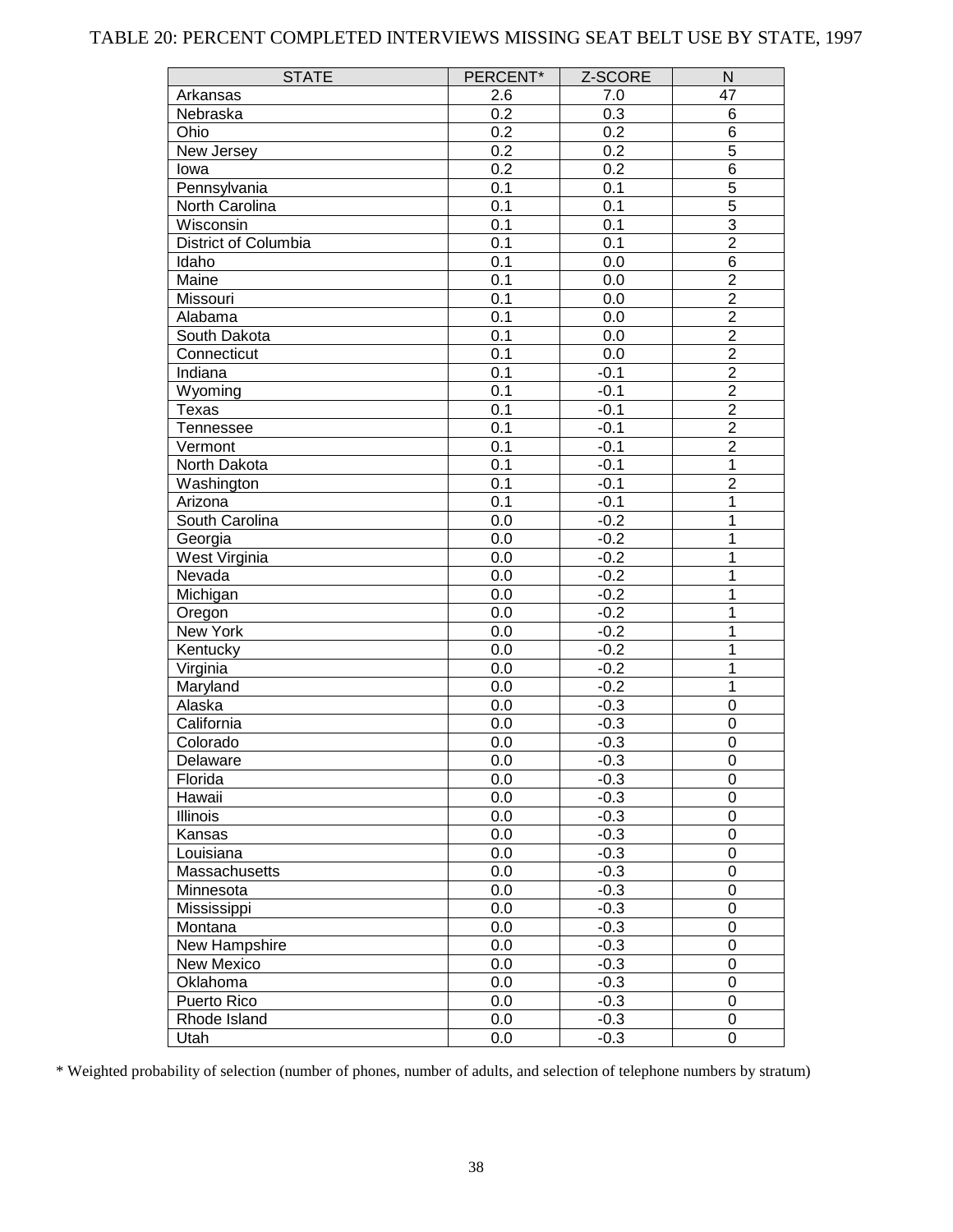# TABLE 21: PERCENT COMPLETED INTERVIEWS MISSING SMOKE DETECTOR BY STATE, 1997

| <b>STATE</b>         | PERCENT*          | $Z-SCORE$         | N              |
|----------------------|-------------------|-------------------|----------------|
| Texas                | 3.1               | 7.0               | 77             |
| Arkansas             | 0.3               | 0.4               | 5              |
| North Carolina       | 0.2               | 0.3               | $\overline{8}$ |
| New Mexico           | 0.2               | 0.2               | 3              |
| Nebraska             | 0.1               | 0.1               | $\overline{4}$ |
| Pennsylvania         | $\overline{0}.1$  | 0.1               | $\overline{5}$ |
| District of Columbia | 0.1               | 0.1               | $\overline{2}$ |
| Maryland             | 0.1               | 0.0               | $\overline{5}$ |
| Connecticut          | 0.1               | 0.0               | $\overline{2}$ |
| Nevada               | 0.1               | 0.0               | $\overline{2}$ |
| New Jersey           | 0.1               | $-0.1$            | $\overline{2}$ |
| Alaska               | 0.1               | $-0.1$            | $\mathbf 1$    |
| Oregon               | 0.1               | $-0.1$            | $\mathbf{2}$   |
| Maine                | 0.1               | $-0.1$            | $\overline{1}$ |
| Rhode Island         | $\overline{0.1}$  | $-0.1$            | $\mathbf 1$    |
| Kansas               | 0.1               | $-0.1$            | $\mathbf{1}$   |
| South Carolina       | $\overline{0.0}$  | $-0.1$            | $\mathbf{1}$   |
| South Dakota         | 0.0               | $-0.1$            | 1              |
| Indiana              | 0.0               | $-0.1$            | $\mathbf 1$    |
| Michigan             | 0.0               | $-0.1$            | $\mathbf{1}$   |
| Utah                 | 0.0               | $-0.1$            | $\mathbf 1$    |
| Tennessee            | 0.0               | $-0.2$            | $1\,$          |
| $\overline{I}$ owa   | 0.0               | $-0.2$            | $\mathbf{1}$   |
| Alabama              | $\overline{0.0}$  | $-0.2$            | $\mathbf 0$    |
| Arizona              | 0.0               | $-0.2$            | 0              |
| California           | 0.0               | $-0.\overline{2}$ | $\mathbf 0$    |
| Colorado             | 0.0               | $-0.2$            | $\mathbf 0$    |
| Delaware             | $\overline{0.0}$  | $-0.2$            | $\mathbf 0$    |
| Florida              | 0.0               | $-0.2$            | $\overline{0}$ |
| Georgia              | 0.0               | $-0.2$            | $\mathbf 0$    |
| Hawaii               | $\overline{0}$ .0 | $-0.\overline{2}$ | 0              |
| Idaho                | 0.0               | $-0.2$            | $\mathbf 0$    |
| Illinois             | 0.0               | $-0.2$            | $\mathbf 0$    |
| Kentucky             | 0.0               | $-0.2$            | $\mathbf 0$    |
| Louisiana            | 0.0               | $-0.2$            | $\mathbf 0$    |
| Massachusetts        | 0.0               | $-0.2$            | $\mathbf 0$    |
| Minnesota            | $\overline{0}$ .0 | $-0.2$            | $\mathbf 0$    |
| Mississippi          | 0.0               | $-0.2$            | 0              |
| Missouri             | 0.0               | $-0.2$            | $\overline{0}$ |
| Montana              | 0.0               | $-0.2$            | 0              |
| New Hampshire        | 0.0               | $-0.2$            | 0              |
| New York             | $0.0$             | $-0.2$            | $\overline{0}$ |
| North Dakota         | 0.0               | $-0.2$            | 0              |
| Ohio                 | 0.0               | $-0.2$            | 0              |
| Oklahoma             | 0.0               | $-0.2$            | $\mathbf 0$    |
| Puerto Rico          | 0.0               | $-0.2$            | 0              |
| Vermont              | 0.0               | $-0.2$            | 0              |
| Virginia             | 0.0               | $-0.2$            | $\mathbf 0$    |
| Washington           | 0.0               | $-0.2$            | 0              |
| West Virginia        | 0.0               | $-0.2$            | 0              |
| Wisconsin            | 0.0               | $-0.2$            | 0              |
| Wyoming              | 0.0               | $-0.2$            | 0              |